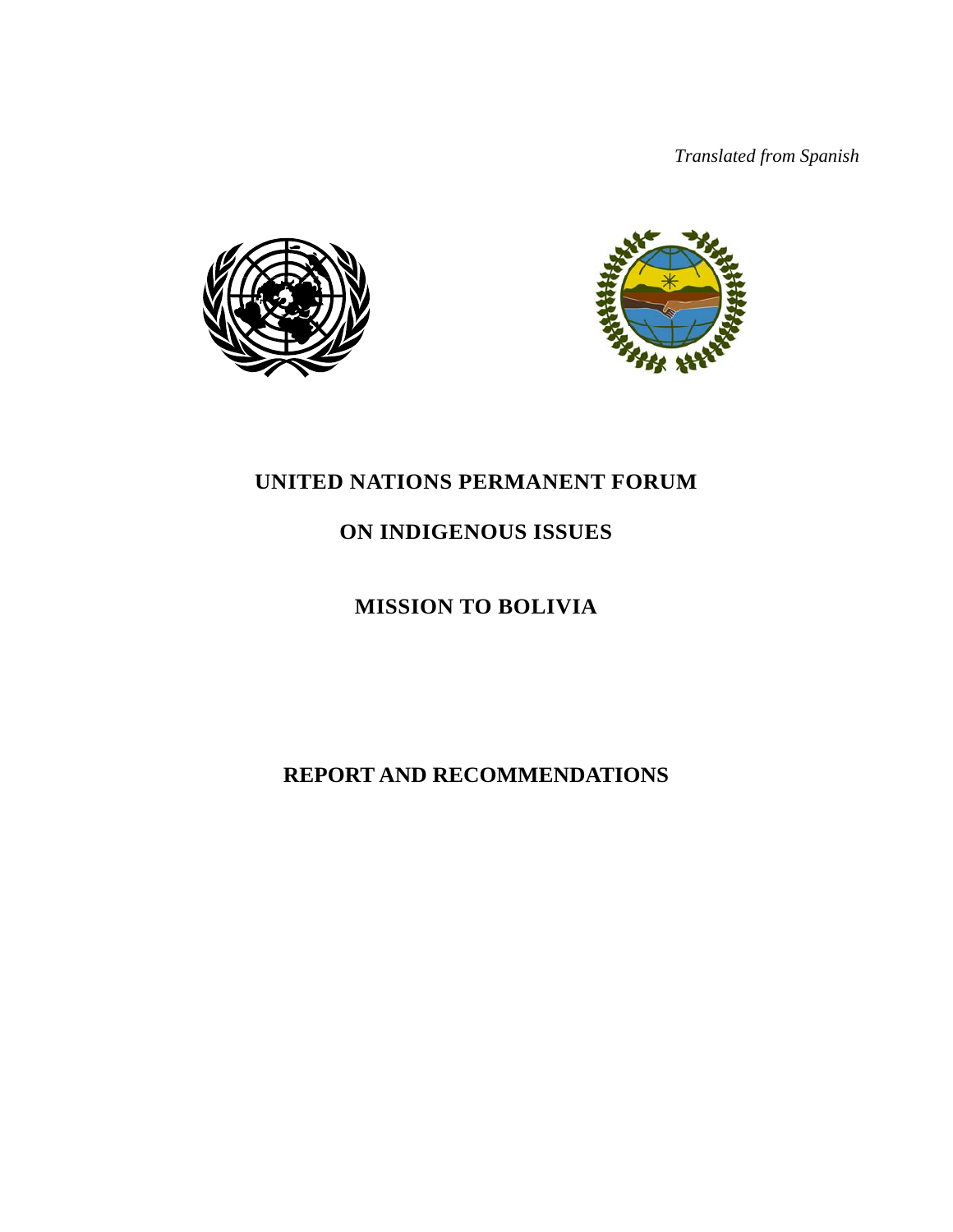# **Acronyms**

| <b>APG</b>   | Assembly of the Guarani People                                                         |  |  |
|--------------|----------------------------------------------------------------------------------------|--|--|
| <b>FAO</b>   | Food and Agriculture Organization of the United Nations                                |  |  |
| FEGASACRUZ   | Federación de Ganaderos de Santa Cruz [Santa Cruz Federation of<br>Livestock Breeders] |  |  |
| <b>IDH</b>   | Direct Tax on Hydrocarbons                                                             |  |  |
| <b>IFAD</b>  | International Fund for Agricultural Development                                        |  |  |
| <b>ILO</b>   | International Labour Organization                                                      |  |  |
| <b>INRA</b>  | National Institute for Agrarian Reform                                                 |  |  |
| NGO          | Non-governmental organization                                                          |  |  |
| <b>OAS</b>   | Organization of American States                                                        |  |  |
| <b>OHCHR</b> | Office of the United Nations High Commissioner for Human Rights                        |  |  |
| <b>OTB</b>   | <i>Organizaciones Territoriales de Base</i> [Grassroots territorial organizations]     |  |  |
| <b>PIT</b>   | Inter-ministerial Transition Plan for the Guarani People                               |  |  |
| <b>SDC</b>   | Swiss Agency for Development and Cooperation                                           |  |  |
| <b>TCO</b>   | Original community lands                                                               |  |  |
| <b>UNDP</b>  | United Nations Development Programme                                                   |  |  |

*Note*: Investigations into human rights violations, particularly when the events are recent, can carry a great deal of risk for the researchers as well as for those who provide information and can result in violence, imprisonment or disappearance for individuals and institutions that defend basic human rights. For this reason, the witnesses in this report have been kept anonymous. The United Nations wishes to express its appreciation of the efforts made by individuals and institutions who, by providing information, contributed to the Mission.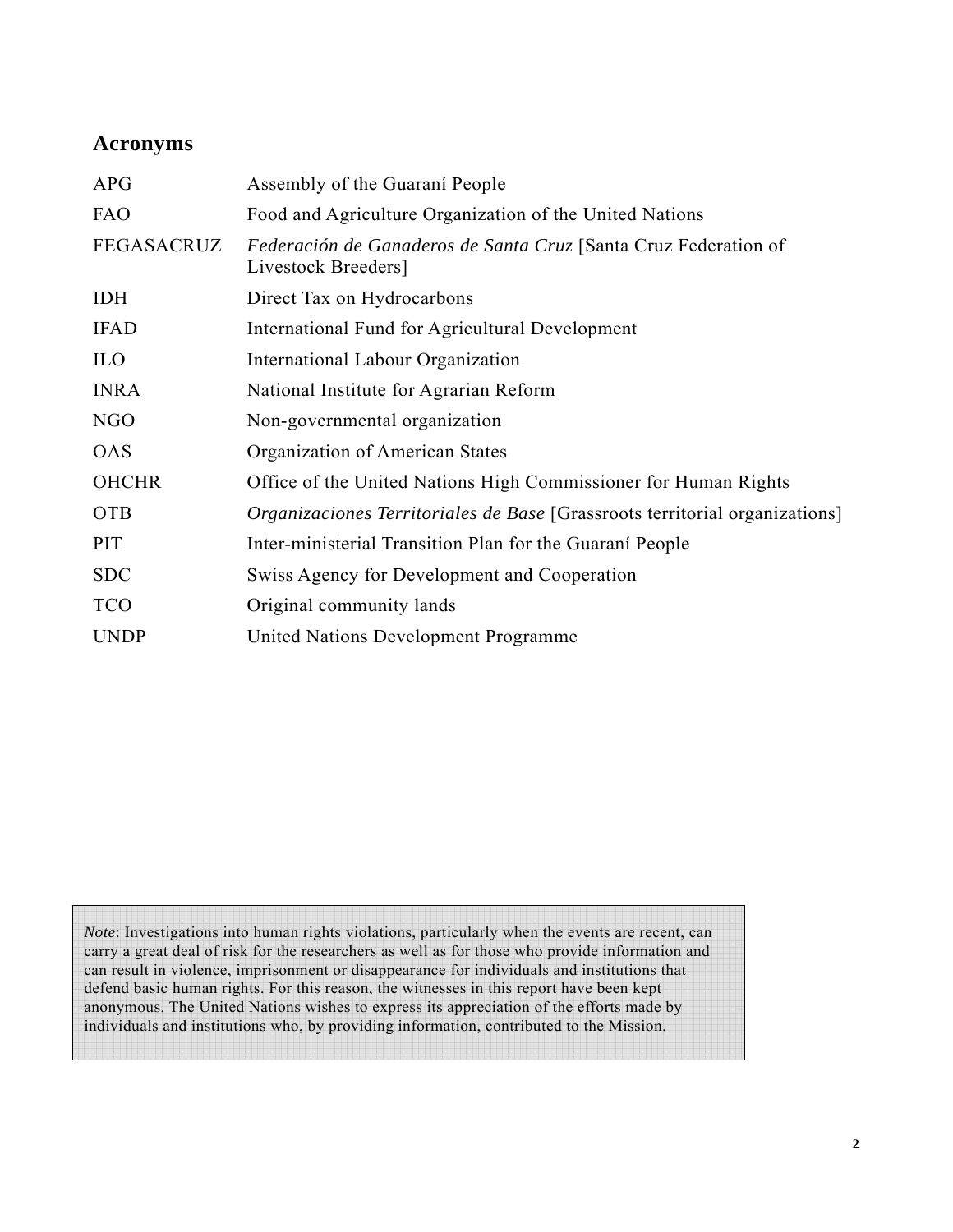#### Contents

|       |                                                                                                                                                                                                                                | Page |
|-------|--------------------------------------------------------------------------------------------------------------------------------------------------------------------------------------------------------------------------------|------|
|       |                                                                                                                                                                                                                                | 4    |
| L     |                                                                                                                                                                                                                                | 7    |
| II.   |                                                                                                                                                                                                                                | 8    |
| III.  | Existence of forced labour in Guarani communities in the Bolivian Chaco: a decade                                                                                                                                              | 10   |
| IV.   | Findings of the Mission contained and the Mission contained and the Mission contained and the Mission contained and the Mission contained and the Mission contained and the Mission contained and the Mission contained and th | 14   |
|       |                                                                                                                                                                                                                                | 17   |
|       | B. Child labour and other violations of the rights of indigenous children                                                                                                                                                      | 19   |
|       | $C_{-}$                                                                                                                                                                                                                        | 21   |
|       |                                                                                                                                                                                                                                | 22   |
|       |                                                                                                                                                                                                                                | 23   |
|       | $F_{\cdot}$                                                                                                                                                                                                                    | 25   |
|       | Discrimination and lack of impartiality of the judicial system and of public administration<br>G.                                                                                                                              | 27   |
|       | H. Weak presence of the State, lack of political and administrative governance: the critical state                                                                                                                             | 29   |
|       | V. Recommendations                                                                                                                                                                                                             | 31   |
| Annex |                                                                                                                                                                                                                                |      |
|       |                                                                                                                                                                                                                                | 39   |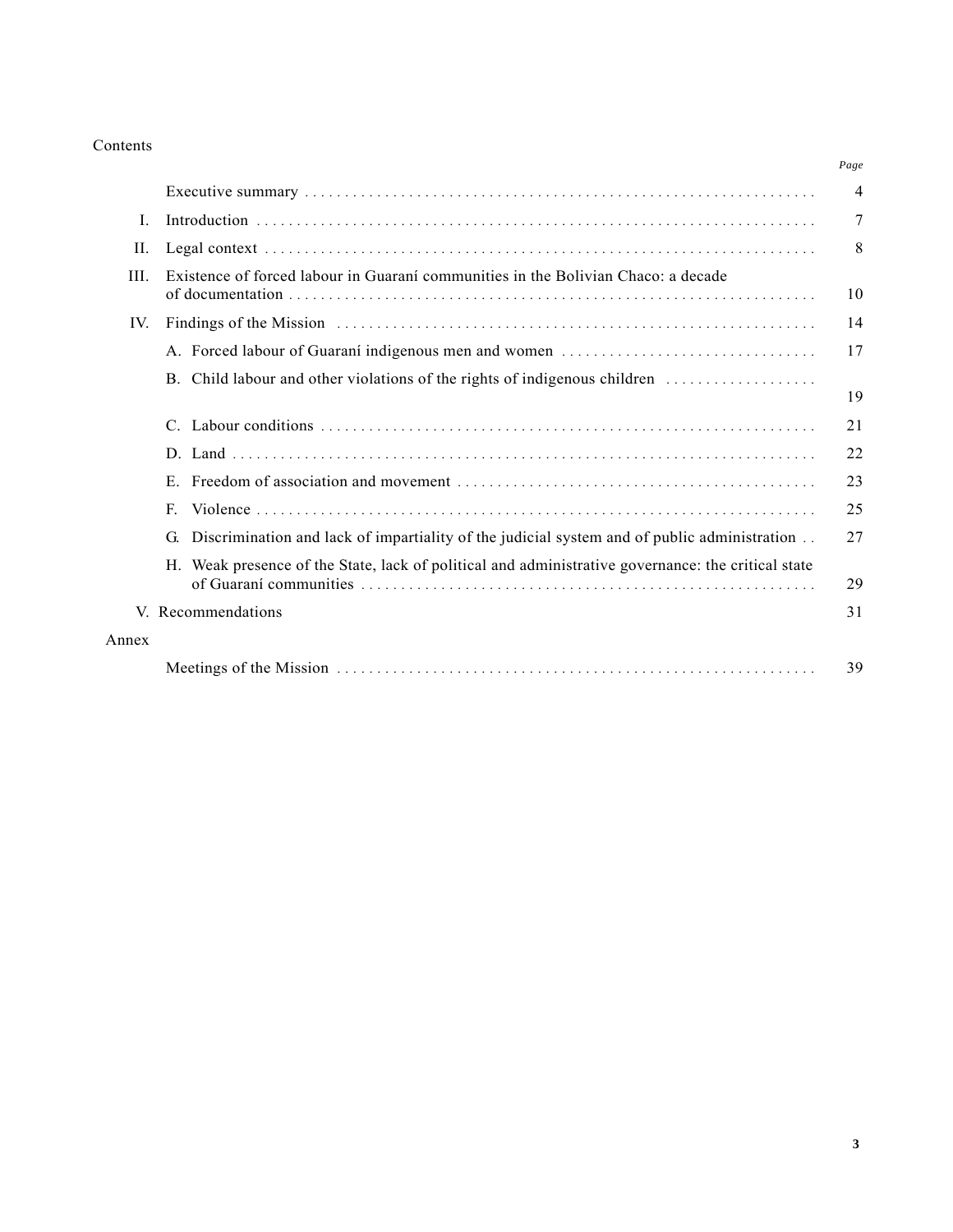# **Executive summary**

This report, undertaken under the mandate of the United Nations Permanent Forum on Indigenous Issues and at the request of the Government of Bolivia, concludes that forced labour exists in the Chaco region, along with grave violations of international treaties ratified by Bolivia. The Mission appreciates the decision announced by Bolivian Government officials to adopt measures aimed at eradicating conditions and situations preventing the full exercise of human rights. The Mission has established failure to comply with the following instruments:

- United Nations Declaration on the Rights of Indigenous Peoples (United Nations General Assembly resolution 61/295 and Law No. 3760 of the Republic of Bolivia);
- ILO Convention concerning Indigenous and Tribal Peoples (No. 169);
- ILO Convention concerning Forced Labour (No. 29);
- Supplementary Convention concerning the Abolition of Slavery, the Slave Trade, and Institutions and Practices Similar to Slavery;
- ILO Convention No. 138 concerning Minimum Age for Admission to Employment;
- ILO Convention concerning the Worst Forms of Child Labour (No. 182);
- ILO Convention concerning Freedom of Association and Protection of the Right to Organize (No. 87);
- ILO Convention concerning the Right to Organize and Collective Bargaining (No. 97);
- ILO Convention concerning Equal Remuneration (No. 100);
- ILO Convention No. 111 concerning Discrimination (Employment and Occupation);
- ILO Convention concerning Protection of Wages (No. 95);
- United Nations Convention on the Elimination of All Forms of Discrimination against Women;
- United Nations Convention on the Rights of the Child;
- United Nations Protocol to Prevent, Suppress and Punish Trafficking in Persons, Especially Women and Children;
- United Nations Code of Conduct for Law Enforcement Officials (United Nations General Assembly resolution 34/169);
- International Convention on the Elimination of All Forms of Racial Discrimination;
- International Covenant on Economic, Social and Cultural Rights;
- International Covenant on Civil and Political Rights;
- American Convention on Human Rights (Arts. 6, 13, 15, 16, 21, 22 and 24).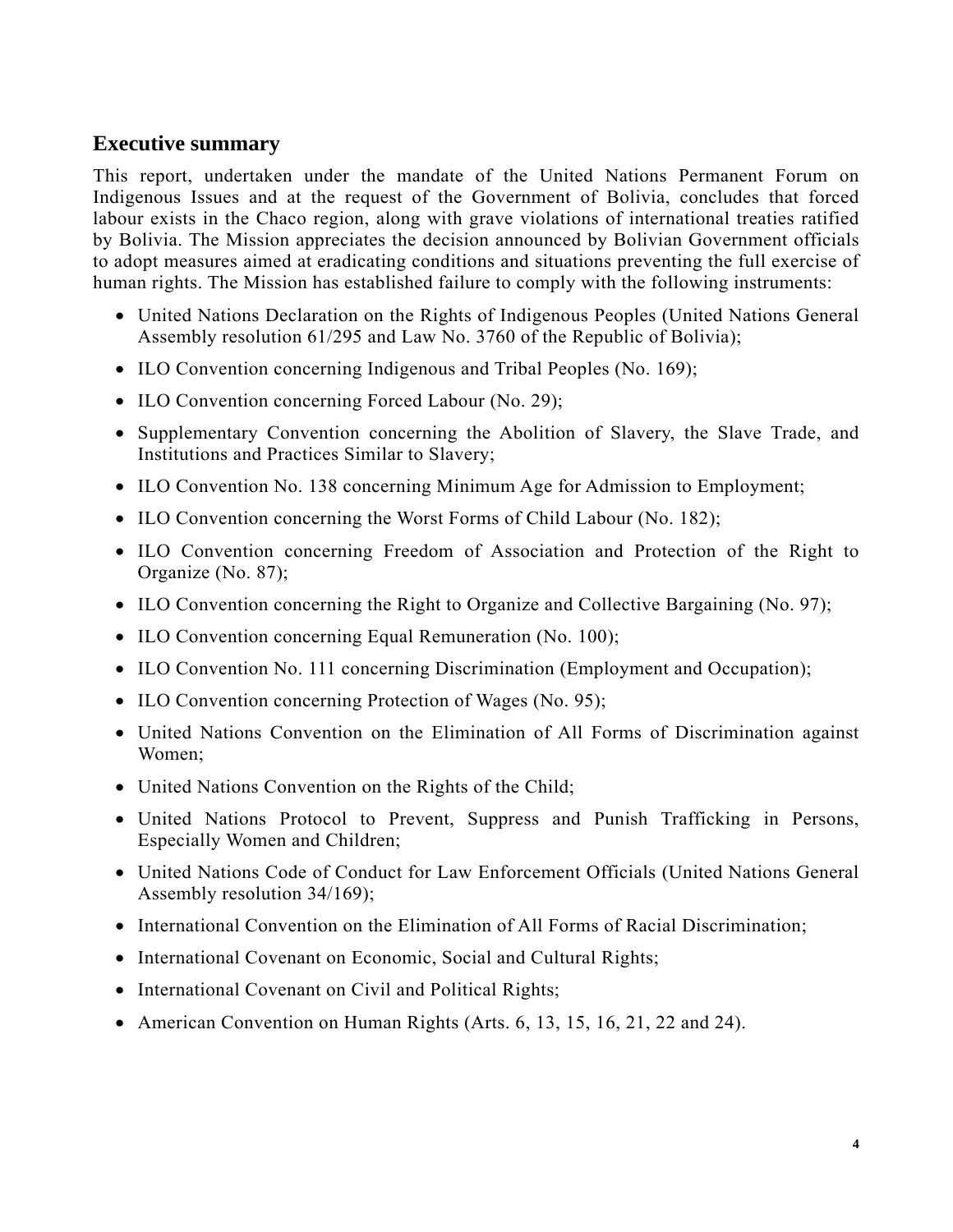These violations, as well as violations of the old and the new Bolivian Political Constitution, the General Law on Labour and the Bolivian Criminal Code, oblige the Government to adopt urgent measures to address the situation of the Guaraní people in respect of the following issues ascertained by the Mission:

- The existence of forced labour and servitude of Guaraní men and women;
- The existence of child labour and other violations of the rights of the child, such as sexual abuse of Guaraní girls;
- Inadequate labour conditions;
- Restrictions on freedom of association and movement;
- Systematic violence against indigenous peoples;
- Inability to obtain identification documents and consequent exclusion from State allowances, such as the Dignity Income [*Renta Digna*] pension for senior citizens or the *Juancito Pinto* school vouchers, as well as other obstacles to the exercise of citizenship, particularly the right to vote;
- Discrimination, lack of access to justice and lack of impartiality of the judicial system and of regional public administration;
- Lack of legal security in respect of land ownership, be it collective or individual plots; deprivation of territory, lands and resources; inequitable land ownership;
- Weak presence of State institutions to ensure the rule of law and the indigenous selfgovernment provided for in the Constitution;
- Little or no indigenous participation in decision-making bodies, especially at the departmental and municipal levels; and
- The current critical food security plight of Guarani communities.

On May 28, 2009, the Mission's conclusions were formally presented to the United Nations Permanent Forum on Indigenous Issues in New York. They included recommendations in the following areas:

- Guarantees for the effective enjoyment of the right to free, prior and informed consent of the indigenous peoples and of the Guaraní people in particular;
- Strengthening of State institutions in the Chaco region with respect to administration, labour issues, security, the legal system, rural development and farming, education, heath, and other matters;
- Financing for development initiatives of indigenous peoples, particularly those of the Guaraní people, that would enable them to live in freedom;
- Strengthening measures to implement agrarian reform and guarantee rights to territory and lands for the indigenous peoples in general and the Guaraní people in particular;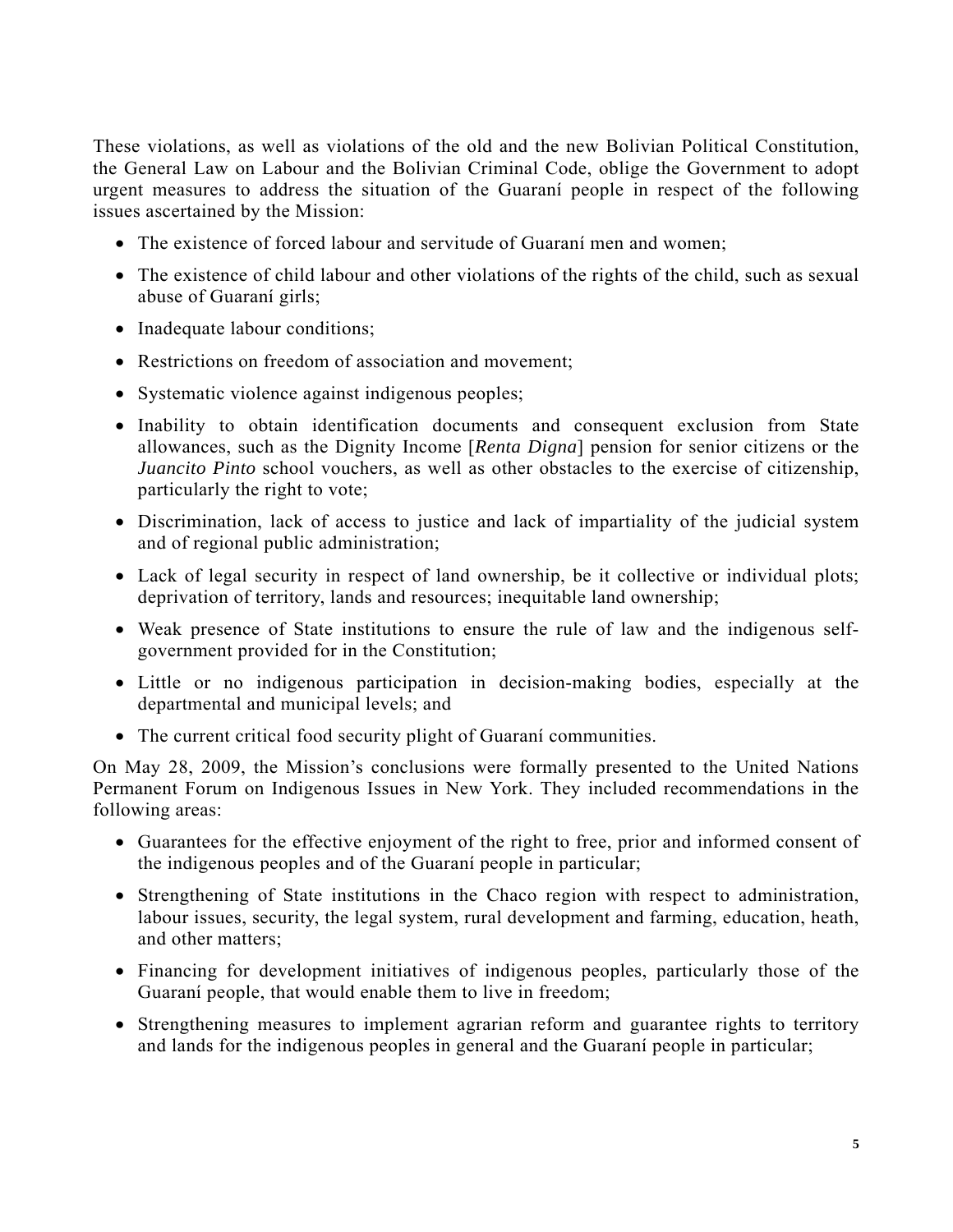- Effective execution of the Inter-ministerial Transition Plan for the Guaraní People, especially its contingency and food security plans;
- Boosting initiatives for social dialogue in the Chaco region with a view to sensitizing the entire population to the need to eradicate forced labour and servitude;
- Promotion and application of the principle of non-discrimination in all spheres of the indigenous peoples' lives, in order to guarantee the exercise of their rights;
- Regional cooperation and cross-border strategies to ensure protection of the indigenous peoples; and
- The need for the agencies of the United Nations system active in Bolivia to continue and strengthen their activities of support for the indigenous peoples of the Chaco, and the Guaraní people in particular, focusing on areas in which they can cooperate and helping public institutions to implement the recommendations of this Mission, along with those made by the Special Rapporteur and the Inter-American Commission on Human Rights.

The Mission of the United Nations Permanent Forum on Indigenous Issues confirms once again the existence of servitude, forced labour and abuses against indigenous peoples, particularly against members of the Guaraní people, on the estates of the Chaco, already denounced by the Government (Presidents Mesa and Morales), the ILO, the Office of the United Nations High Commissioner for Human Rights, by the United Nations Special Rapporteur on the Situation of Human Rights and Fundamental Freedoms of the Indigenous Peoples and by the Inter-American Commission on Human Rights of the OAS. The Mission also finds that the living conditions of the Guaraní people have deteriorated sharply, due to attacks and threats against leaders, the expulsion of leaders' families, and the division of Guaraní community organizations by using municipal and departmental resources. The Mission therefore urgently calls upon the national and departmental authorities, as well as the international community, multilateral and bilateral organizations and NGOs to work closely together to address and resolve the serious food crisis in Guaraní communities and to put an end to violations of the rights of the indigenous peoples of the Chaco.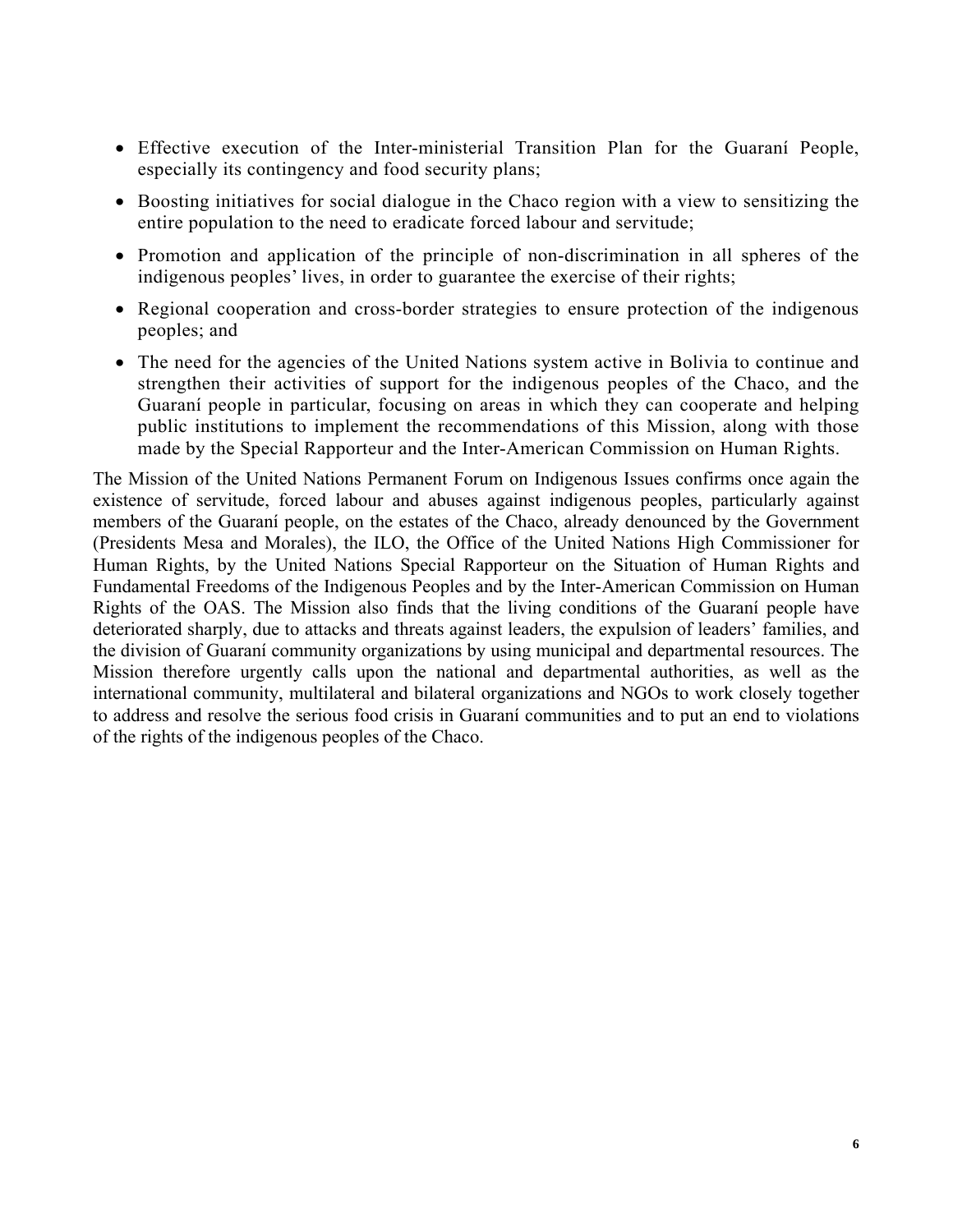# **I. Introduction**

1. In response to a request from the Government of Bolivia, the United Nations Permanent Forum on Indigenous Issues organized a multi-agency mission to visit the Department of Santa Cruz and to La Paz in April-May 2009 to verify complaints regarding the practice of forced labour and servitude among communities of the Guaraní People and to draw up proposals and recommendations to ensure that the fundamental rights of persons, communities, and the indigenous peoples are respected. The Mission was comprised of the Chairperson of the United Nations Permanent Forum on Indigenous Issues, Ms. Victoria Tauli-Corpuz, members of the Permanent Forum Lars Anders Baer, Bartolomé Clavero and Carlos Mamani, and Isabel Ortiz and Carol Pollack, officials of the United Nations Department of Economic and Social Affairs in New York. Accompanying the Mission were experts from other agencies: Vilma Romero of the Office of the United Nations High Commissioner for Human Rights in Bolivia; Ian Cherrett of the Food and Agriculture Organization (subregional Office of the FAO in Panama); Rosario Baptista and Miriam Campos of the International Labour Organization in Bolivia; and Xavier Beaudonnet of the Regional Office of the International Labour Organization in Lima (Peru).

2. The Mission's mandate was set by a recommendation of the United Nations Permanent Forum during its seventh session (May 2008) and confirmed by an official invitation from the Government of Bolivia on December 12, 2008.

"*The Permanent Forum has learned from indigenous peoples' communications, which have been corroborated by the Special Rapporteur on the situation of human rights and fundamental freedoms of indigenous people, that in the Chaco region there are Guaraní communities in a practical state of slavery. According to the Supplementary Convention on the Abolition of Slavery, the Slave Trade, and Institutions and Practices Similar to Slavery, as well as the articles 17, 26 and 28 of the United Nations Declaration on the Rights of Indigenous Peoples, the Forum strongly supports the efforts of the current Government of Bolivia and the commitment of the incoming Government of Paraguay to discontinue this enslaving practice and return indigenous lands to their lawful owners, the Guaraní themselves*" (E/C.19/2008/13, para. 156).

3. This Report has been prepared by the United Nations Permanent Forum Issues, as represented by the chairperson of the Permanent Forum, Victoria Tauli-Corpuz, and members of the Permanent Forum Lars Anders Baer, Bartolomé Clavero and Carlos Mamani. The report is based on interviews conducted by the Mission; inspections; census data and information from the Prefecture of Santa Cruz and the National Government of Bolivia; official documents of the International Labour Organization, the Office of the United Nations High Commissioner for Human Rights, the United Nations Special Rapporteur on the Human Rights of Indigenous Peoples, the Inter-American Commission on Human Rights of the OAS, and the Indigenous Peoples and Empowerment Programme of the Swiss Agency for Development and Cooperation (COSUDE) in Bolivia; as well as information and documentation provided by indigenous peoples' organizations, the livestock breeders' federation, and national and international nongovernmental organizations.

4. The Mission visited communities in the Chaco and met with indigenous organizations representing the Guaraní people, such as the Guaraní People's Assembly (APG); with the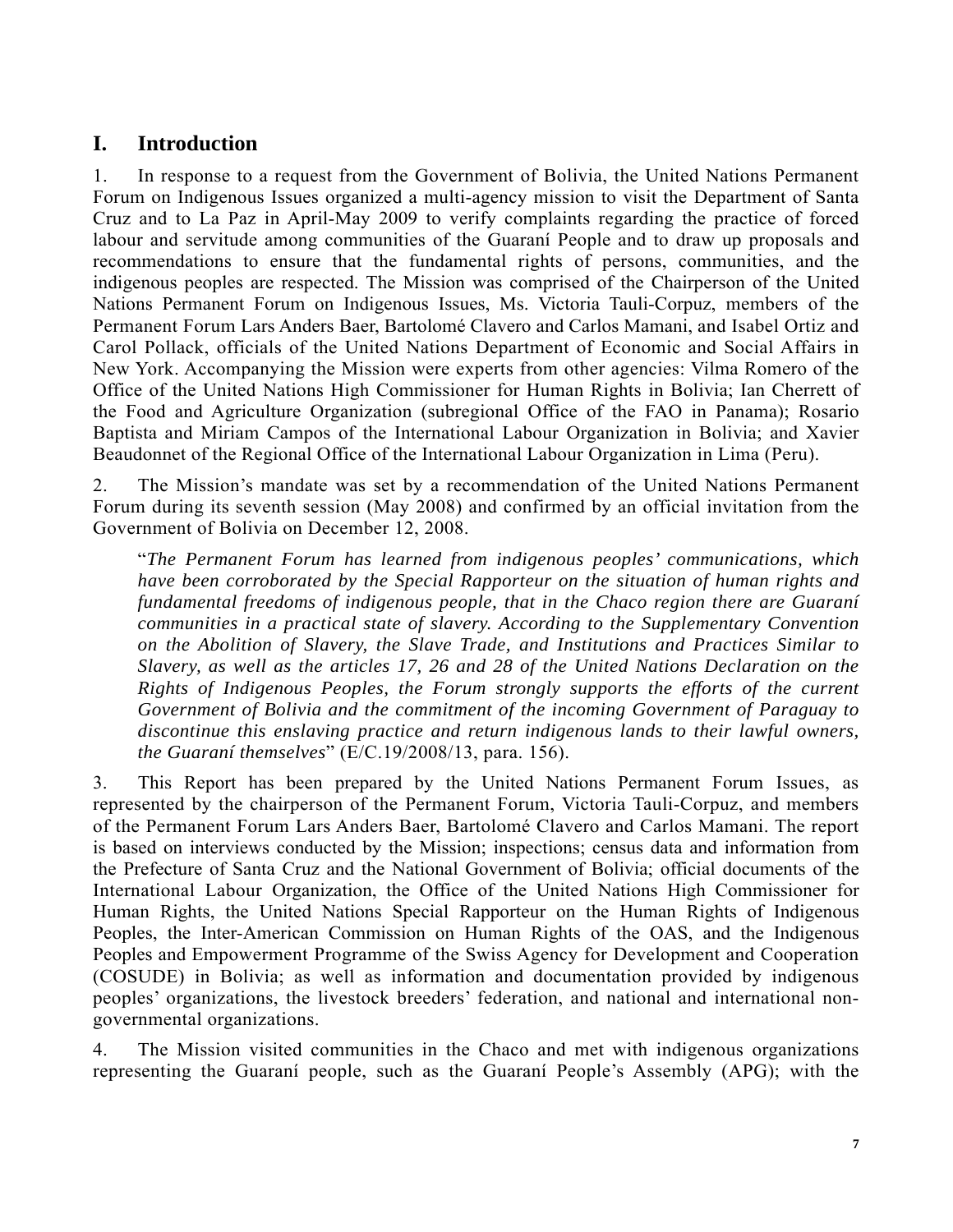Captaincies of Alto Parapetí, Chuquisaca and Tarija; with landowners in the area and the Federation of Livestock Breeders of Bolivia; with the Ministers of Justice, of Rural Development, Agriculture and Land, and of Labour, Employment and Social Security; with the Vice-Ministers of Labour and Social Security, of Autonomies and of Justice and Fundamental Rights; with the Office of the Attorney General (*Fiscalía General del Estado*), the National Agrarian Tribunal, the Acting Ombudswoman (*Defensora del Pueblo en Suplencia Legal*), the President of the Senate and that of the Chamber of Deputies with its Human Rights Committee, the Director General of Bolivia's lowlands, the office managing the Inter-ministerial Transition Plan for the Guaraní People, the National Institute of Agrarian Reform (INRA), as well as the Office of the Prefect and the District Attorney's Office of Santa Cruz de la Sierra (annex). The United Nations wishes to thank individuals, organizations and institutions for the trust they placed in the Mission.

5. On Thursday, May 28, 2009, in a plenary session of the Permanent Forum on Indigenous Issue attended by indigenous participants from around the world, States, UN agencies, NGOs and other civil society organizations, participating Permanent Forum members orally presented the recommendations contained in this report. On the basis of the presentation, the Permanent Forum issued the following recommendation:

*The Permanent Forum notes the mission to Bolivia and Paraguay and thanks the Governments of both countries for their invitations. This mission came about following the Forum's recommendation regarding the situation of forced labour of Guarani communities at its seventh session. The Permanent Forum welcomes the mission as a good practice and decides to publish the reports of the mission as official documents. The Forum urges United Nations country teams to follow up the recommendations of these reports and suggests to the relevant Governments that they report on the implementation of these recommendations at the ninth session of the Forum in 2010.* (E/C.19/2009/14, para. 94).

# **II. Legal context**

6. The State of Bolivia has ratified and supported a series of international treaties and declarations (table 1) and therefore has a duty to implement them. To that end, the State of Bolivia has made a major effort to incorporate these commitments in domestic law. For instance, the United Nations Declaration on the Rights of Indigenous Peoples not only became Law No. 3760; its principles have been built into the new Constitution of the Plurinational State of Bolivia.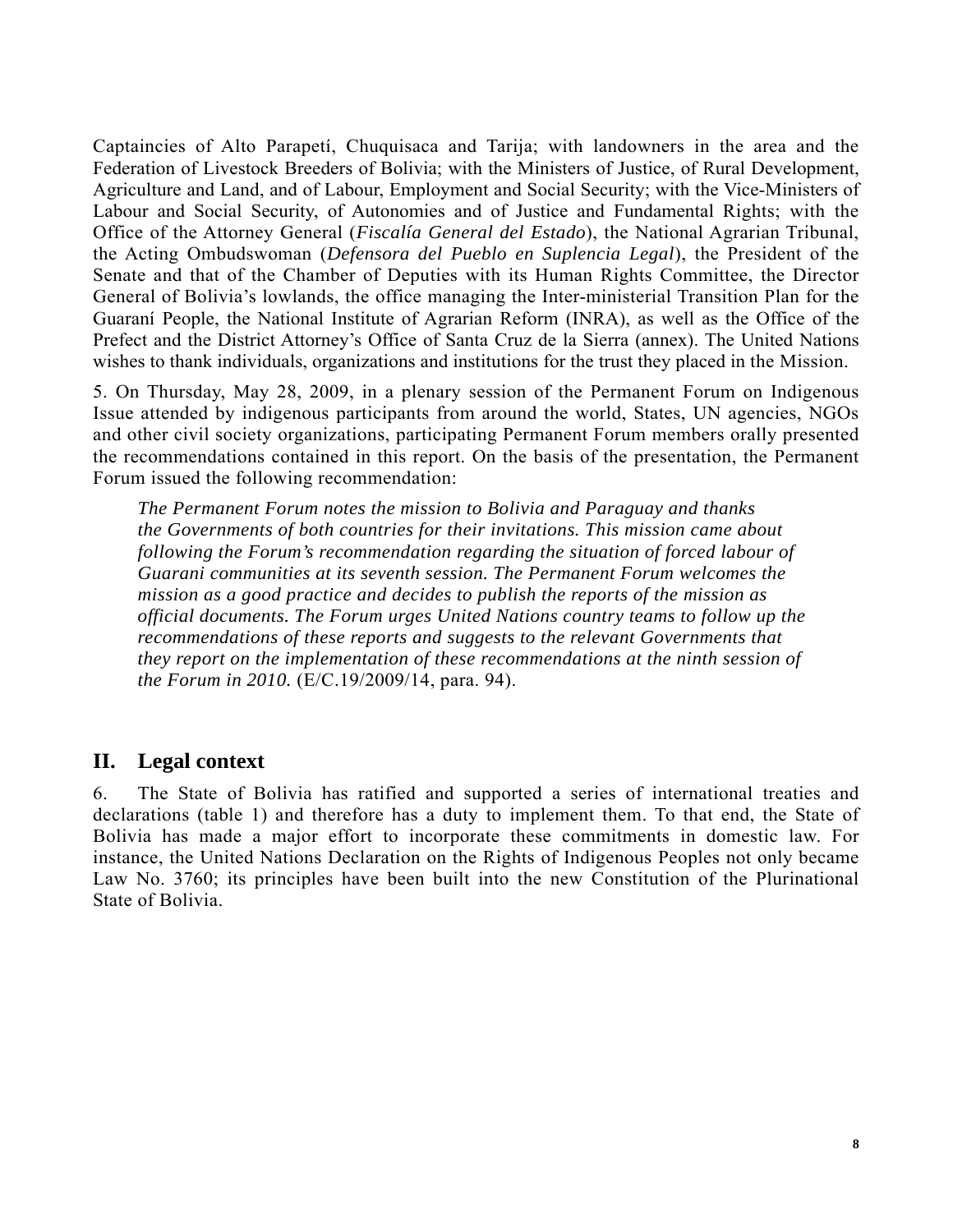7. The Constitution itself, the General Law on Labour of Bolivia, its implementing regulations and the Criminal Code condemn, among other things, forced labour, child labour, and labour discrimination, and they defend freedom of association, job security, observance of the minimum wage and of the maximum number of hours of work, and compliance with contributions to social security. Specifically as regards forced labour, the following domestic articles and provisions should be noted:

- Article 46 of the new Constitution (or Article 5 of the old Constitution): "No type of servitude is recognized and no one shall be compelled to render personal services without his full consent and due compensation";
- Articles 15.I, 15.V, 46.III and 61.II of the National Constitution establish that: "*Everyone has the right to life and physical, psychological and sexual integrity*"; "*No one may be subjected to servitude or slavery*"; and "*the trafficking and smuggling of persons are prohibited*"; "*Forced labour and the exploitation of children are prohibited. The activities of children and adolescents in the family and in society shall be directed towards their all-round training as citizens and shall have a formative function. Their rights, guarantees and institutional protection mechanisms shall be the subject of specific regulations*";

#### **Table 1**

#### **International instruments supported/ratified by Bolivia**

- √ United Nations Declaration on the Rights of Indigenous Peoples (United Nations General Assembly resolution 61/295)
- $\sqrt{\frac{1}{100}}$  ILO Convention No. 169 concerning Indigenous and Tribal Peoples
- √ ILO Convention No. 29 concerning Forced Labour
- $\sqrt{\phantom{a}}$  Supplementary Convention concerning the Abolition of Slavery, the Slave Trade, and Institutions and Practices Similar to Slavery
- √ ILO Convention No. 87 concerning Freedom of Association and Protection of the Right to Organize
- √ ILO Convention No. 182 concerning the Worst Forms of Child Labour
- $\sqrt{\quad}$  ILO Convention No. 111 concerning Discrimination (Employment and Occupation)
- √ ILO Convention No. 95 concerning Protection of Wages
- √ International Covenant on Civil and Political Rights
- √ International Covenant on Economic, Social and Cultural Rights
- $\sqrt{\phantom{a}}$  International Convention on the Elimination of All Forms of Racial Discrimination
- √ United Nations Convention on the Elimination of All Forms of Discrimination against Women
- √ United Nations Convention on the Rights of the Child
- √ United Nations Protocol to Prevent, Suppress and Punish Trafficking in Persons, especially Women and Children
- √ American Convention on Human Rights
- Articles 144 and 145 of Decree Law No. 3464 of 1953, which abolished "*colonato*" [Tr. tenancy of plots in return for free labour] and any other form of provision of free or compensatory personal services and established wages, as a right that cannot be waived, in all individual or collective contracts;
- Supreme Decree No. 29215 of 2 August 2007, which establishes that the existence of relations of servitude, clearly contrary to the collective interest, is evidence of non-compliance with the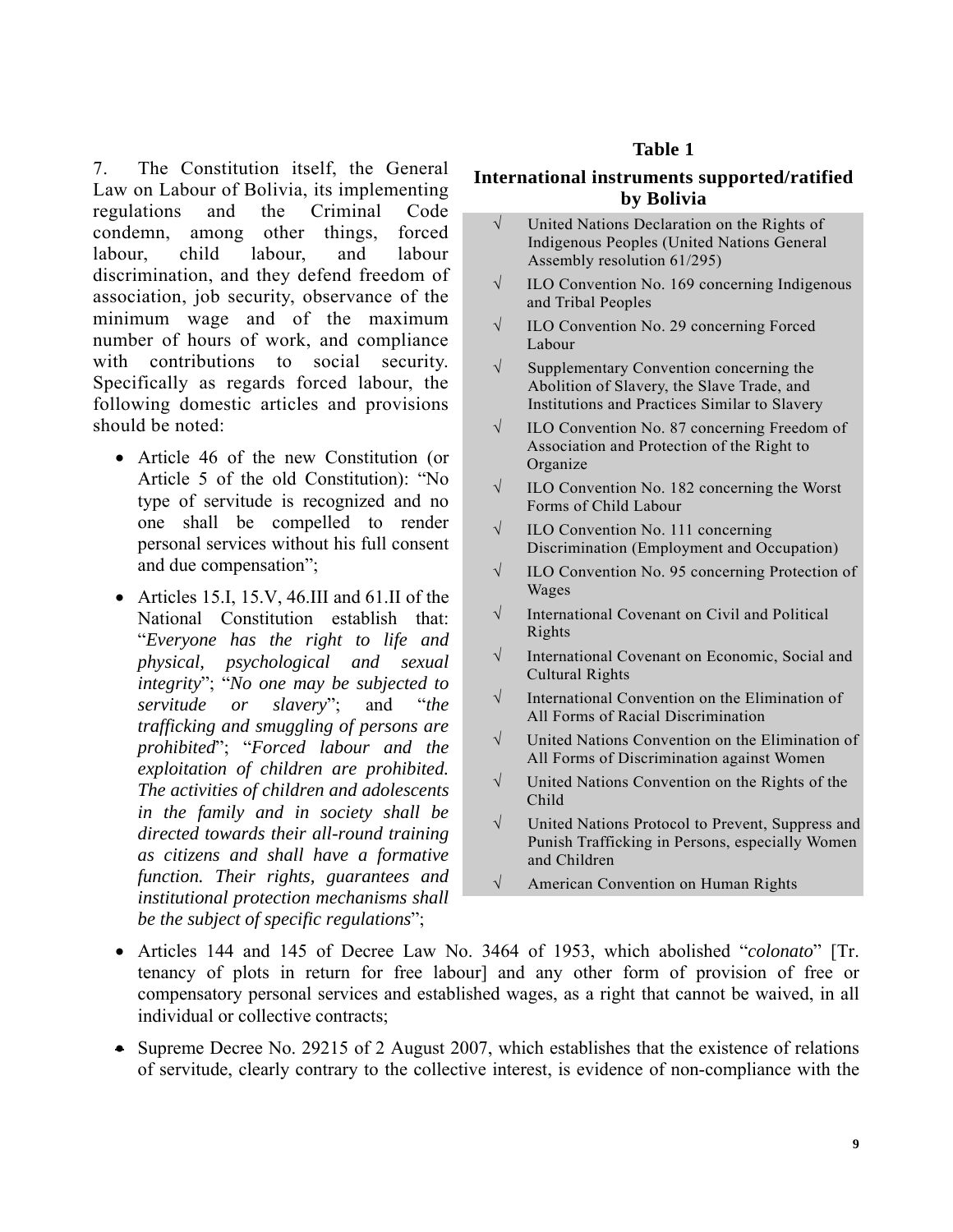Economic and Social Function and cause to proceed to non-recognition of agrarian property rights or expropriation.

Nevertheless, as this report documents, the indigenous peoples in the Chaco are subject to grave and severe violations of both domestic laws and international treaties ratified by Bolivia.

8. International law obliges Governments to use their power to protect and give effect to human rights.<sup>1</sup> That entails not just ensuring that their officials comply with human rights standards, but also acting with "due diligence" to address violations committed by non-State authorities and by private persons. When a State or a legally constituted authority knows or should know that violations of human rights are being committed and fails to take appropriate steps to prevent them, it shares with the perpetrators responsibility for those violations. The principle of due diligence includes the obligation to prevent human rights violations, investigate them, punish them when they occur, and provide redress and support for victims.<sup>2</sup>

# **III. Existence of forced labour in Guaraní communities in the Bolivian Chaco: a decade of documentation**

9. Historians point to the so-called battle of Kuruyuqui (1892) as the beginning systematic servitude for the Guaraní peoples in Bolivia. The Chaco region – the "last frontier" of the Americas – resisted the winds of social and political change, such as the 1952 Agrarian Reform, stirring the highlands. On the contrary, the lowlands of Eastern Bolivia were grouped together into large estates and granted in concession to landowners, along with the indigenous population inhabiting them, which remained captive inside the *haciendas*. It was only towards the end of the twentieth century that NGOs and the Catholic Church drew attention to the existence of servitude, which they attempted to alleviate through purchases of land which partly benefited a small part of the Guaraní population. Then, in 1999, came the first admission by the Government (Ministry of Justice) of the existence of such relations, although it was not until 2003 that they were made public, because the information had previously been declared "confidential" by authorities.

10. Since then, the existence of forced labour by the indigenous communities of the Chaco region has been extensively documented. The pioneering works of Stephen Kidd and *Anti-Slavery International* (1997),<sup>3</sup> and others, drew the attention of the International Labour Organization, which conducted an investigation in Bolivia from October 2003 to May 2004 and concluded that forced labour and debt bondage were used in the sugar cane harvest in Santa Cruz de la Sierra and in the chestnut harvest in the Departments of Beni and Pando, and that there were communities and families in conditions of servitude in the Bolivian Chaco, in the departments of Tarija, Chuquisaca and Santa Cruz, involving some 5,100 to 7,000 persons of Guaraní origin. This study was published in January 2005, entitled "*Enganche por servidumbre y* 

 $\overline{a}$ 

<sup>&</sup>lt;sup>1</sup> See, for example, article 2 of the International Covenant on Civil and Political Rights.

<sup>&</sup>lt;sup>2</sup> See, for instance, General Comment 31 of the Human Rights Committee, the body of experts overseeing implementation by States of the International Covenant on Civil and Political Rights.

<sup>&</sup>lt;sup>3</sup> Stephen Kidd (1997). "The working conditions of indigenous people in the Chaco" in *Enslaved peoples in the 1990s: indigenous peoples, debt bondage and human rights.* Copenhagen, Anti-Slavery International.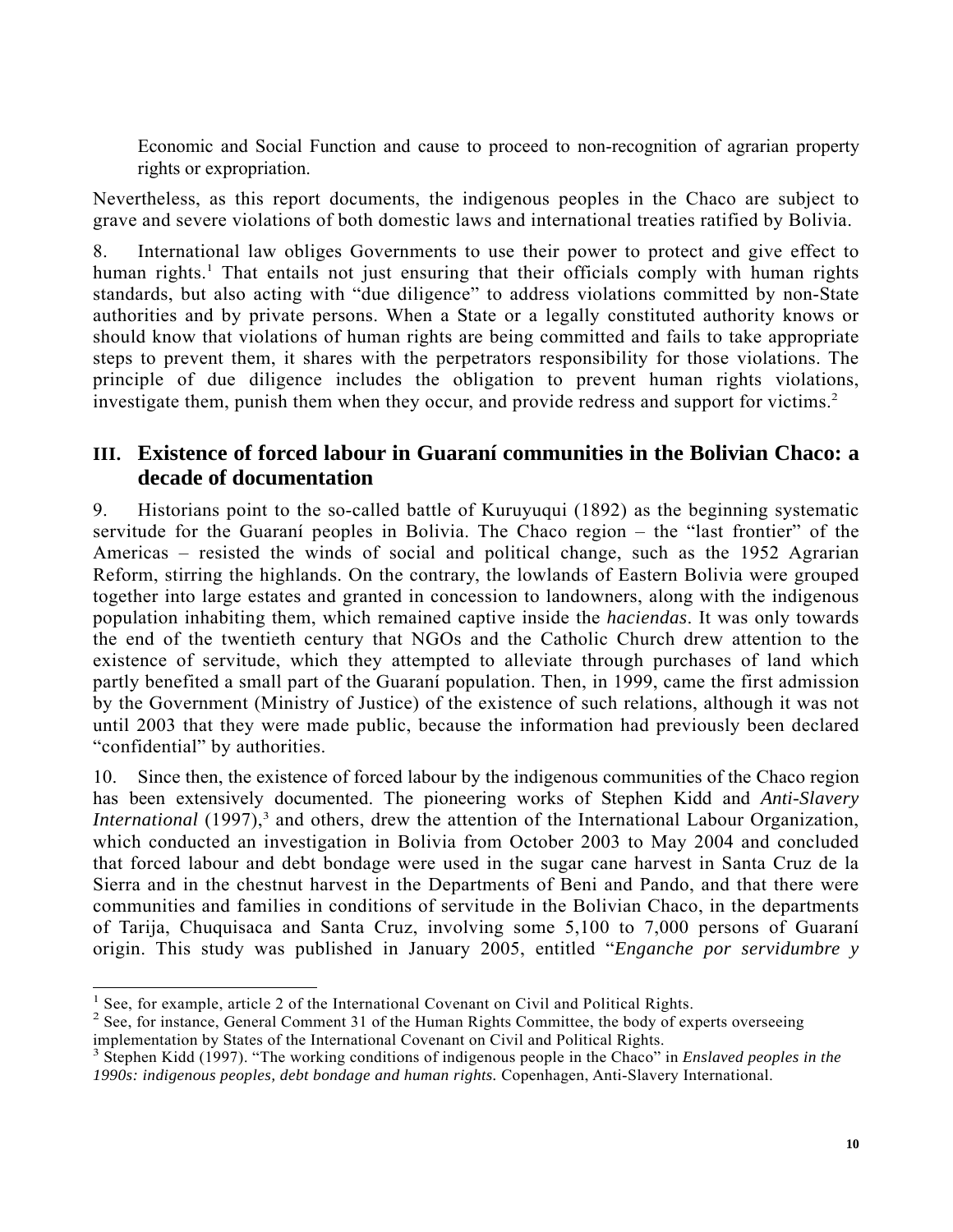*deudas en Bolivia*"<sup>4</sup> [Servitude and Debt Bondage in Bolivia]. It estimated that some 21,000 sugar cane harvest workers were subject to forced labour in the Department of Santa Cruz de la Sierra, along with approximately 6,000 families harvesting chestnuts in Beni y Pando.

11. In July 2005, during the Presidency of Carlos Mesa, the Vice-Ministry for Lands of Bolivia, prepared a draft "Project to Liberate Captive Guaraní Families and Communities". The Vice-Ministry estimated that there were 449 captive families in the region of Alto Parapetí and 600 families in the department of Chuquisaca (table 2).

#### Table 2

 $\overline{a}$ 

## **Families in Alto Parapetí and Chuquisaca in conditions of**  *empatronamiento* **[servitude] and forced labour**

| Area                                                   | <b>Communities</b> | Number of families |
|--------------------------------------------------------|--------------------|--------------------|
| Alto Parapeti, Municipality of Lagunillas <sup>a</sup> | 4                  | 96                 |
| Alto Parepeti, Municipality of Cuevo <sup>b</sup>      | 16                 | 353                |
| Subtotal, Alto Parapetí                                | 20                 | 449                |
| Chuquisaca, Municipality of Huacareta                  | 20                 | 500                |
| Chuquisaca, Municipality of Muyupampa                  | 4                  | 100                |
| Subtotal, Chuquisaca                                   | 24                 | 600                |
| Total, captive communities                             | 44                 | 1 049              |

 *Source*: *Proyecto para la liberación de las Comunidades Cautivas y empatronadas Guaraníes, Ministry of Sustainable Development, Vice-Ministry of Lands, Guaraní Peoples Assembly*, La Paz, 2005.<br><sup>a</sup> In Iviyeca, Tacete. Yapumbia and Yaiti.

b In El Recreo, Villa Mercedes, Itacuatia, Huaraca, Karapari Alto, Karapari Bajo,

Kapirenda, Timboirenda, Arenal, Karayagua, Mandiyuti, Ivicuati, Tartagalito,

La Colorada, Karaguatarenda and Karatindi.

12. A report entitled "*Quiero ser libre, sin dueño. Servidumbre y Empatronamiento en el*  Chaco",<sup>5</sup> written by the Ministry of Justice in coordination with the Ombudsman and the Council of Guaraní Captains of Chuquisaca, with support from the Swiss Agency for Development and Cooperation (COSUDE), was presented to the public in November 2005 and gave rise to Ombudsman Resolution (*Resolución Defensorial*) No. RD/SCR/0002/2005/DH on

<sup>4</sup> Bedoya, E. and Bedoya, A. (2005). *Enganche por servidumbre y deudas en Bolivia*. Geneva, International Labour Office, Declaration/WP/41/2004.

<sup>5</sup> Ministry of Justice, Ombudsman (*Defensor del Pueblo*) and the Council of Guaraní Captains of Chuquisaca (2006): *Aipota aiko chepiaguive cheyambae* o **"***Quiero ser libre sin dueño. Servidumbre y Empatronamiento en el Chaco: La desprotección y ausencia del Estado como la indefensión, la explotación laboral y el trabajo sin dignidad de las familias cautivas guaraníes en el departamento de Chuquisaca"* [I want to be free without a master. Servitude and Forced Labour in the Chaco. The lack of protection and absence of the State, and the defenseless, labour exploitation, and work without dignity of the captive Guaraní families in the Department of Chuquisaca].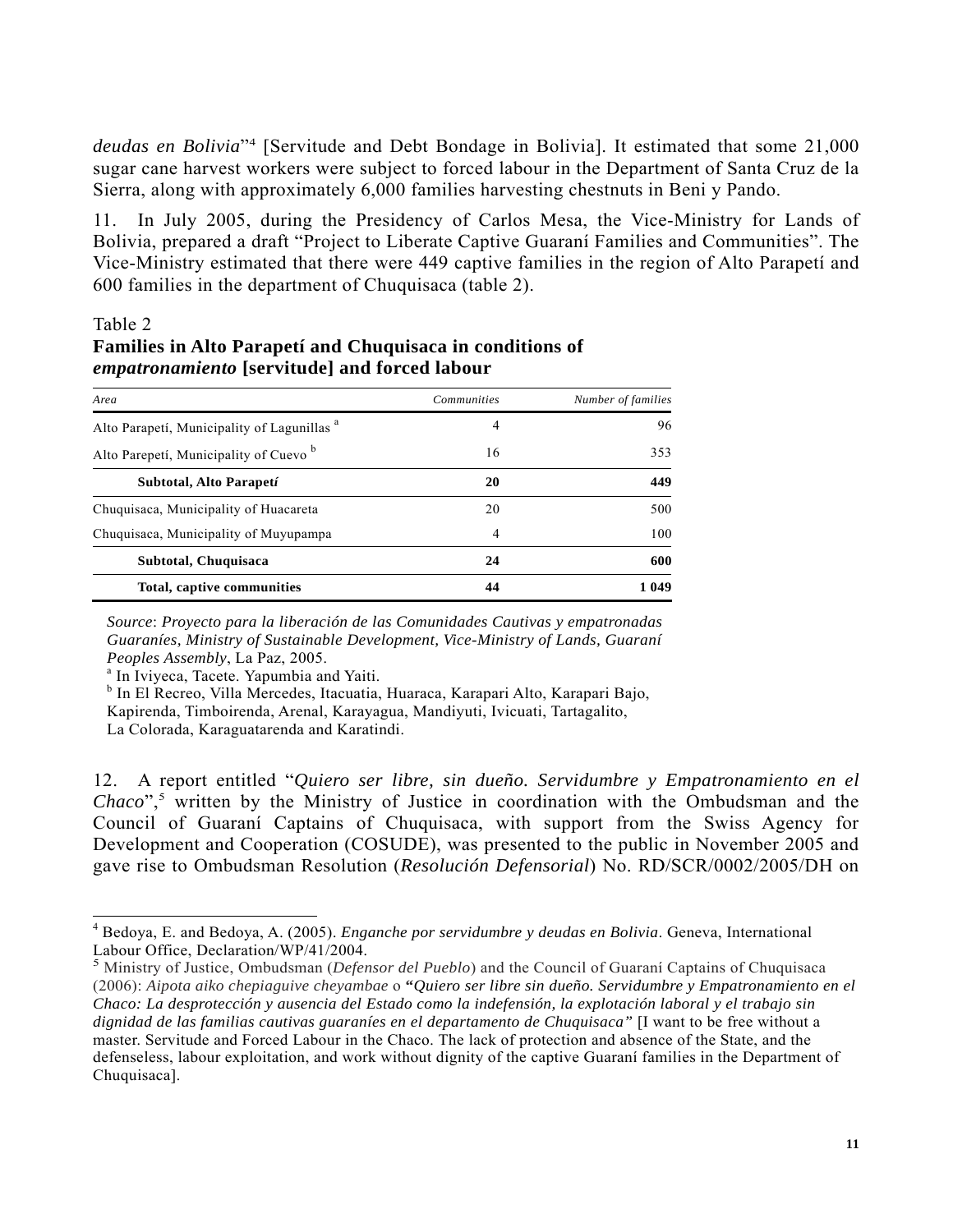servitude and forced labour [*servidumbre y empatronamiento*] in the Chaco, which was forwarded to national, departmental and municipal authorities.

13. On 17 May 2005, the Government issued Supreme Decree No. 28159, which applies the term "empatronados" to "landless Guaraní families and communities that work as farmhands for others, in a subordinate and dependent status" and establishes, in order to change their situation, an indissoluble bond between ownership of land and the restoration of labour rights.

14. In 2006 Anti-Slavery International published a new study,<sup>6</sup> and in 2007, the Ministry of Justice of Bolivia and the Swiss Red Cross conducted an extensive field investigation in the Chaco. Their report, entitled "*Comunidades Cautivas del Alto Parapetí: Diagnóstico Demográfico, Tenencia de Tierra y Relaciones Laborales*" [*Captive Communities in Alto Parapetí: A Demographic Diagnostic Assessment, Land Tenure and Labour Relations*], notes that 64 per cent of all the Guaraní *empatronados* interviewed were permanently *empatronados*, while 26 per cent were temporary workers in that condition. Of the latter, 64 per cent are Guaraní men, 30 per cent women and 6 per cent children.

15. Given the grave plight of the Guaraní people, on 3 October 2007 the National Council for the Eradication of Forced Labour was established and the Inter-ministerial Transition Plan for the Guaraní People (PIT) was approved (Supreme Decree No. 29292). The Inter-ministerial Transition Plan for the Guaraní People (PIT) envisages: (i) effective exercise of the rights of Guaraní families; (ii) land reorganization (*saneamiento de tierras*); (iii) contingency measures during the transition; (iv) production; (v) communication; and (vi) mechanisms for executing, monitoring and evaluation of the Plan. The Ministries of Labour, the Presidency, Justice, Development Planning, Rural Development and Production<sup>7</sup> are in charge of executing the Plan and its Board (component vi). These six ministries work on an equal footing with six leaders of the Guaraní People's Assembly (APG).

16. The PIT addresses a petition by the Guaraní People's Assembly (APG) for recognition of part of the land in the area as Community Lands of Origin (TCO), a demand that dates back to 2002, in such a way that communities that are captive or living in servitude can reconstitute themselves. Through its National Institute of Agrarian Reform (INRA), the Government responded to the petition in 2007. However, that initiative encountered direct opposition from the Prefecture, municipalities, stockbreeders associations, civic committees and the owners of large estates in the area. The Guaraní territory in the Chaco region contains important reserves of hydrocarbons, including the biggest gas fields in Bolivia. The existence of this vast wealth, from which the Guarani people derive no benefit, has greatly exacerbated tension and conflict in the region.

17. In December 2007, a mission by the United Nations Special Rapporteur on the Situation of Human Rights and Fundamental Freedoms of Indigenous People, Rodolfo Stavenhagen,<sup>8</sup> again underscored the existence of indigenous people subject to various forms of servitude or forced

<sup>&</sup>lt;sup>6</sup> Sharma, B (2006). *Contemporary forms of slavery in Bolivia*. London, Anti-Salvery International.<br><sup>7</sup> Inter ministerial Transition Plan for the Guarani Beople (PIT) 2007-2008, appendix I

 $<sup>7</sup>$  Inter-ministerial Transition Plan for the Guaraní People (PIT) 2007-2008, appendix I.</sup>

<sup>&</sup>lt;sup>8</sup> Report of the Special Rapporteur on the Situation of Human Rights and Fundamental Freedoms of Indigenous People, Rodolfo Stavenhagen: mission to Bolivia (25 November to 7 December, 2007).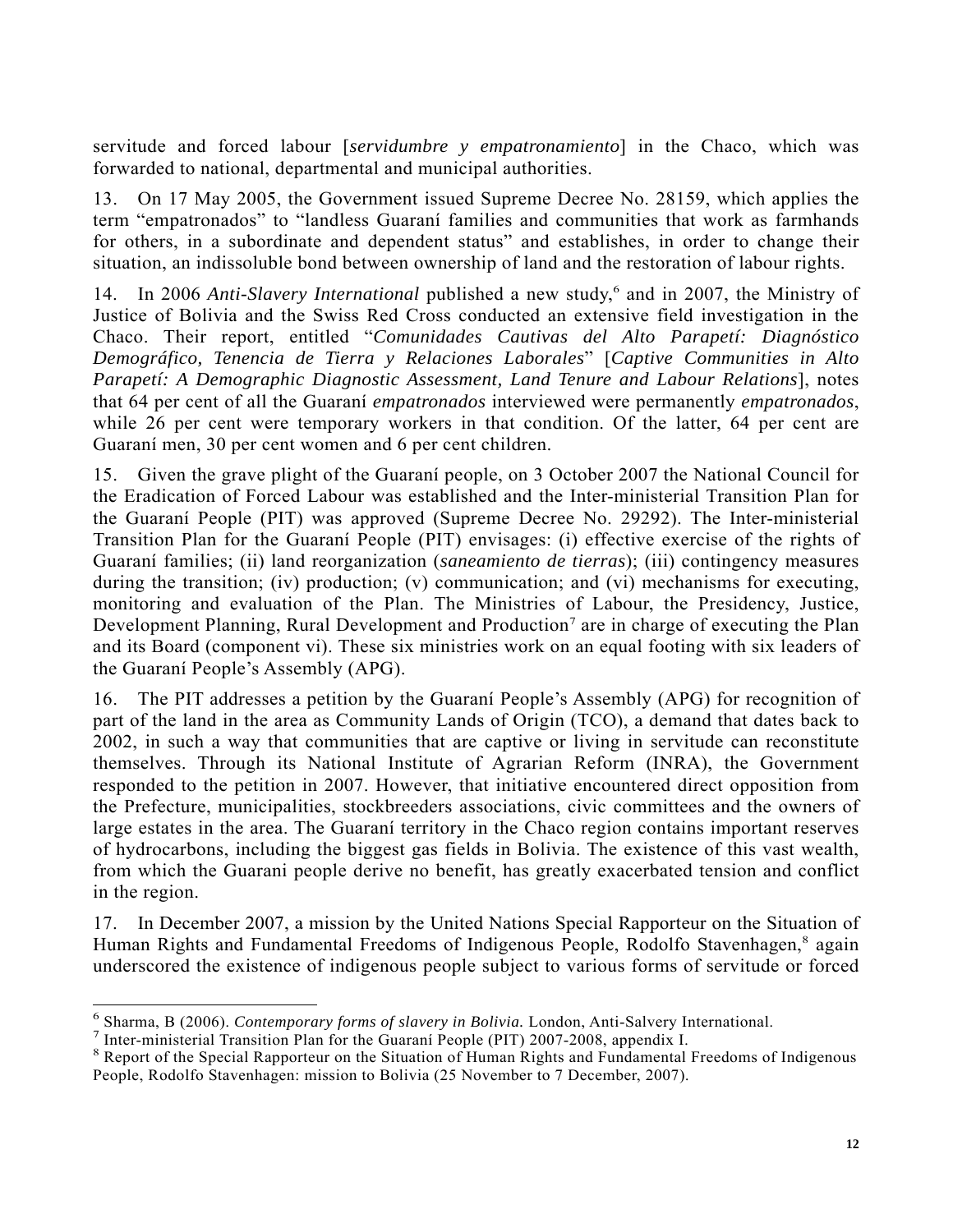labour in the *haciendas* of the Chaco region, in which entire communities are subjected to servile conditions on the farming and/or livestock estates in exchange for wages so low that the workers and their families are forced to rely on supplies from their employer.

18. On 10 March 2008, in the framework of the 131st period of sessions of the Inter-American Commission on Human Rights (IACHR), there was a hearing with representatives of the APG, who lodged a complaint with the Commission and Government representatives, which led to the signing by the Government, on 11 March 2008, of a Memorandum of Commitment, to adopt measures to put an end to the bondage of the Guaraní people. In that memorandum, the petitioners at the hearing and the representatives of the State concurred on the need for the Inter-American Commission to visit Bolivia "*in order to ascertain in the geographical locations affected the facts that are the object of complaint, which threaten the agrarian reform process and the security of the captive families of the Guaraní people*".

19. In June 2009, the Inter-American Commission on Human Rights of the Organization of American States (OAS) carried out that fact-finding mission regarding the situation of the captive Guaraní communities living in a state of bondage analogous to slavery in the Bolivian Chaco, Departments of Santa Cruz, Chuquisaca and Tarija. According to its report, "*The Commission has received detailed information on the case of Guaraní families living on estates in the Bolivian Chaco (…) This situation has persisted for decades and, in general terms, involves excessive physical labour for persons of all ages, including children, teenagers, and elderly adults, in some cases under the threat of corporal punishment, about which the Commission heard alarming testimony. (…) According to reports … the owners are frequently*  part of or are directly related with the local political power (...). This situation is of profound *concern to the Commission, for it ignores the absolute prohibition against slavery, bondage and forced labour contained in the American Convention and other international instruments to which Bolivia is party*."<sup>9</sup>

20. The Ministry of Justice, with COSUDE support, and the Ministry of Labour, with ILO support, in coordination with the Council of Guaraní Captains of Chuquisaca, fostered processes of reconciliation between the owners of the *hacienda*s and Guaraníes for all the years worked without remuneration, on numerous estates in the Department of Chuquisaca. The outcome of those reconciliations not only confirmed that the majority of the families living in bondage (*empatronadas*) had not received regular wages. It also revealed that some owners of estates had used false information in order to leave Guaraníes "in debt" for many years. The reconciliations resulted in more than  $1,092,000.00$  Bolivian pesos<sup>10</sup> being paid in order to redress violations of labour rights, such as wages below the legal minimum, and to pay compensation for years of service and other social benefits. In the course of those reconciliations, it transpired that women's work was systematically regarded as inferior to that of men, so that for equal or greater work, the remuneration they received was half that of men's.

 $\overline{a}$ 

<sup>&</sup>lt;sup>9</sup> Report of the Inter-American Commission on Human Rights of the OAS on Access to Justice and Social Inclusion in Bolivia. *OAS Official Records Series (OEA/Ser.L/V/II*).<br><sup>10</sup> Some US\$144,455 paid to indigenous workers to redress labour rights violations.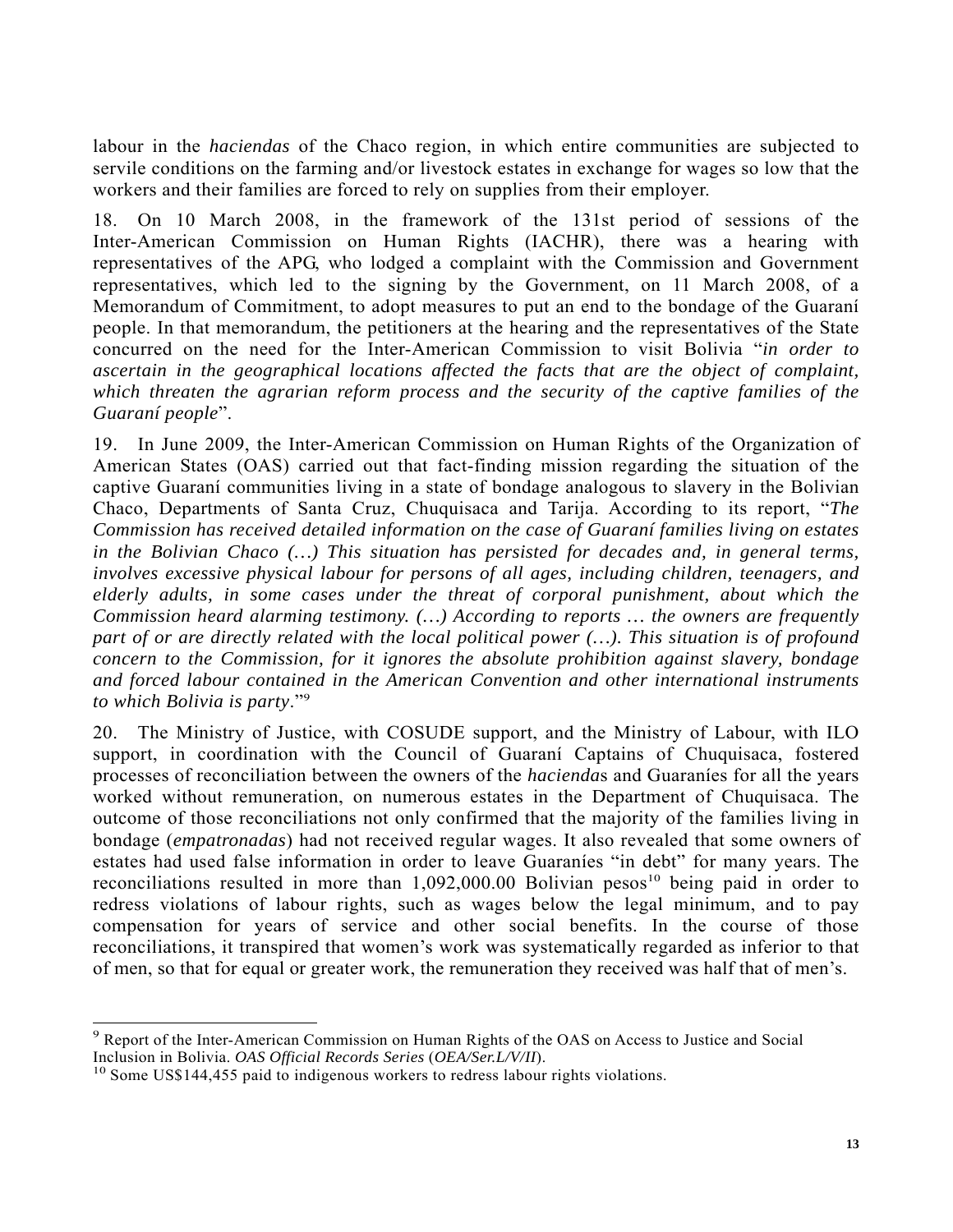21. However, many large estate and other landowners continue to deny the existence of servitude in the area of Alto Parapetí and they continue to have some degree of political power, as evidenced by the fact that in April 2008, they formed a Multiparty Commission of the Parliamentary Brigade of Santa Cruz,<sup>11</sup> which, in that same month, visited communities and *haciendas* in the region and concluded that what there was not forced labour but extreme poverty. The Government disqualified the report for lack of impartiality. The influential Cardinal Terrazas, who lives in Santa Cruz,<sup>12</sup> publicly denied the existence of servitude and slavery and demanded proof from those who asserted their existence, despite the fact that, at the local level, the Church had attempted to alleviate the situation by buying lands to liberate Guaraní communities. The Ombudsman (*Defensor del Pueblo*), several human rights institutions and churches (Catholic and Evangelical) also formed a commission, which visited the area to ascertain the situation of Guaraní families inside the *haciendas*. However, that commission was rejected by the President of the Agricultural and Livestock Producers Union of the South (*Unión de Productores Agropecuarios del Sur*), which said that they would only accept the report of the parliamentarians of Santa Cruz.

22. In a referendum held on 24 January 2009, Bolivia approved the new Constitution, which is consistent with the United Nations Declaration on the Rights of Indigenous Peoples as an essential part of the Plurinational State. Despite opposition in parts of eastern Bolivia (Santa Cruz, Pando, Beni, Tarija), the new Constitution was adopted a majority of votes. The Constitution guarantees rights to education and health, and access to basic services, such as water, sewage systems, gas, and electricity, as human rights. The new Constitution recognizes collective rights of indigenous peoples and cultures and contemplates indigenous self-government through the reconstitution of those peoples' territories and autonomy.<sup>13</sup>

23. Given the highly polarized positions taken, the Bolivian Ombudsman's Office made various attempts to initiate dialogue. However, the violence and acts of aggression continued. In July 2008, the Ombudsman prepared a report by his Office on the events of April 2008 in Alto Parapetí, as a consequence of the reorganization of lands, in which he reported that senior INRA officials, civilians and members of the Guaraní People's Assembly were kidnapped and tortured, as a result of which 46 people were injured, 35 slightly and 11 severely, including the Director of the INRA. The Ombudsman reported that those acts were followed by even more violent attacks in September 2008. In December 2008, the Government of Bolivia requested the assistance of the United Nations Permanent Forum.

# **IV. Findings of the Mission**

"*We worked from 6 in the morning until 6 at night. There was no day of rest. We worked seven days a week. There was no school. The older children looked after the young ones or else went with their mother to the fields. Women were not paid. We were never able to complain until now. The owners threatened us. There were people who died working, but* 

l  $11$  Composed of deputies from Santa Cruz from several parties opposed to the Government (PODEMOS, Unidad Nacional).<br><sup>12</sup> For instance, the homily of 13 April 2008.

<sup>&</sup>lt;sup>13</sup> National Congress of Bolivia (2008) *New Political Constitution of the State*.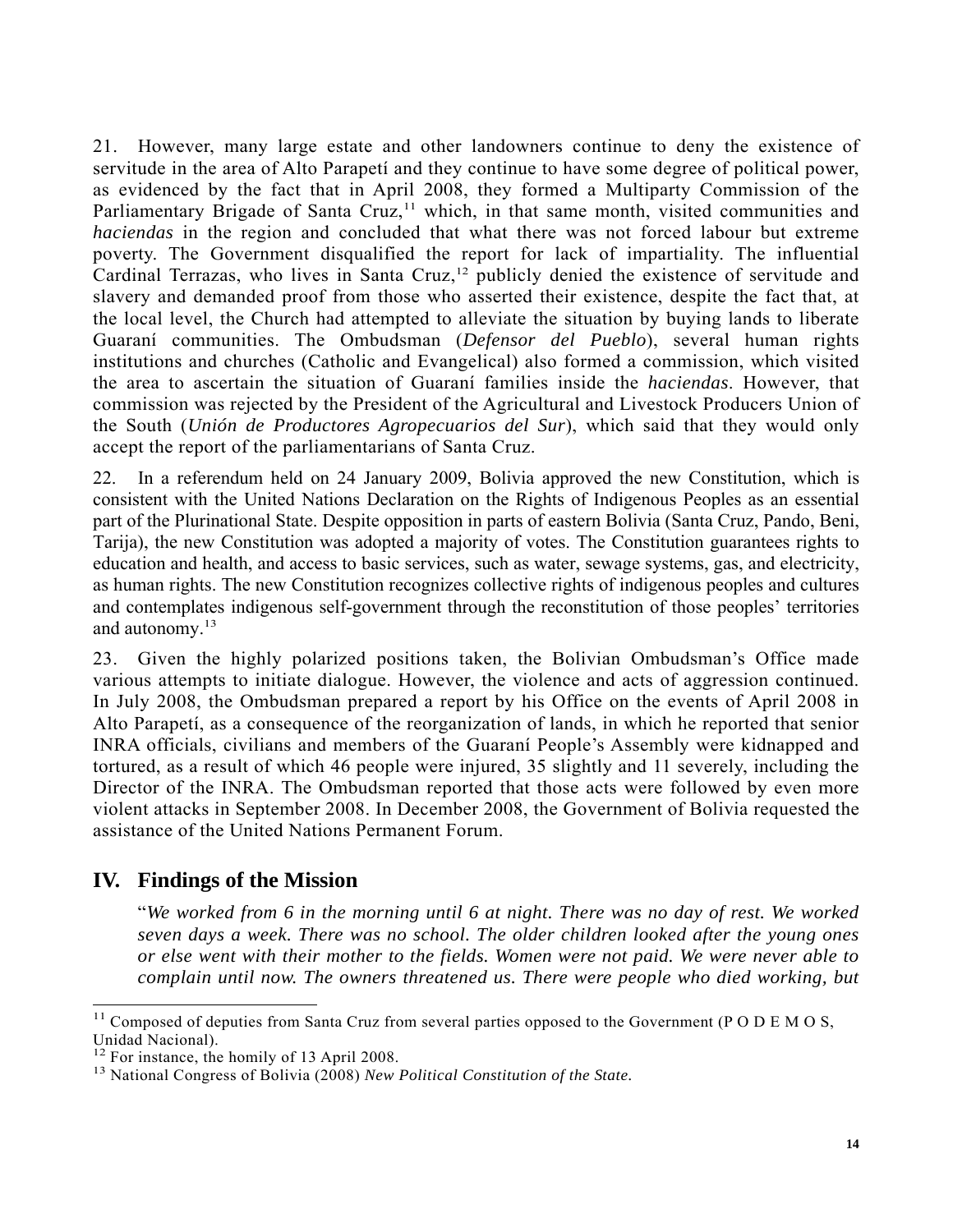*couldn't complain. They couldn't go to Camiri to have a doctor examine them and we had no idea of what there was beyond Camiri. And if you asked how much people earned on other farms, they threw you out. Now we are outside the hacienda, but things aren't any better. The bosses hem us in; they don't let us go in or come out. They left us without shade and didn't allow the INRA people to give us seeds. One day they came and smashed everything; they hit us and stoned us. Many of us hid wherever we could. First they came with sticks and stones. Then they came with rifles and bullets*."

A Guaraní man (identity not revealed for security reasons), May 2009.

24. This report contains separate analyses of the situation of the Guaraní people with respect to violations of different rights (forced labour, child labour, poor working conditions, sexual abuse, the loss of  $-$  and consequent lack of access to  $-$  lands, the non-existence of social services, restrictions on the right to freedom of association, discrimination, and judicial bias). It includes a section on the limited progress made with Agrarian Reform and the Transition Plan for the Guaraní People, for political and bureaucratic reasons, which has left entire communities in an extremely precarious state, including a severe food crisis that needs to be addressed as a matter of urgency.

25. The Mission confirmed the complex nature of the area's political economy. The Community Lands of Origin (Tierras Comunitarias de Origen) that have been recognized or are being claimed by the indigenous peoples of the Chaco are in the middle of huge ranches, sometimes crossed by gas pipelines owned by oil companies. These are key factors for understanding the difficulty of the land reorganization process and the reconstitution of indigenous territories.

26. Indigenous peoples are confronted with a particularly intractable situation due to the tensions between the Government and the local authorities in Bolivia's richest (oil and gas) departments. Those departmental local authorities, in conjunction with the big landowners, are fighting for control of the resources and looking for a high degree of autonomy from the Government. In May 2008, four Prefectures — Santa Cruz, Beni, Pando and Tarija — which are often referred to as Bolivia's eastern "Half Moon", conducted referendums on autonomy, that were ruled illegal by the National Electoral Court [Corte Nacional Electoral].14 One vital issue is the Direct Tax on Hydrocarbons (IDH), the principal source of financing for Bolivia's National Development Plan and its programs, including the Inter-ministerial Transition Plan for the Guaraní People. Although the central Government distributes proportionately more of its oil and gas revenue to municipal and departmental governments than do other countries in the world, the "Half Moon" departments want to keep for themselves a higher share of the oil and gas royalties.<sup>15</sup>

l

<sup>&</sup>lt;sup>14</sup> National Electoral Court, Republic of Bolivia: "Resolutions of the National Electoral Court" resolution No. 014/2008, 28 July 2008.

<sup>&</sup>lt;sup>15</sup> According to Ministry of Hydrocarbons and Energy data, the distribution of the IDH revenue in 2009 is: 25 per cent for prefectures where the hydrocarbons are produced; 8 per cent for prefectures that do not produce oil or gas; 30 per cent for municipal governments; 7 per cent for the Bolivian Treasury (*Tesorería General de la Nación*); 10 per cent for universities; 5 per cent for the armed forces and police; 5 per cent for the Indigenous Fund and 10 per cent for "Renta Dignidad", a non-contributory pension scheme for all Bolivians, male or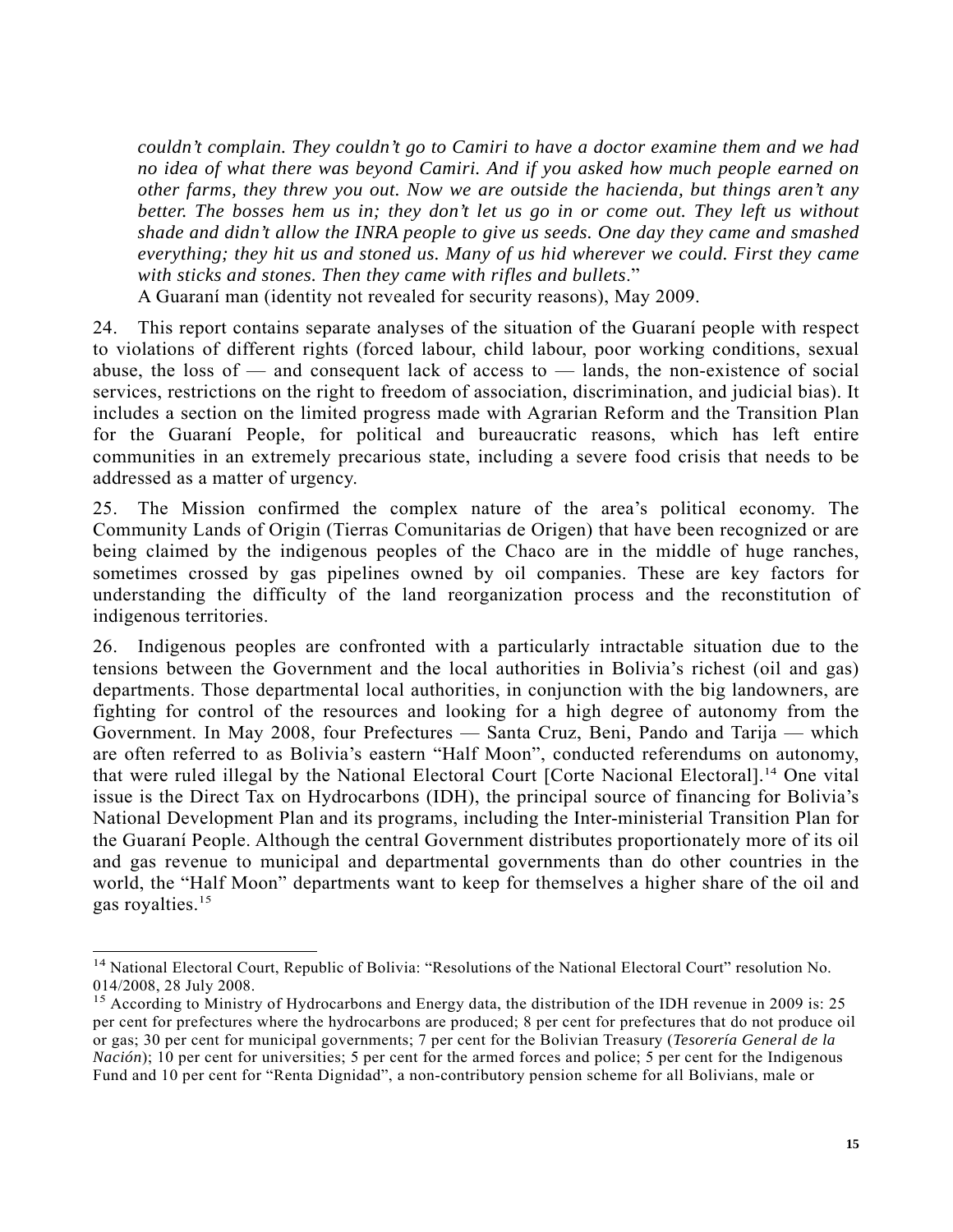27. The tensions between the Government and the opposition have also led to paralysis of the national judicial system and to politicization of local courts. That is one of the main obstacles to the enforcement of any judicial ruling in Bolivia, including decisions related to the Agrarian Reform programme, which are addressed in greater detail below.

28. Land ownership in Bolivia is highly concentrated. Just 686 estates, or 0.22 per cent of all farming and livestock units, account for over half the land. Conversely, 86 per cent of the properties account for only 2.4 per cent of the land and there are many rural families with no land at all. This concentration of land ownership in Bolivia by a very small group is the second worst in the world, after Chile, according to FAO;<sup>16</sup> a handful of estate owners have everything while 91 per cent of the population cannot satisfy even basic needs. The departments of Santa Cruz, Beni and Pando encompass 77 per cent of the arable land.17 Over half of the landowners in the departments of the "Half Moon" account for the highest concentration of land ownership and have the greatest vested interest in opposing any agrarian reform: Tarija has 60 per cent of Bolivia's natural gas reserves, followed by Santa Cruz, with 22 per cent, and they account, therefore, for 82 per cent of the country's output.18 Some of the most prominent leaders of the opposition in Santa Cruz are major landowners; for instance, the former President of the Pro Santa Cruz Civic Committee (the powerful civic and business association of Santa Cruz) owns 12,000 hectares of land.<sup>19</sup>

29. Generally speaking, the owners of *haciendas* in the area have practised a low-yield, extensive type of stockbreeding. Ninety per cent of agricultural and livestock output is used for local consumption, while the remaining 10 per cent is swapped for provisions. In other words, it is not a modern, commercial agricultural and livestock economy, but, rather, an inefficient economy.20 In general, the owners of *haciendas* in the region do not have high incomes (there are exceptions, but they are not the norm) and their haciendas operate with inexpensive indigenous labour. That fact had not mattered in political terms until quite recently, when article 157 of Supreme Decree No.  $29215^{21}$  stated that the existence of a system of servitude, forced labour, debt bondage and/or slavery of captive families or persons in rural areas was detrimental to society, against the collective interest, and an obstacle to the performance of "the economic and social function". According to the provisions of articles 28 and 29 of Law No. 3545 (the Community-based Agrarian Reform Renewal Act), lands used to the detriment of the collective interest (art. 28) shall revert to the original domain (*dominio originario*) of the nation, without any compensation, and total or partial failure to comply with the economic and

 $\overline{a}$ 

female, that has a major impact on poverty reduction.<br><sup>16</sup> FAO, World Census of Agriculture.

<sup>&</sup>lt;sup>17</sup> IFAD, 2005. *Republic of Bolivia. Country Programme Evaluation*, International Fund for Agricultural Development, Rome.<br><sup>18</sup> National Statistics Institute, La Paz.

<sup>&</sup>lt;sup>19</sup> Centre for Economic and Policy Research, 2008: *Distribution of Bolivia's most important. natural resources and the autonomy conflicts.* CEPR, Washington. 20 Ministry of Justice, Swiss Red Cross and the Captaincy of Alto Parapeti (2007) *Comunidades cautivas del* 

*Alto Parapeti: Diagnostico demográfico, tenencia de tierra y relaciones laborales* [Captive communities of

Alto Parapeti: demographic diagnostic assessment, land tenure and labour relations].<br><sup>21</sup> Implementing Regulation of Law No. 1715 of the National Agrarian Reform Service, amended by Law No. 3545 of 28 November 2006 on Community Renewal of the Agrarian Reform.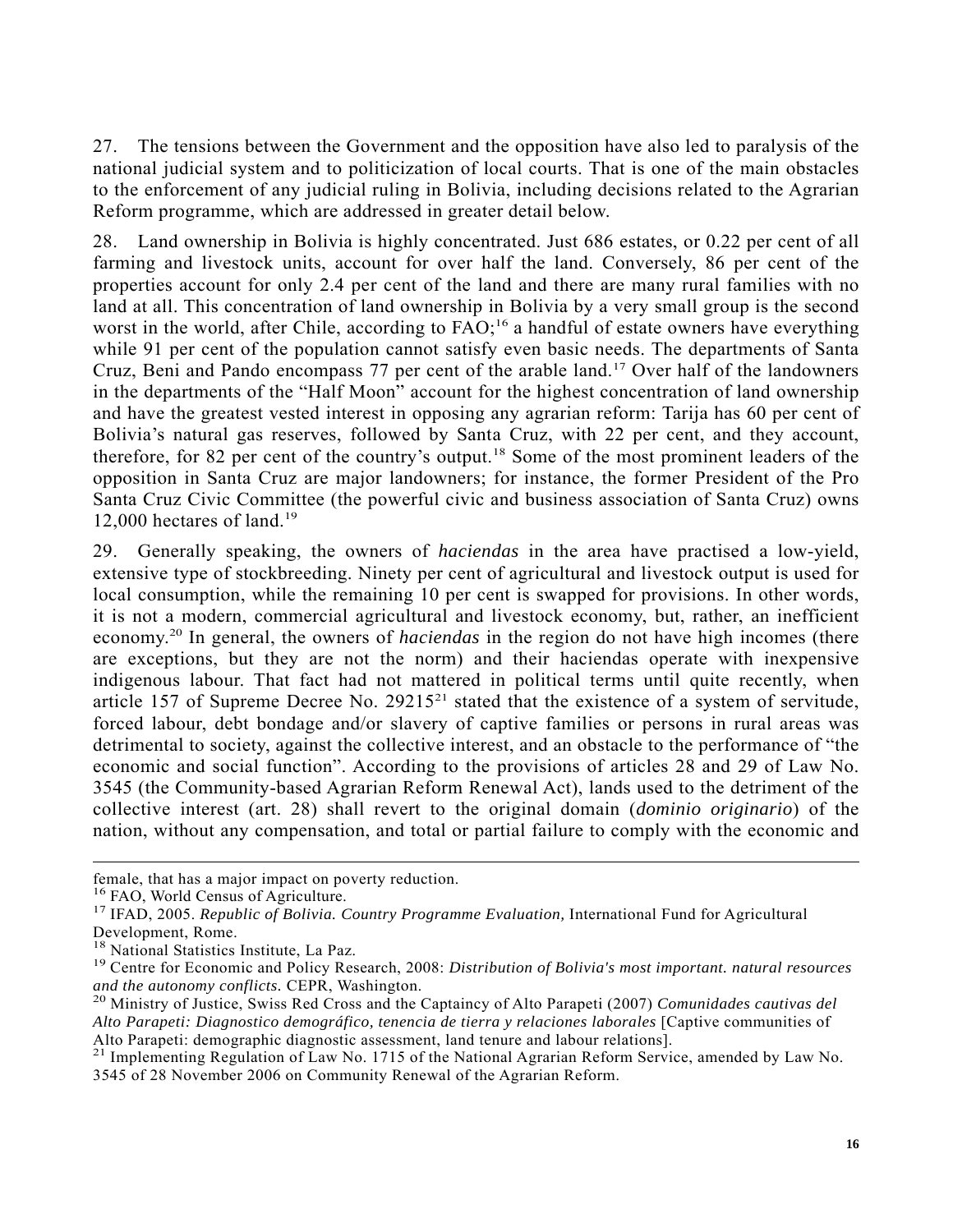social function shall be grounds for such reversion (art. 29). This is ratified, moreover, in the new Bolivian Constitution, and supported by the United Nations Declaration on the Rights of Indigenous Peoples. Both instruments provide for the reconstitution of indigenous territories and self-government for these peoples.

30. Thus, the owners of the *haciendas* had two main reasons for getting organized: (i) to keep title to their lands, given the existence of oil and gas in the area; and (ii) to keep their position of authority (*patronos*). The Mission heard allegations that there is a third reason, which still needs to be proved, namely a possible partnership of the *hacienda* owners with drug traffickers, which would explain why the Alto Parapetí area is kept closed (with padlocks on the bars or gates) and monitored (using radio communication systems). In any case, reasons (i) and (ii) are inconsistent with the principle of common public good and the efforts by the Government to return lands to the indigenous communities and reconstitute the territory of the Guaraní people legitimate.

31. Faced with the new Constitution and amendments to the agrarian reform regulations, the *hacienda* owners appear to have quickly organized themselves to review the risks posed to them by the policy of returning lands to the communities and reconstituting their territories. The mission received evidence that the landowners were now focusing on improving some of the working conditions of the Guaraníes on condition that they have no ties with the Guaraní People's Assembly (APG) and were expelling from the *haciendas* and threatening indigenous persons affiliated to the APG. The mission was also shown evidence that the *hacienda* owners have obtained the support of the authorities in the area and of the Prefecture of Santa Cruz. The mission received evidence of blatant discrimination and organized violence and ascertained that the Prefecture of the department of Santa Cruz, as well as the municipal authorities, still take the line that the servitude and forced labour to which the indigenous peoples are subjected do not exist.

32. For the United Nations Permanent Forum, the lack of protection for the individual and collective bodily integrity of the Guaraníes is a serious offence to the rights of peoples, evidenced by the lack of guarantees for the free circulation of Guaraníes on the roads in Alto Parapetí; in the threats against human rights defenders and educators who promote and defend the rights of Guaraníes, by the owners of the *haciendas* in Alto Parapetí and by municipal officers and officials of the Prefecture of Santa Cruz; as well as in the imminent risk of impunity in the case of the very serious attacks on Guaraní leaders, human rights defenders, INRA authorities and the Vice-Minister of Lands in April and September 2008. In part, this is due to the scant presence of national public institutions in the El Chaco region, as well as to the limited activities of multilateral and bilateral development agencies in that region.

#### **A. Forced labour of Guaraní men and women**

"*The owner gives us sugar, noodles, rice, and two t-shirts, but we always owe more than our wage*".

Guaraní man (identity withheld for security reasons), May 2009.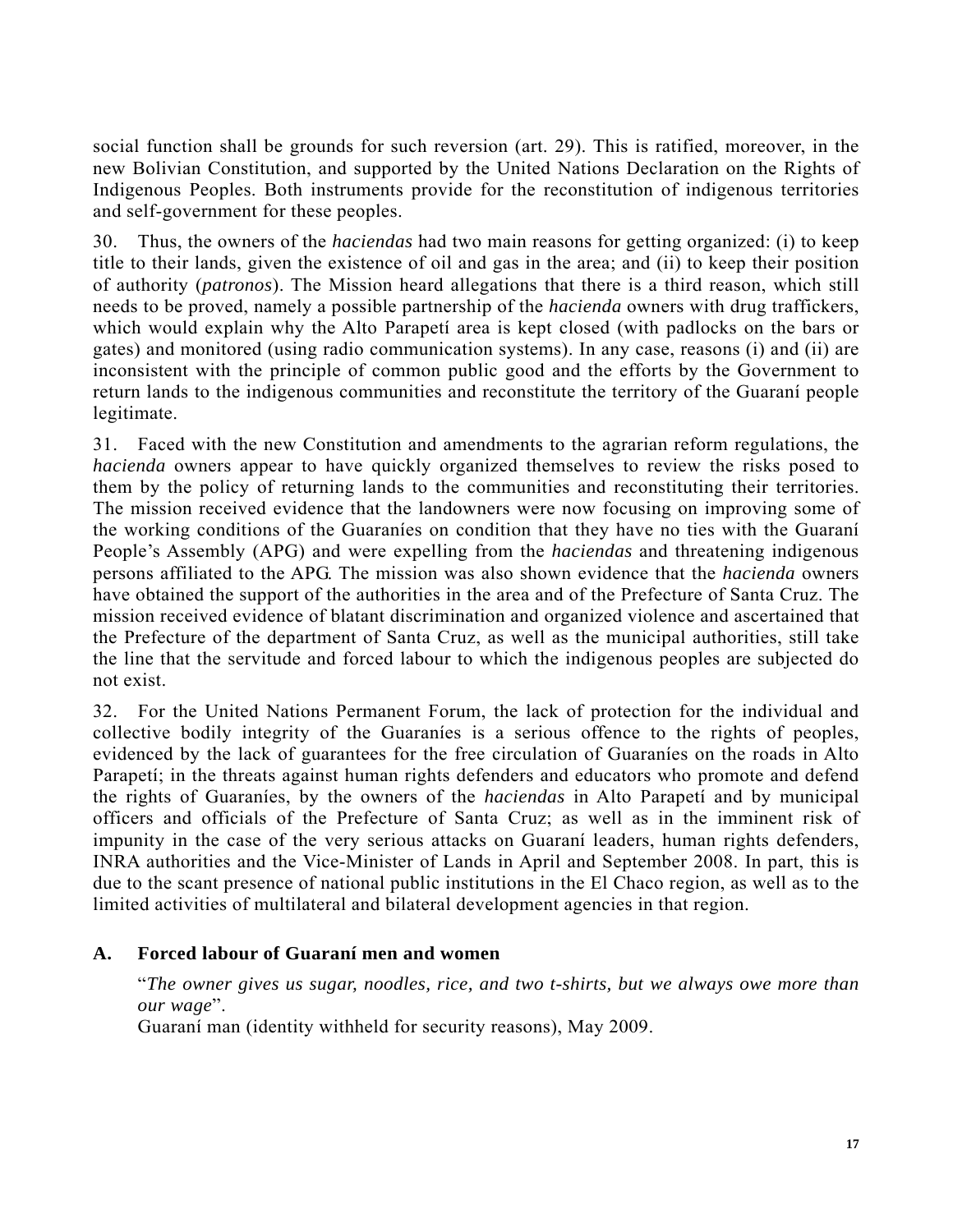"*Again and again, the cattle breeders get what they want. The people work and can never pay their debt. Every year they draw up a list ('settlements') and its gets longer and longer. Prices are much higher than in the markets. If you ask for social security, the boss says that the employee has to pay. If you say you are leaving, the boss says you are just lazy and don't want to work*."

Guaraní woman (identity withheld for security reasons), May 2009.

"*Being paid in kind is not servitude, because there are no supermarkets there*". Official in Santa Cruz, May 2009.

33. *Definition*. Articles 15.V. and 46 of the Constitution of Bolivia (article 5 of the old Constitution) establish that no one may be subjected to servitude or slavery and they prohibit forced labour or any analogous form of exploitation that compels a person to do work against his or her consent and due compensation. The International Labour Organization's Convention No. 29 on Forced Labour defines such labour as all work or service which is exacted from any person under the menace of any penalty and for which the said person has not offered himself voluntarily. *The menace of penalty* may take the form of deprivation of any right or benefit; it may take extreme forms, such as physical violence, but it may also be manifested in more subtle ways, such as the retention of identity documents, the threat of exclusion from future jobs, or threatening to denounce someone to the authorities. *Not offering oneself voluntarily*  implies lack of consent; this may occur at the start of a labour relation, but it may also come about as a consequence of induced debt (by falsifying accounts, exaggerated price increases, a lowering of the value assigned to goods or services produced, the charging of excessive interest, or restricting access to markets), as well as through deceit or false promises regarding the type and conditions of work, or through the withholding or non-payment of wages. Those are ways in which a working relation freely entered into may turn via various mechanisms into forced labour.

34. *Findings* In Bolivia, there is a specific term for forced labour, namely "*empatronamiento*" (which means subjected to the "patrón" or employer)*.* Very often, it is servitude or debt bondage ("enganche"), or the captivity of families inside the *haciendas*. Guaraní men and women grow old on the estates working as labourers in the fields, looking after cattle, or doing other work, including domestic chores, for the owner. Wages are either very low or non-existent as such, and are often not enough to satisfy basic needs. The indigenous become indebted to the owners, who advance them remuneration in the form of food and clothes, recorded at high prices in the accounts, in such a way that the debt is perpetual. Accounts are reconciled once a year, with the employers keeping the books. The situation is particularly bad for women in domestic service. The private world, in which they work long hours, usually turns into an environment of subjection, maltreatment and verbal and physical aggression. Often there is no monetary remuneration and no health-care coverage. When they fall sick, it depends on the whim of their employers whether or not they are taken to the nearest town with a health-care post.

35. When one considers the Mission's confirmation of the central importance of land and territory in Guaraní culture and its understanding of the world (*cosmovisión*) and the fundamental nature of what it means to live on the land where one's ancestors lived and died, one understands the cultural and spiritual need of Guaraní families to stay on those lands that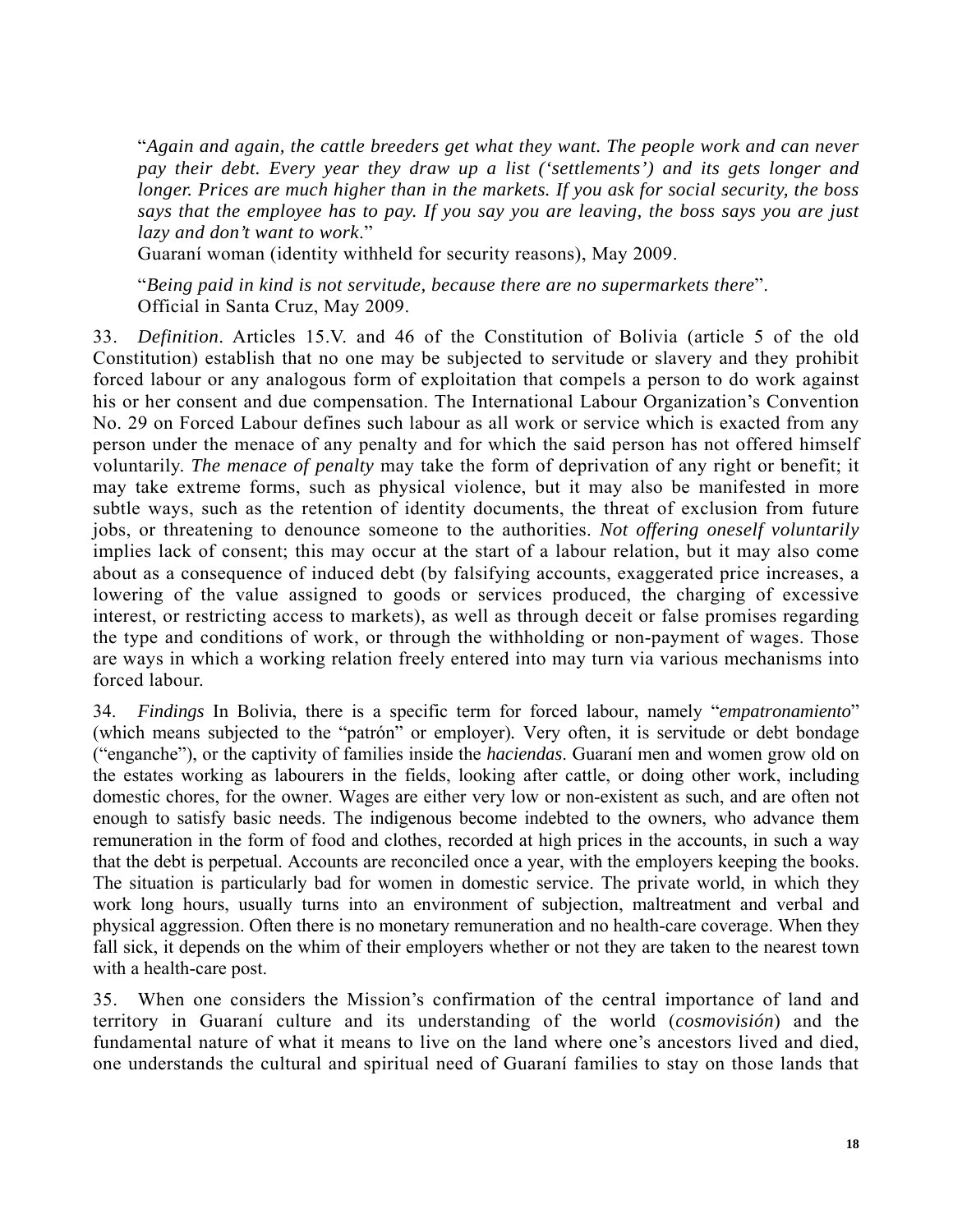today are under the control of the *haciendas*. However, virtually free labour is for the *hacienda* owners a *sin qua non* for them to be able to hold on to those lands. Bearing in mind those aspects of Guaraní culture to which we have just referred, as well as their complete vulnerability if they are deprived of their land, the aforementioned expulsions constitute a penalty or punishment in the sense of article 1 of the ILO Convention mentioned above. The assertion that the impossibility of enjoying the right to land may generate situations of forced labour is taken up in ILO Recommendation 35 concerning indirect compulsion to forced labour. Likewise, in its direct request this year to the Bolivian Government in the framework of ILO Convention No. 29, the Committee of Experts on the Application of Conventions and Recommendations points out that the reversion of lands processes under way in the Bolivian Chaco constitute an appropriate means of putting an end to forced labour in that region. The mission of the United Nations Permanent Forum corroborates and confirms again the allegations of forced labour on the *haciendas* in El Chaco previously denounced by the Government (Presidents Mesa and Morales), by the International Labour Organization,<sup>22</sup> by the United Nations High Commissioner for Human Rights,<sup>23</sup> by the United Nations Special Rapporteur on the Situation of Human Rights and Fundamental Freedoms of Indigenous People<sup>24</sup> and by the Inter-American Commission on Human Rights of the Organization of American States.<sup>25</sup>

#### **B. Child labour and other violations of the rights of the child**

 $\overline{a}$ 

"*The children work without being paid and the owner says they are playing, not working*". Guaraní man (identity withheld for security reasons), May 2009.

"*The owners come and say they are taking our children to the city to be educated, but when they come back they don't know anything. Many girls are sexually abused and when they become pregnant by the owner, they send them back to the community. Some never return*." Guaraní man (identity withheld for security reasons), May 2009.

"*Everyone knows that the owner's sons have their first sex with Guaraní girls*". Interview (identity of the interviewee withheld for security reasons), May 2009.

36. *Definition*. The Convention on the Rights of the Child recognizes the following basic rights: the right to survival; to full development; to protection from violence, maltreatment and exploitation; and to full participation in family, cultural and social life. By virtue of the Convention, prohibited child labour means any activity that interferes with a child's school attendance and that is detrimental to her or his physical, psychological, social and moral development. Accordingly, by ratifying ILO Convention No. 138 concerning the minimum age

<sup>22</sup> Bedoya, E. and Bedoya, A. (2005). *Enganche por servidumbre y deudas en Bolivia*. Geneva, International Labour Organization, Declaration/WP/41/2004.

<sup>&</sup>lt;sup>23</sup> Report of the Office of the United Nations High Commissioner for Human Rights on the activities of her Office in Bolivia, A/HRC/10/31/Add.2, 9 March 2009, paras. 55-58.

<sup>&</sup>lt;sup>24</sup> Report of the Special Rapporteur on the Situation of Human Rights and Fundamental Freedoms of Indigenous People, Rodolfo Stavenhagen: Mission to Bolivia (25 November to 7 December, 2007).

<sup>&</sup>lt;sup>25</sup> Report of the Inter-American Commission on Human Rights of the OAS on access to justice and social inclusion in Bolivia (*OEA/Ser.L/V/II; OAS Official Records Series*).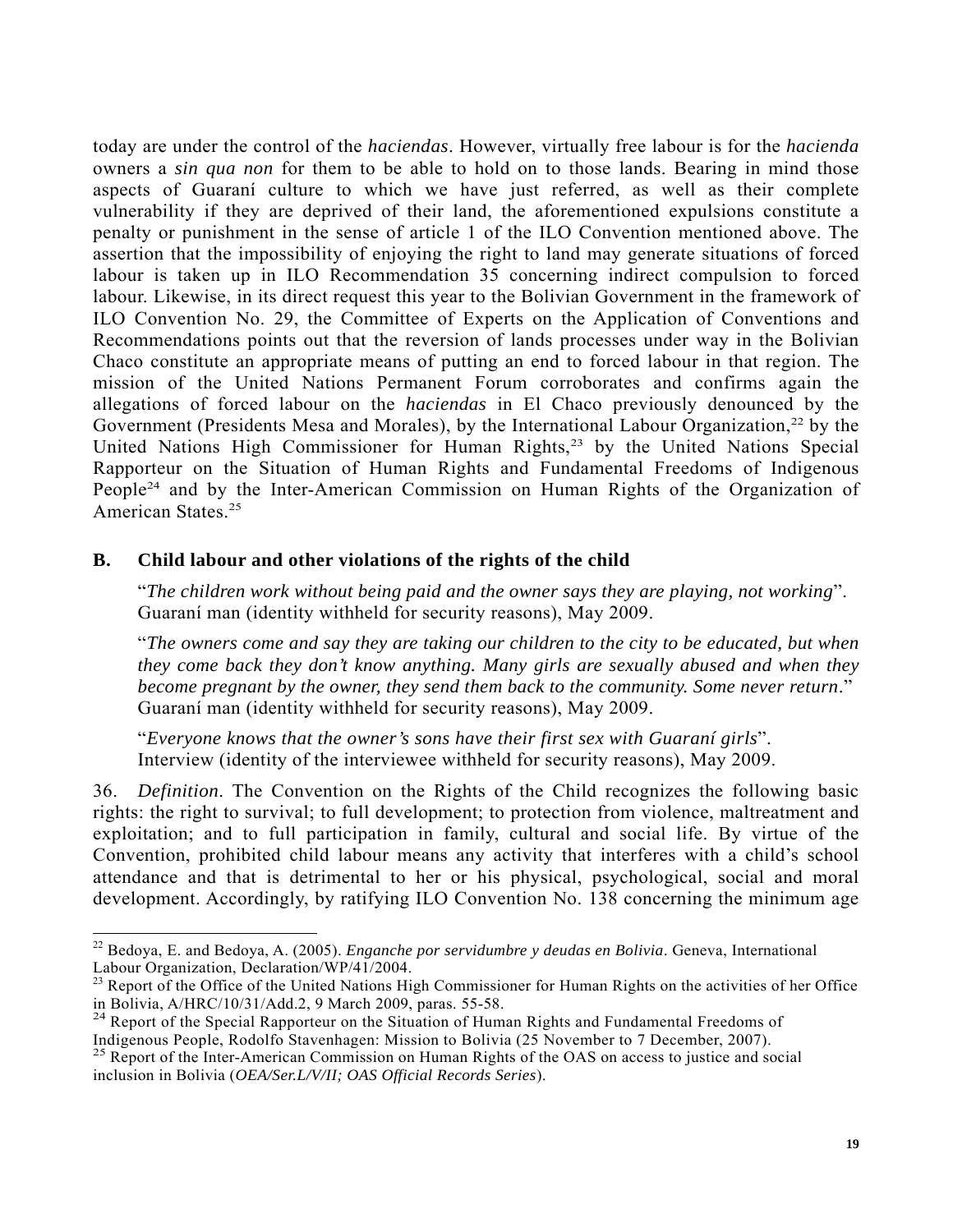for admission to employment, Bolivia established 14 years of age as the minimum legal age for entering employment.

37. *Findings*: Children are used to feed hens, look after pigs, graze calves and cattle, and to separate kernels from corn. These are considered "natural", unremunerated chores. "*The Guaraní children do dirty work, wash up plates, and work until late at night*". School infrastructure in the area is deficient; only half the communities have a school and sometimes there is just one multigrade course from first to third grade of primary, although normally there are several classes up to fifth grade of primary school in which those children who have lighter work receive a rudimentary education. Most schools are private (because they are inside *haciendas*, which are private property). They are not bilingual because most of the teachers tend to be the *hacienda* owner's children or relatives, another manifestation of the complex relationship between servitude and "empatronamiento".<sup>26</sup> The same owner may need more labour and simply take the children out of school and put them to work. The Mission received reports that the *hacienda* owners interfere with Guaraní children's opportunities in other ways, too, as when the Alto Parapetí landowners initially objected to a trip to La Paz by a group of Guaraní children, financed by the ILO and Swiss Cooperation (COSUDE), to take part in a meeting of indigenous children called *Constructores de la paz* (*Peacebuilders*). (Later the landowners retracted and the children were able to go.)

38. The Mission also heard allegations of trafficking in persons, in which Guaraní children are separated from their families when they are quite young and taken to urban centres to work as domestics. The age-old custom known as "criadito" persists in Bolivia, whereby the "criaditos" (or "little servants") are indigenous children, of both sexes, normally between 10 and 12 years of age, who are taken to work as servants in wealthy families in exchange for education, clothing, board and lodging. That work is illegal<sup>27</sup> but exists to this day in Bolivia. In addition to the work done by "criaditos", there is overwhelming evidence all over the country of sexual exploitation of children. Two hundred sixty cases have been reported to the Office to Defend Children and Adolescents (*Defensor de la Niñez y Adolescencia*), and it is likely that only a minimum number of cases are denounced. Although there are no statistics specifically for the region, nationwide 45 per cent of the economically active population are minors, aged 7 to 17.<sup>28</sup> The Government has a programme for combating child labour and runs an information campaign to fight child prostitution in brothels or in other forms, but child labour continues to constitute a huge problem. There is particularly abundant evidence of indigenous child labour in the regions of El Chaco, Beni and Santa Cruz.

39. The Mission received reports of sexual abuse of Guaraní girls, generally while serving in the landowners' homes. If they become pregnant they are expelled from the house and returned to the community. For instance, the Mission heard of a case of a 12 year old Guaraní girl with a 7 month old son, whom the landowner refuses to recognize. The girl is staying with her family and has not filed a

 $\overline{a}$ 

<sup>26</sup> Ministry of Justice, Swiss Red Cross and the Captaincy of Alto Parapeti (2007) *Comunidades cautivas del Alto Parapeti: Diagnostico demográfico, tenencia de tierra y relaciones laborales* [Captive communities of Alto Parapeti: demographic diagnostic assessment, land tenure and labour relations].<br><sup>27</sup> The Children and Adolescents Code prohibits work by children under the age of 14 and any kind of unpaid work.<br><sup>28</sup> La Prensa, "UNIC

 $06-09$ /noticias.php?nota=13\_06\_09\_alfi6.php.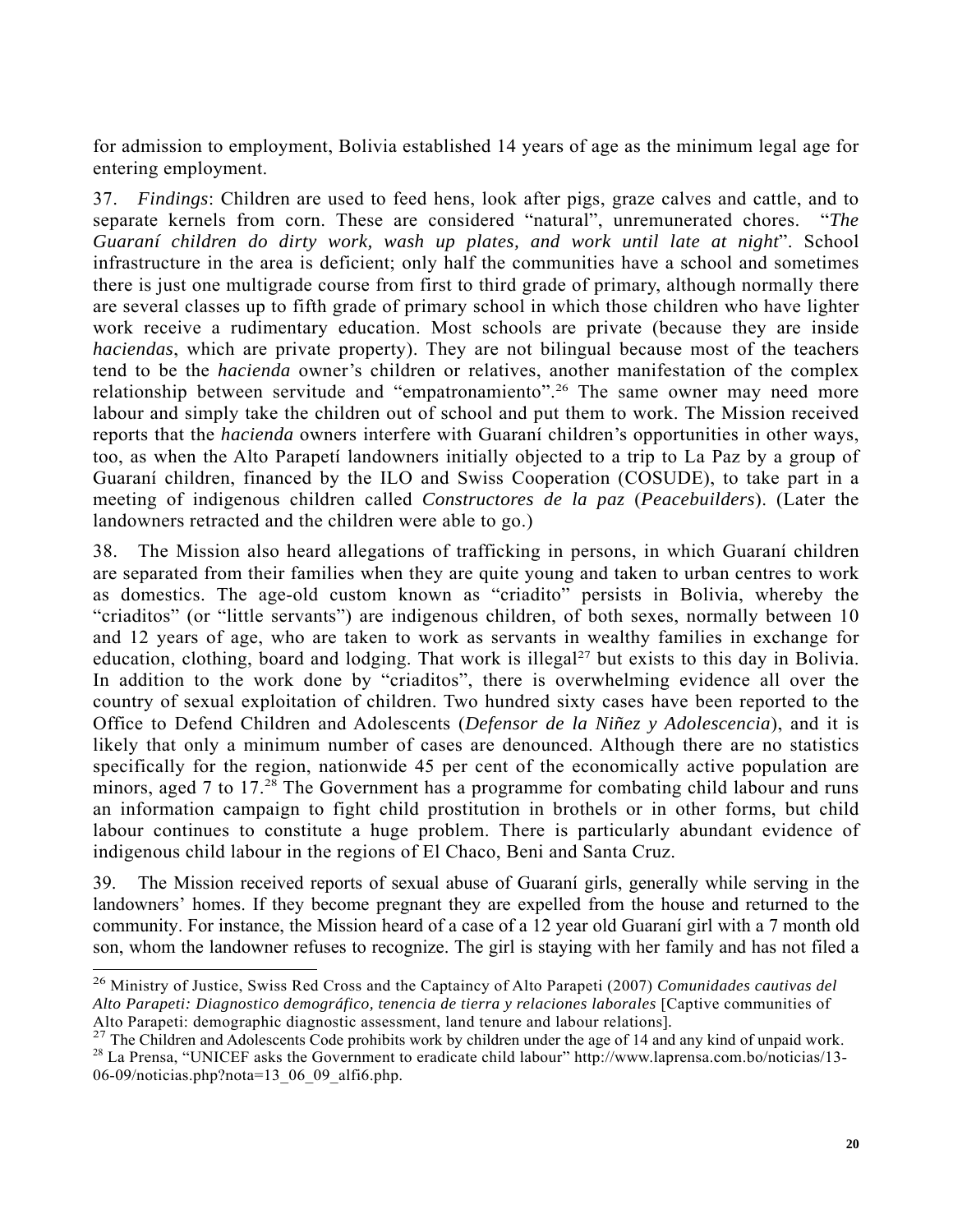complaint. The Criminal Code establishes sexual abuse as a crime, punishable with between 15 and 20 years of imprisonment in the case of the rape of a minor of less than 14 years of age.

#### **C. Labour conditions**

"*We live in huts with roofs made of plastic noodle bags. When it's windy, the old people who can't work in the fields anymore try to hold them down but they fly away. People are dying of cold. There are no health-care services. The other day a pregnant woman died. The Church bought us a piece of land, but it's not enough. We have to work on the estate. The owner gives us corn and salt … but he does not give us meat. We live surrounded by cows, but we never eat meat*."

Guaraní woman (identity withheld for security reasons), May 2009.

"*Labour law does not apply here because we are poor employers who live simply*". Hacienda owner in Alto Parapetí, May 2009.

"*The forced labour situation has not changed, because dependency does not change so easily; the local custom is 'if I give you more, you have to work more', so for 30 Bolivianos a day they have to work much harder than for 10 Bolivianos*". Interview (identity withheld for security reasons), May 2009.

40. *Definition*. Labour conditions refer to a range of aspects from the minimum wage and the maximum number of hours of work per day, to social security contributions and safety in the workplace. Bolivia's General Labour Law establishes a maximum of 48 hours per week for men and 40 hours for women. It requires that employers pay the minimum wage (647 Bolivianos per month or US\$ 92 in 2009), plus contributions to social security. ILO Convention No. 95, which Bolivia has ratified, guarantees reliable, prompt and full payment of wages. ILO Conventions Nos. 100 and 111 concerning Equal Remuneration for Men and Women Workers for Work of Equal Value and Discrimination in Respect of Employment and Occupation, as well as the United Nations Convention on the Elimination of All Forms of Discrimination against Women, require equal treatment and opportunities in remuneration and the other labour conditions.

41. *Findings:* Prejudice and discrimination against women, indigenous peoples and others continue to be widespread, constituting an obstacle to Bolivia's social development. Women, especially indigenous women, often work longer hours than men, usually for lower wages and in precarious, unstable jobs. The minimum wage is low, even more so if it is received in kind, with product prices set arbitrarily and with no form of supervision, as is reportedly the case in numerous *haciendas* in El Chaco. In recent months, some *hacienda* owners, aware of the accusations of servitude and forced labour, have expelled numerous Guaraníes from their estates and reduced their workforce, while increasing wages for the few Guaraníes allowed to remain "*because they are of good character and don't want problems*". The Mission received reports that maltreatment and corporal punishment, which were frequent just a few months ago, have stopped. However, most workers are still paid in kind: in food and clothing. The Mission also received reports from Chuquisaca that elderly Guaraníes collecting *Renta Dignidad* (a non-contributive universal old age pension) were having it "kept for" them by the *hacienda* owner, who had given them some very low value kitchen utensils in return. Part of the problem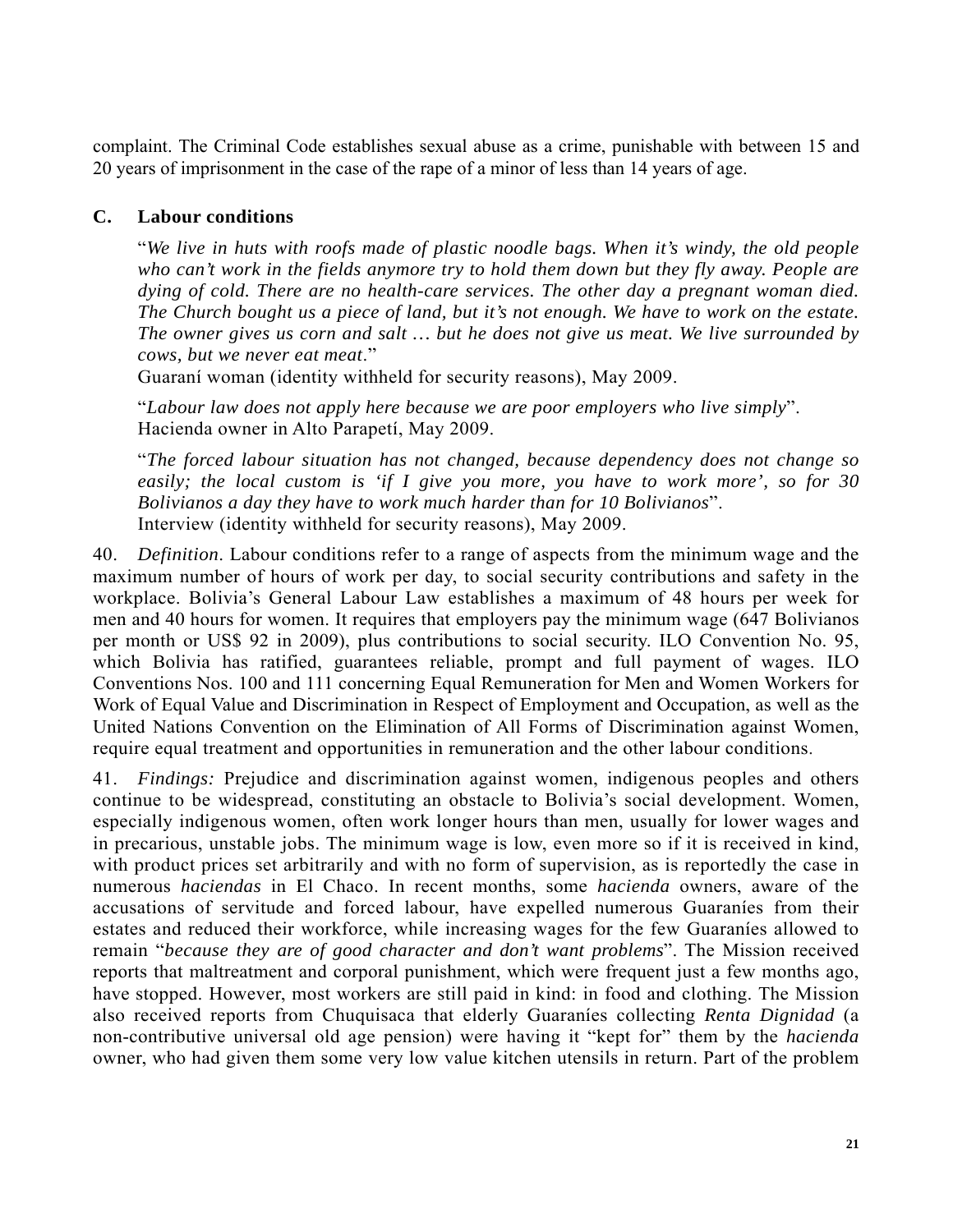stems from the very small number of Government labour inspectors, lack of resources to carry out inspections, and the barriers that inspectors encounter if they try to enter the *haciendas*.

## **D. Lands**

l

"*We received some land from NGOs and the Church: 17 hectares for 20 families. That is not enough; it just provides us with enough for housing. We want to have both land and territories*."

Guaraní leader (identity withheld for security reasons), May 2009.

42. *Definition*. Lately, the Guaraní people have become organized to push for a number of claims aimed at their *reconstitution* in their territory, which is known in Bolivian legislation as Community Land of Origin, in accordance with the United Nations Declaration on the Rights of Indigenous Peoples and the seventh chapter of Title I of Part III of the Bolivian Constitution. The INRA Law of 1996 had already incorporated the notion of Community Land of Origin as an ancestral territorial space.<sup>29</sup> The term Community Lands of Origin includes the concept of indigenous territory pursuant to ILO Convention No. 169 and the United Nations Declaration on the Rights of Indigenous Peoples, as those geographical spaces that constitute the habitat of indigenous and native peoples and communities, to which they have traditionally had access or are now entitled, and where they maintain and exercise self-government and their own forms of economic, social and cultural organization in such a way as to ensure their survival and development. According to the Declaration on the Rights of Indigenous Peoples and to the new Constitution of Bolivia, the Guaraní peoples have a legitimate right not only to ownership of the land and dominion over the territory they were deprived of, but also to self-government. In abiding by the Constitution of the Plurinational State with respect to the self-government and autonomy of the indigenous peoples, the Government of Bolivia's objective is to reconstitute the territory of the Guaraní nation. This reconstitution will form the basis for the autonomy of the Guaraní people in the country's institutional and political framework.

43. *Findings:* The Agrarian Reform Law is being implemented, but slowly and with interruptions, despite the Community Reorganization law (*Reconducción Comunitaria*). The reorganization of lands being carried out by the INRA, which consists of a revision of title deeds and land tenure in rural areas of Bolivia, has met with open and violent resistance from *hacienda* owners, as have the measures aimed at expropriating and regrouping lands for public utilities on behalf of indigenous communities and the Guaraní people. Since February 2008, the INRA, the Vice-Minister of Lands and numerous Guaraní leaders anxious to begin the reorganization of lands in Alto Parapetí have been beaten, harassed and kidnapped and prevented from entering the area to do their work. The attacks on them, to this day, have been led by the owners of *haciendas* themselves and by local authorities in the Cordillera Province. Government officials have not only been prevented from doing their work. Two congressional representatives of Santa Cruz even filed criminal charges with the District Attorney of Santa Cruz against the Vice-Minister of Lands for trespassing on private property. Reorganization in

<sup>&</sup>lt;sup>29</sup> Law of the National Agrarian Reform Servces No. 1715, 18 October 1996.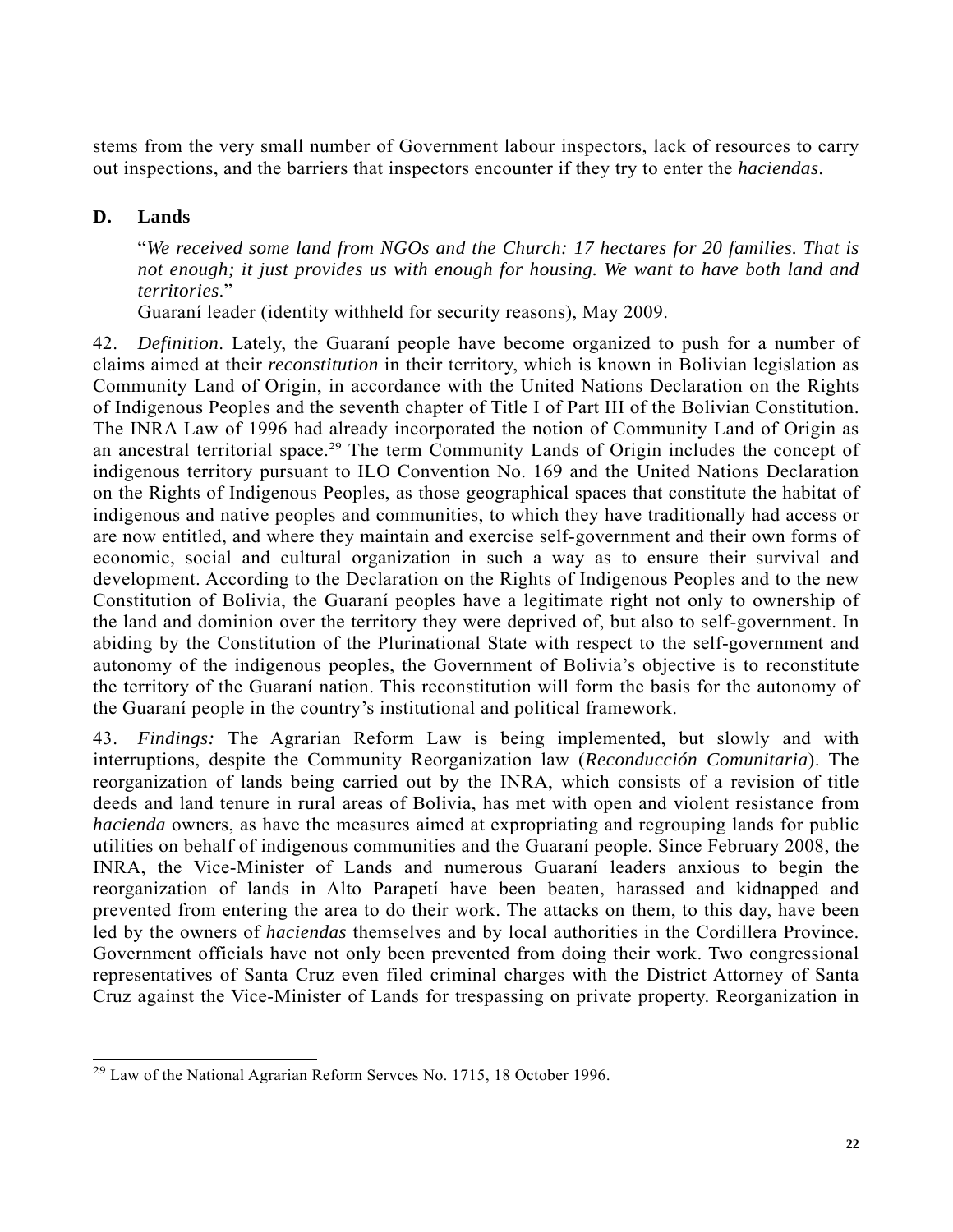Alto Parapetí did not resume until November 2008, when INRA officials went into the *haciendas* accompanied by police.

44. In February 2009, the INRA issued reorganization resolutions ordering the reversion to the State of 36,000 hectares of lands owned by four *hacienda* owners in the Cordillera province of Santa Cruz because of proof of the existence of relations of servitude and, therefore, of noncompliance with the economic and social function established under article 157 of the Implementing Regulation of Law No. 1715, amended by Law No. 3545 on the Community Reorganization of Agrarian Reform. In March 2009, President Evo Morales (accompanied by army and police officers) awarded the first rural property title deeds resulting from this reorganization to both Guaraní families and non-Guaraní small farmers in the area., The affected *hacienda* owners responded by challenging the decisions taken by the INRA before the National Agrarian Tribunal,<sup>30</sup> even though the reversion of lands ordered is constitutional. It is not yet known when the National Agrarian Tribunal will adopt a resolution. Given previous cases, this could take years, in which case the matter could be forwarded to the Plurinational Agricultural and Environmental Tribunal envisaged in the Constitution, which could be expected to perform better.

45. There are no recent land tenure data in Bolivia, as the last agricultural and livestock census was carried out in 1984.31 That is why the INRA is beginning to investigate the reorganization of land. This process has been and still is slow, given the natural resistance of the *hacienda* owners.<sup>32</sup> According to INRA, in December 2008, 52 per cent of the lands still have to be reorganized and in 12 per cent the process is under way. In other words, only 35 per cent had been examined as part of the titling process. The result of this long bureaucratic process has been a severe worsening of living conditions for the Guaraníes. The disputed lands remain intact, despite the handing over of titles. Many Guaraníes were expelled from the *haciendas* just months ago and have no access to land; and those that do have access to a small amount of land lack seeds and materials. They should have been provided under the Interministerial Transition Plan for the Guaraní People (PIT), which has, however, also suffered long administrative delays.

### **E. Freedom of association and movement**

 $\overline{a}$ 

"*Because I am trying to get ourselves organized, I cannot work, the owners don't want to see me*."

Guaraní man (identity withheld for security reasons), May 2009.

<sup>&</sup>lt;sup>30</sup> The Santa Cruz Federation of Livestock Breeders gave the Mission a file explaining the legal actions brought against the Government, which include challenging the decisions of the INRA, an appeal on account of actions against the Constitution, criminal charges for falsification of documents and facts (eight complaints of irregularities in surveys of Guaraníes conducted by the INRA) and the administrative law case before the National Agrarian Tribunal.

<sup>&</sup>lt;sup>31</sup> The National Agricultural and Livestock Census of 1984 was the second of its kind in Bolivia; the first was conducted in 1950. The current Government granted approval for the third national agricultural and livestock census, to be held in two stages in 2008 to 2009.

<sup>&</sup>lt;sup>32</sup> The Santa Cruz Federation of Livestock Breeders made statements to the Mission.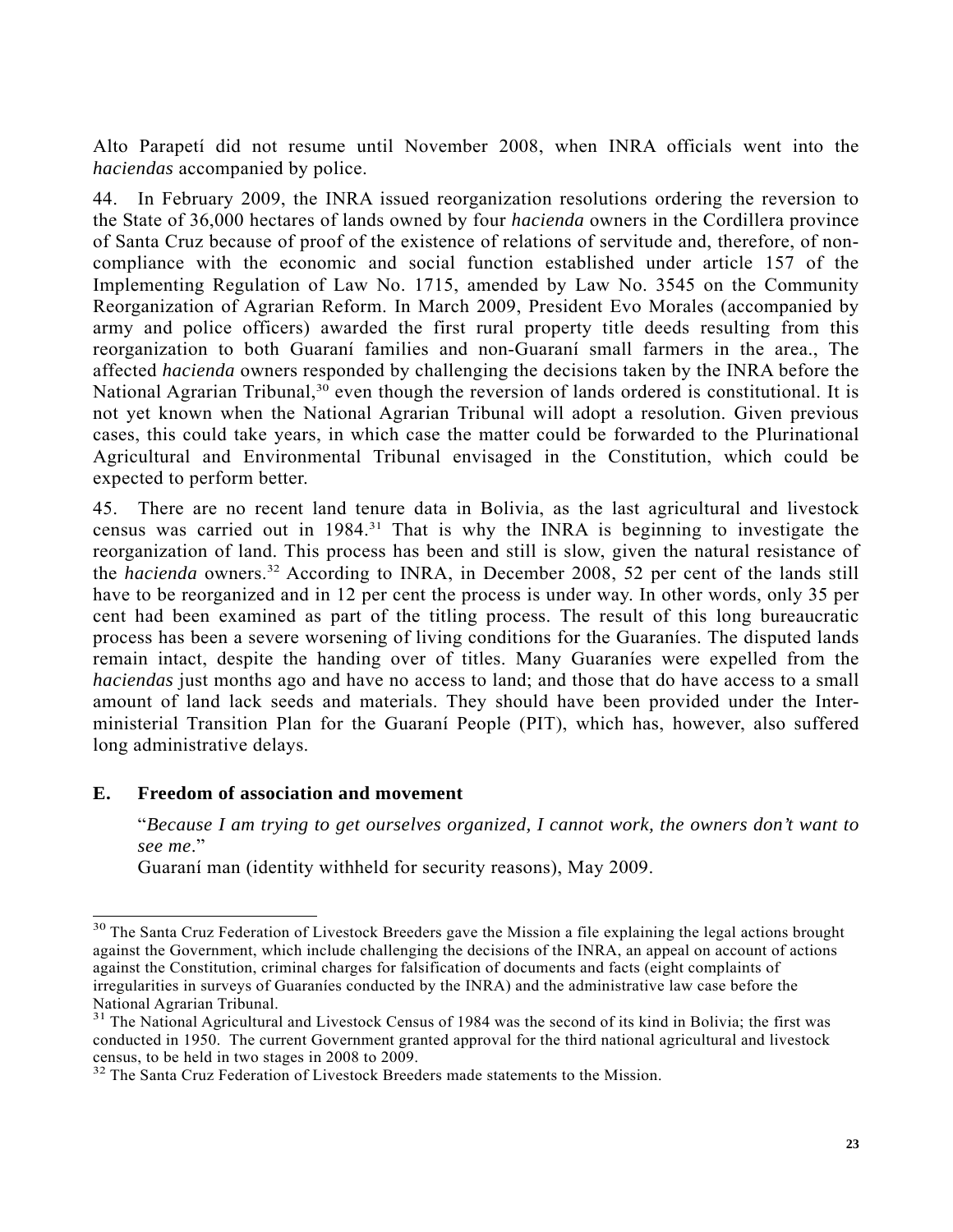"*I have to ask permission from the hacienda owners to enter the hacienda: sometimes they do not allow it. We are used to the owners acting like that, taking arbitrary decisions and not allowing people to enter*."

Interview (identity withheld for security reasons), May 2009.

46. *Definition*. Freedom of association, including freedom to form trade unions, is a human right guaranteed by the Constitution and the General Labour Law of Bolivia, as well as by the International Covenant on Civil and Political Rights and ILO Conventions concerning Freedom of Association and Protection of the Right to Organize (No. 87) and concerning Indigenous and Tribal Peoples in Independent Countries (No. 169), which the Bolivian State has ratified. Furthermore, freedom of movement is another fundamental human right guaranteed by domestic and international jurisprudence.

47. *Findings:* The Mission received reports of numerous violations of both freedom of association and freedom of movement. Restrictions on freedom of movement are exacerbated by geographical isolation of the Guaraní communities; in Alto Parapetí it takes several hours in a vehicle, and many more on foot, to reach the nearest town, Camiri. Access roads in Alto Parapetí cross the *haciendas*, which means that the *hacienda* owners can control the use of them. In many cases they close their properties with chains and padlocks (it was explained to the Mission that the idea was to prevent cattle from escaping, but the barriers in place appear to exceed those required to enclose cattle). There is no public right of way or observance of that right. With backing from the Parliamentary Brigade of Santa Cruz, the Santa Cruz Youths Union (Unión Juvenil Cruceñista), or the Pro-Santa Cruz Civic Committee, the cattle-breeders have blatantly prevented the entry of Government officials in the Cordillera regions. Likewise, the Mission had to ask permission from the owner of the *hacienda* for our vehicles to get through to the Itakuatiá community and there was an incident when the Mission attempted to leave because the guard in charge of one of the barriers did not allow one of the Mission's vehicles to pass.

48. The Mission also received reports of abuses of the freedom of association, in particular in relation to membership in the Guarani People's Assembly (APG). Since it was founded in 1987, the APG has been disfavored by many *hacienda* owners, especially since the INRA acceded to the request for Community Lands of Origin (TCO) for Guaraní communities. The APG's demand and INRA's land reorganization process have been rejected by the Departmental Prefecture, the municipal governments of the area, cattle-breeders' associations and regional figures, exacerbating conflict in a scenario described in greater detail below in the section on violence. Part of the *hacienda* owners' strategy has been to promote new Guaraní organizations (called OTB, or Grassroots Territorial Organizations) co-opted by the owners and working in their favour. These new organizations promoted by the *hacienda* owners are supported by the Prefecture of the department for housing improvement projects and other food for work programs, which are illegal because they invest public funds in private property (see sect. VI.G). The Mission was informed that such investment is made on condition that the *Guaraníes* renounce membership in the APG. The Mission also received reports that Guaran*í* workers on one estate that had renounced APG membership were now for the first time receiving medical insurance. As a result, some *Guaraníes* have abandoned the defence of their rights through the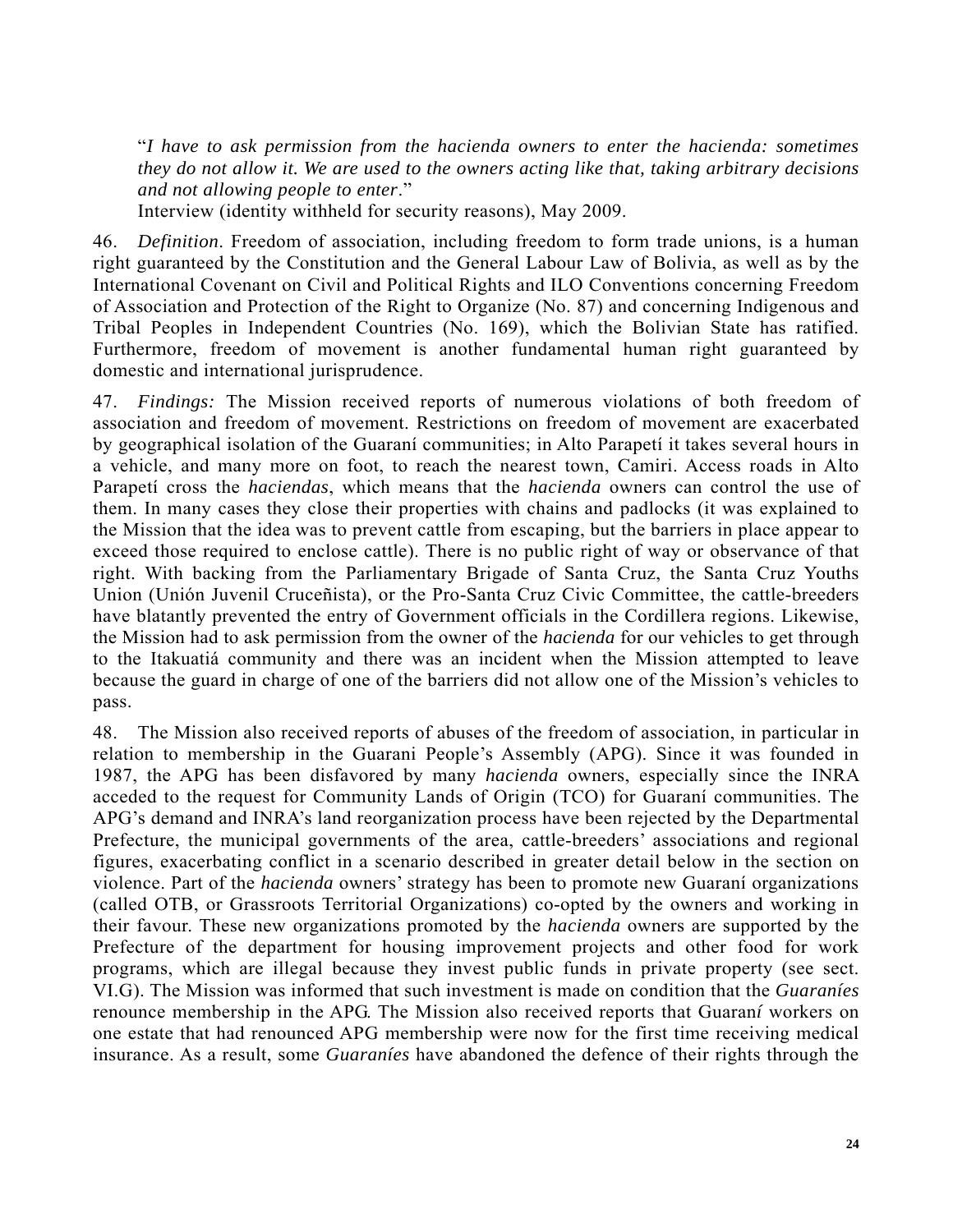APG, which has weakened the organization. In addition, the Mission was informed that Guaraníes associated with the APG are stigmatized as being "ungrateful", and "traitors who had been given work and food". They were expelled from the *haciendas* just a few months ago and now cannot get jobs on other farms in the area. That is a recent development that has triggered a serious food security crisis among the expelled families, which is described in the final section.

49. These threats have continued in the region and have led to drastic actions such as criminal allegations against Guaraní leaders by the *hacienda* owners in Alto Parapetí affected by the land reorganization (see sect. D).

#### **F. Violence**

"*That's how we live here in fear. In fear because we live so close to the owners. If we say bad things about the boss, they punish you*."

Guaraní man (identity withheld for security reasons), May 2009.

"*Not long ago, the owner came and burnt down our school. Now the children have no school*."

Guaraní man (identity withheld for security reasons), May 2009.

"*There never has been any servitude or slavery in this region. The Guaraníes have always been free to come and go whenever they wanted, the bars with locks across the roads are only to stop the cows from escaping. We pay wages religiously every Saturday. There has been no mistreatment, nor have there been any threats, or corporal punishment or violence. The videos you cite as proof of aggression against INRA officials and APG people are a put-up job by the Government*."

*Hacienda* owner in Alto Parapetí, May 2009.

50. *Findings:* Physical violence and threats against indigenous peoples violate the most elementary human rights, in particular the right to security, physical integrity and freedom of association and, if they are not brought to justice, are evidence of impunity and bias.

51. There have been numerous documented episodes of violence against indigenous peoples in the eastern region of Bolivia, including the following:

- From 9 to 15 April 2008, senior INRA officials, civilians and members of the Guaraní People's Assembly were kidnapped and tortured by local authorities from Cuevo and *hacienda* owners in the area, as a result of which 46 people were injured, including the director of the INRA;
- On 24 May 2008, leaders from Sucre (Mayor's office, Civic Committee, and the University of San Francisco Xavier) incited acts of violence against indigenous groups that had come to the city for a local celebration. The indigenous people were stripped, humiliated and tortured to cries of "*Death to Evo*", and President Morales, who was supposed to take part in a ceremony in Sucre, was prevented from landing in that city;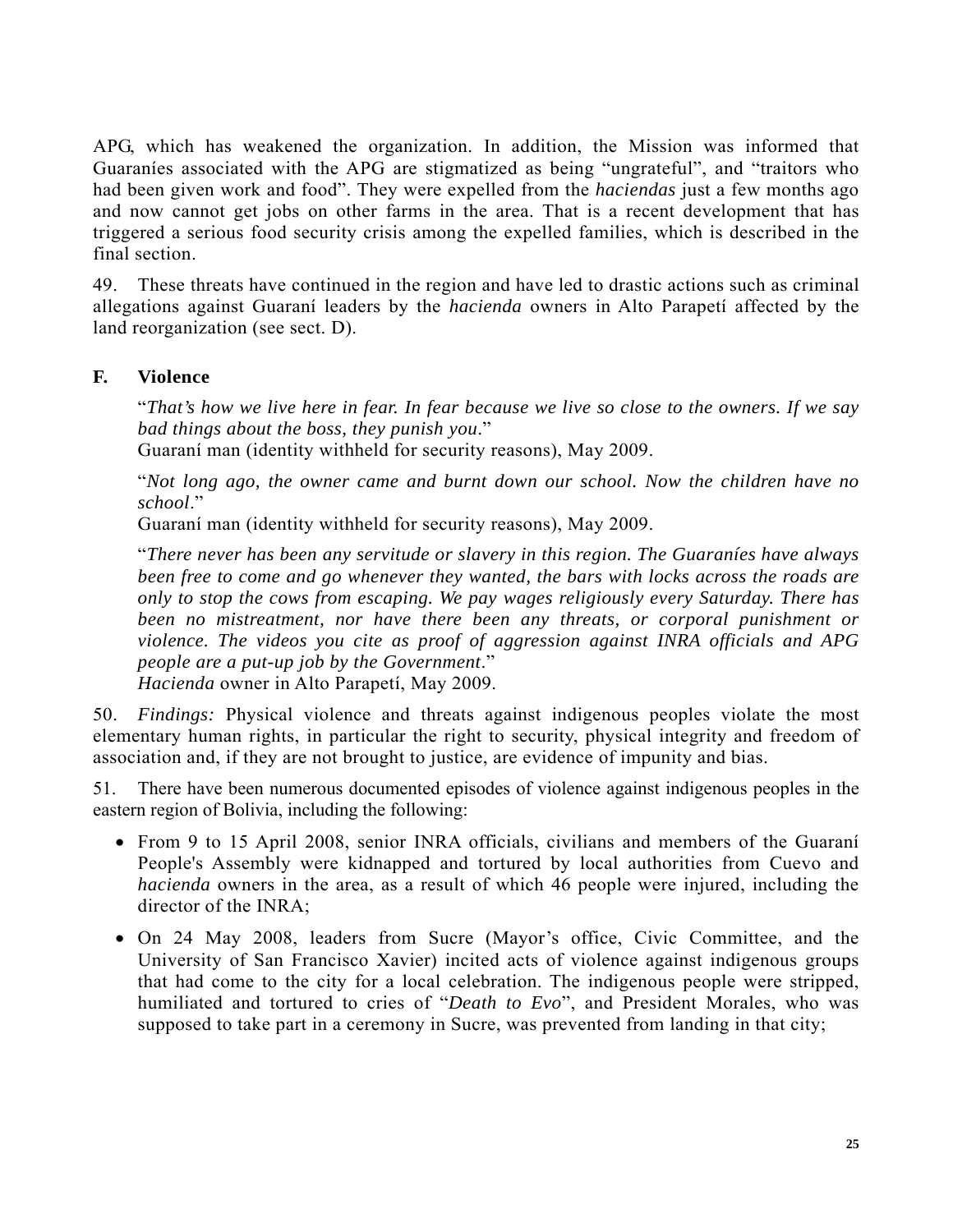- On 15 August 2008, a large number of people, including officials from the Prefecture of Santa Cruz, with the support of groups from the *Unión Juvenil Cruceñista*, took over the CIDOB (Confederation of Indigenous Peoples of Eastern Bolivia) and beat and expelled its legitimately elected leaders. The same group went on to the offices of the Confederation of Ethnic Peoples of Santa Cruz [*Central de Pueblos Étnicos de Santa Cruz*] where they beat the indigenous leaders they found there, destroyed their equipment and document centre and looted the premises. The mission received abundant documentation regarding these events, as well as other attacks on institutions working in Santa Cruz to defend the social, economic, and cultural rights of the indigenous peoples and farming communities;
- On that same day, 15 August 2008, six Molotov bombs destroyed the Legal Studies and Social Research Centre (CEJIS) in Santa Cruz;
- There were attacks on that date, too, on the Government's principal regional offices, which were occupied and destroyed, including INRA where the documentation centre was looted;
- On the night of August 15, civic leaders and the Deputy Prefect of Guarayos Province captured and destroyed the offices of the Research and Promotion Center (CIPCA);
- Between 21 August and 2 September 2008 the regional offices of national public ministries/agencies in Trinidad-Beni (including the INRA), and the headquarters of social organizations such as CEJIS Trinidad, were attacked by groups related to the Prefecture of the Department, civic groups and Benianista Youth Union [Unión Juvenil Benianista]. Twenty people were injured, some seriously, including social leaders like the Secretary of the Consolidated Farm Workers Trade Union Federation of Beni [*la Federación Sindical Única de Trabajadores Campesinos del Beni*], and military police personnel who tried to defend them. Since then, CEJIS staff have received death threats, and have been forced to do their work clandestinely and not to appear in public;
- From 11 to 14 September 2008 more than 100 paramilitary organized by the Prefect of Pando fired on a peaceful march by farm workers on its way to Cobija, the capital of Pando, paradoxically to analyze the violence incited by the Civil Committee and the Prefecture. That act of violence left between 11 and 19 people dead,<sup>33</sup> more than 50 wounded and an unknown number of disappeared persons, most of them indigenous. During the Pando massacre, children and the elderly were killed in cold blood, teaches and students were tortured and mutilated (tongues and eyes were cut out); as for the disappeared, witnesses testify that some bodies were thrown into trucks and other corpses

l

<sup>&</sup>lt;sup>33</sup> The number of dead varies according to different sources. For instance, the Attorney General's Office of Bolivia [Ministerio Público] identified 11 of the dead. According to the Consolidated Trade Union Federation of Farm Workers of Pando (FSUTCP), 16 of the farm workers died. According to the Ombudsman data reports by UNASUR (2008) and Amnesty Internation (2009) there were 19 dead. See: Ombudsman (2008) *Informe Pando*; UNASUR (2008): *Informe de la Comision de UNASUR para el esclarecimiento de los hechos de Pando* [Report of the UNASUR Commission investigating the events in Pando]; Amnesty International Report 2009. *The State of the World's Human Rights,* p. 81.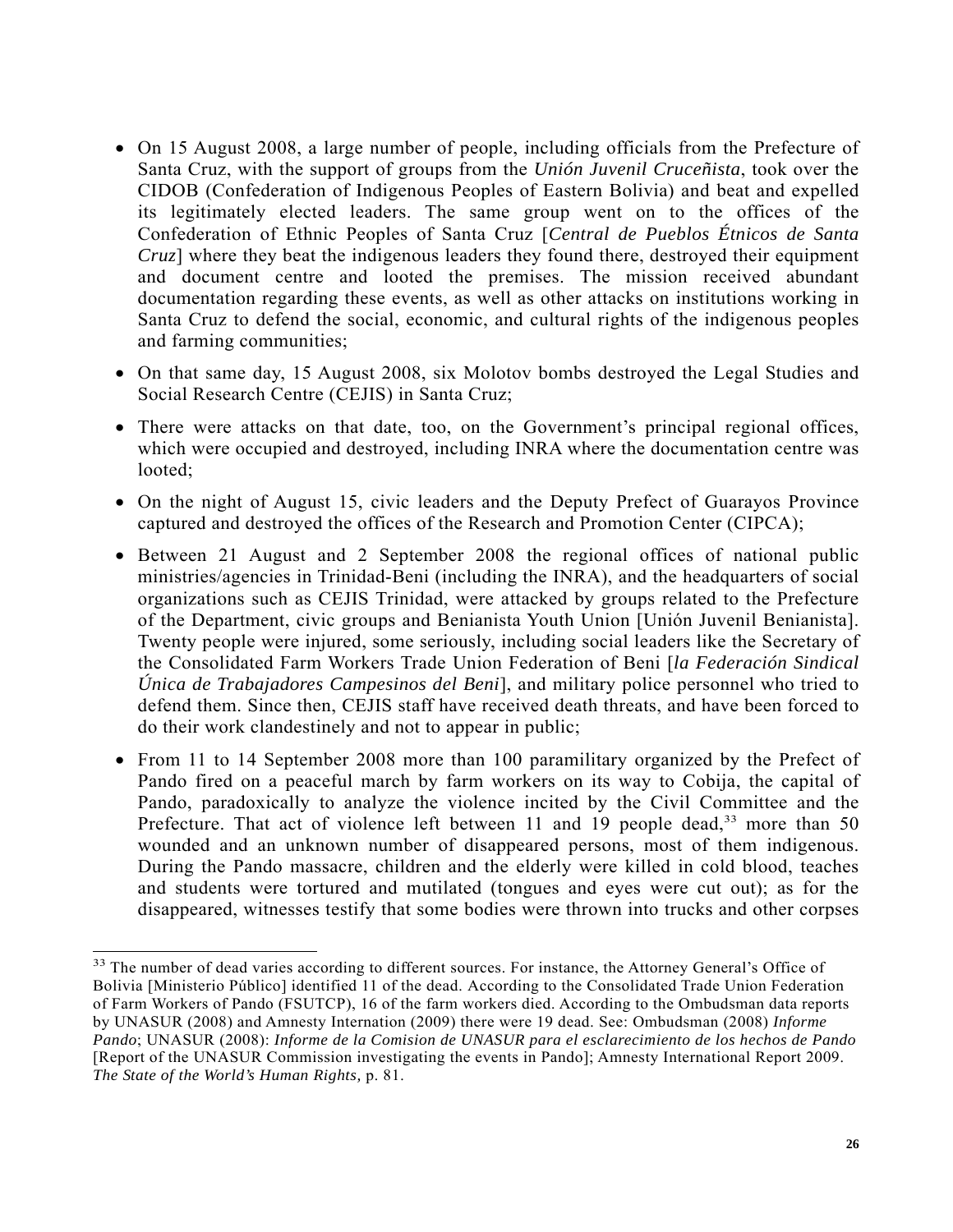tossed into the river. The autopsies and forensic analyses confirmed that numerous firearms were used against farm workers and indigenous people. The Office of the Ombudsman, UNASUR, and the Office of the United Nations High Commissioner for Human Rights conducted investigations and concluded that the chief culprits included SEDCAM officials from the Prefecture in Pando. In addition, other acts of violence committed from 9 to 14 September 2008 included the capturing of airports and gas pipeline valves, as well as the destruction of government agencies in the name of departmental autonomy.<sup>34</sup> There were also attacks on other headquarters of indigenous and farm worker organizations, such as the CPESC (Coordinator of Ethnic Peoples of Santa Cruz), as well as assaults upon their staff. Their offices were razed to the ground and their libraries and archives burnt in bonfires.

### **G. Discrimination and lack of impartiality of the judicial system and public administration**

"*The* hacienda *owner [name omitted] was summoned to go to Camiri to answer for the crime of using firearms but he didn't go. The* hacienda *owner [name omitted] was summoned to go to Camiri to answer for the crimes of violence against our communities and he didn't go either, and nothing was done. Now they have denounced our Guaraní brothers, who have to go to Santa Cruz. We haven't got the money needed for their trip but if they don't go they are threatened with detention pending trial*." Guaraní leader (identity withheld for security reasons), May 2009.

"*In these areas the law and the State are barely present, and when they do exist, it is not to defend the Guaraníes. I have been asking the Armed Forces for eight months for help to protect the indigenous and the victims. This is a fascist area, where people are armed and violent. It is an area where weapons go in and drugs come out. They have discovered a ditch with seven corpses and have sent the government attorney to see it, but not even the police dare to talk about it. We need the military*." Government official, Santa Cruz, May 2009.

52. *Findings:* The United Nations General Assembly has adopted various codes of conduct for public administration, based on the principles of jurisdiction, integrity, impartiality and independence that are to be found in the administrative rules of most countries, including Bolivia.

53. The Mission found serious cases of lack of impartiality, to the detriment of indigenous peoples, at both the judicial and administrative level. At the judicial level:

• The Cuevo case, mentioned earlier, was reported to the police and Office of the District Attorney in Camiri, by: (i) INRA, which accused the Cuevo authorities of burning

 $\overline{a}$ 

 $34$  The demands included: (i) elimination of the Direct Tax on Hydrocarbons (IDH), the 5 per cent corresponding the the Indigenous Fund; (ii) non-implementation of the new Political Constitution adopted by the Constituent Assembly, which incorporates the principles of the United Nations Declaration on the Rights of Indigenous Peoples; (iii) recognition of the autonomy statutes self-adopted in the departmental referendums (delcared illegal by the national Government); and (iv) the transfer of all branches of Government from La Paz to the city of Sucre, capital of the Republic, where currently only the judiciary is located.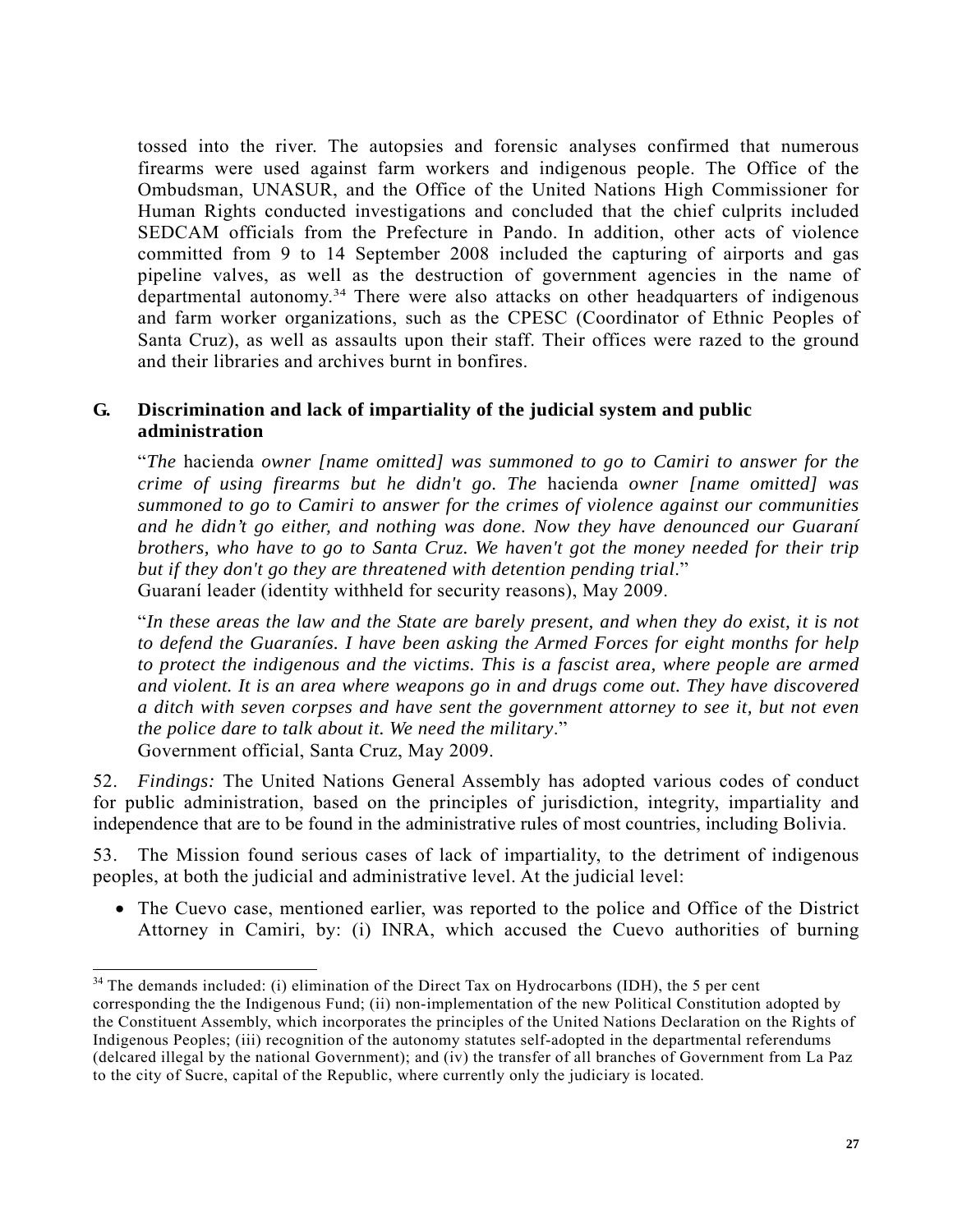vehicles; (ii) the Vice-Minister of Lands versus an *hacienda* owner; (iii) two Santa Cruz representatives vs. the Vice-Minister of Lands for trespassing on private property; (iv) a Guaraní journalist vs. the Cuevo authorities; and (v) a Guaraní attorney, adviser to the APG, for assault. However, "due to institutional problems", the District Attorney of Camiri was changed six times, delaying the process; in the end the Attorney's Office in Santa Cruz decided to close the case. In spit of appeals, the case remained closed. The Mission discussed its concern with the Attorney's Office in Santa Cruz, as a result of which the District Attorney ordered: (i) the immediate reopening of investigations, with the corresponding written decision, a copy of which he gave to the members of the Mission; (ii) a meeting with the attorneys of the victims bringing the charges, the deputy director of the District Attorney's Office and the OACDH, with a view to finding better ways of investigating the acts of violence in Cuevo and the denunciations brought by the victims;

- The case of the attacks against the offices of CEJIS, CIDOB and CPESC in September 2008 was reported to the authorities and three people identified as having taken part in the attacks were detained pending trial. However, the judge set them free, and there has been no further investigation of the facts. The Mission denounced this act of concealment and lack of impartiality on the part of the judicial system in Santa Cruz, to the detriment of organizations defending the social, economic, and cultural rights of the indigenous peoples;
- The denunciation of three Guaraní leaders is another demonstration of bias in the judicial system. Those filing the denunciation are five *hacienda* owners, all of whom are affected by INRA's expropriation resolution. They lodged a complaint with the Office of the District Attorney in Santa Cruz against the Guaraní leaders for falsification of documents and facts and denied the existence of servitude or slavery. The abovementioned Guaraníes, persons of very low income, were required to defray the costs of the journey to, and their stay in, the capital of Santa Cruz to attend the summons on 5 May 2009, under threat of detention pending trial. However, some of those *hacienda* owners had been summoned to the Attorney's Office in Camiri for acts of violence and maltreatment of the Guaraní population and did not appear.

These are just recent examples of lack of impartiality of the judicial system ascertained by the Mission. Surveys carried out for the 2007 Transparency International Report showed that 80 per cent of those surveyed consider the judicial system in Bolivia to be corrupt.

54. As for the administrative system, the Mission also confirmed lack of impartiality towards the indigenous peoples. The reason why the State had not built schools, health centres or public housing for Guaraní communities inside the *haciendas* is that, according to the Government Administration and Control System of Bolivia (SAFCO), it is prohibited to use public funds on private property. Nevertheless, the Mission ascertained that recently public funds were invested in private *haciendas* in Alto Parapetí; so that the *hacienda* owners have allowed benefits for coopted Guaraníes who are loyal to the owner<sup>35</sup> while Guaraníes who fight for their rights have received nothing.

 $\overline{a}$ 

<sup>&</sup>lt;sup>35</sup> The housing programme of the *Concern Project International*, with USAID support, which requires that 80 per cent of the investment be counterpart put up by the Prefecture.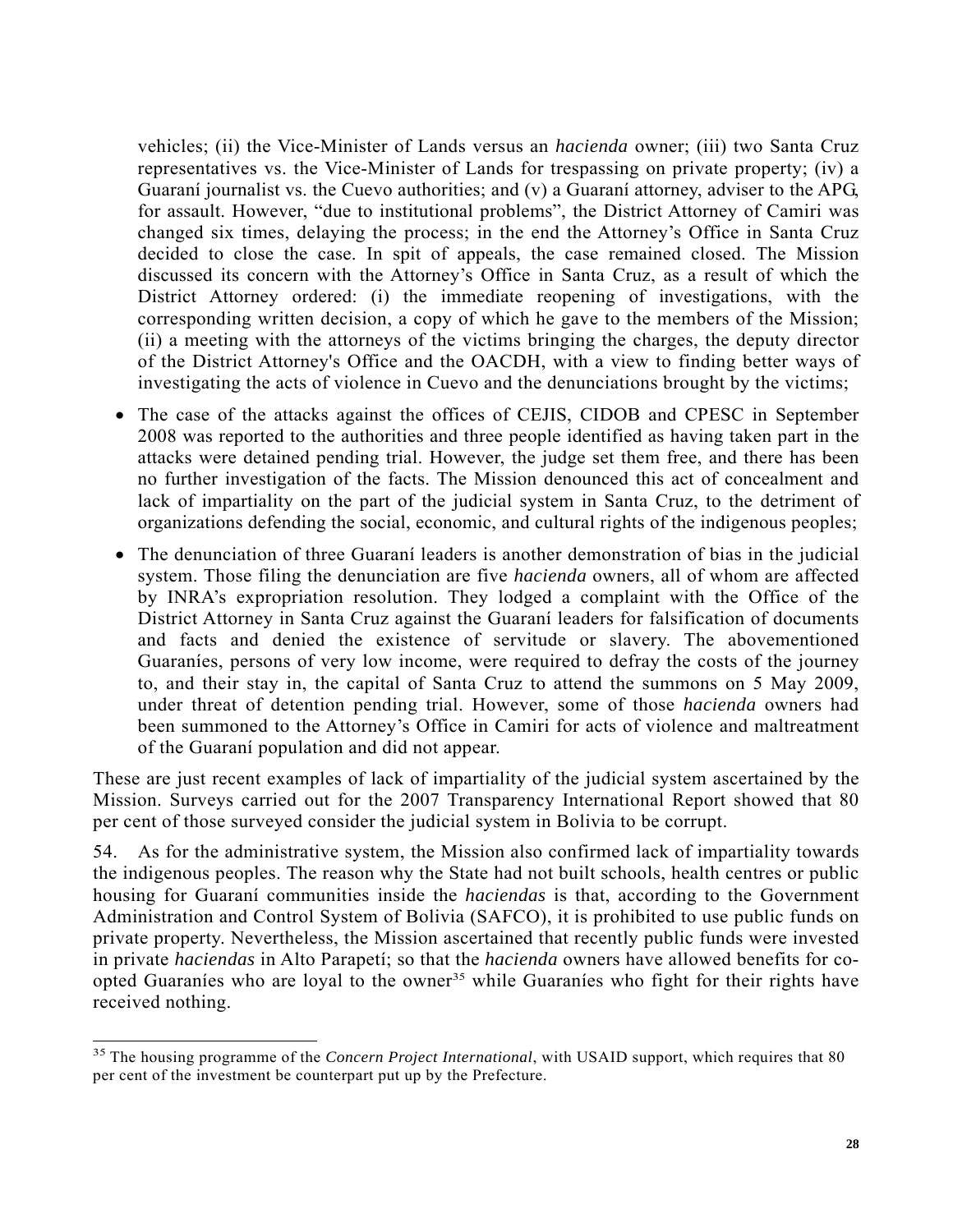55. The recent requirement that voters have a biometric ID by the time of the elections scheduled for 9 December 2009, as a result of pressure from the departmental prefectures and opposition political parties, is a barrier to access by the majority of the population in remote rural areas; in other words, for many indigenous peoples. The National Electoral Court (CNE) stipulates that voter registration be performed using special registration equipment; that the citizen must go to the electoral registration office in person; the electoral registration officer will fill out the information, first name, paternal and maternal family name and date of birth; the officer will also take the biometric information, a photograph, fingerprints and signature, after which the system will verify whether the information is correct. What looks at first sight to be an appropriate measure turns out de facto to be an obstacle for voting by remote and poor communities, which have to pay for the trip to the nearest capital to register, in addition to the other costs of going to vote. A biometric ID is an expensive requirement (estimated to cost US\$ 35 million in a low income country) and one that is likely to discriminate against indigenous peoples. A simpler and effective system is needed.

### **H. Weak presence of the State, lack of political and administrative governance: the critical state of Guaraní communities**

"*Evo has not done what he promised. He has done nothing to solve the problem. All we've had are decrees and bureaucrats*."

Guaraní man (identity withheld for security reasons), May 2009.

"*The results of the reorganization of lands will take a long time, but the Guaraní people need to eat now. We can't eat the land; we need more seeds and tools for ploughing* …" Guaraní leader, May 2009.

"*I live in one of the urban integrated areas. What we earn is just enough to eat and to go on working. We lived in a weird kind of poverty from which there is no way out. On the face of it, we're free, but in reality we aren't*." Guaraní leader in Santa Cruz, 3 May 2009.

56. *Definition*. The fundamental principle of the United Nations Declaration on the Rights of Indigenous Peoples and of ILO Convention No. 169 is that indigenous and tribal peoples have the right to maintain and strengthen their own institutions and ways of life and to determine their own development priorities. That requires State assistance. The Constitution of Bolivia recognizes a broad range of rights in respect of indigenous peoples and persons, including the rights to autonomy, to land and territory, access to natural resources and public services such as health care, education, and vocational training.

57. *Findings:* One of the reasons for the failure of agrarian reforms in countries around the world is the lack of culturally appropriate development plans to accompany them, that is to say, developments in keeping with the cultures of communities and peoples and with their participation. The Government of Bolivia is currently promoting the Community Reorganization of the Agrarian Reform (*Reconducción Comunitaria de la Reforma Agraria*). In addition, and more specifically, it has begun taking steps under the Inter-ministerial Transition Plan for the Guaraní People (PIT). However, progress has been slow and sporadic. Although it began in 2007, financed by the IDH (the fund formed with a percentage earmarked for the indigenous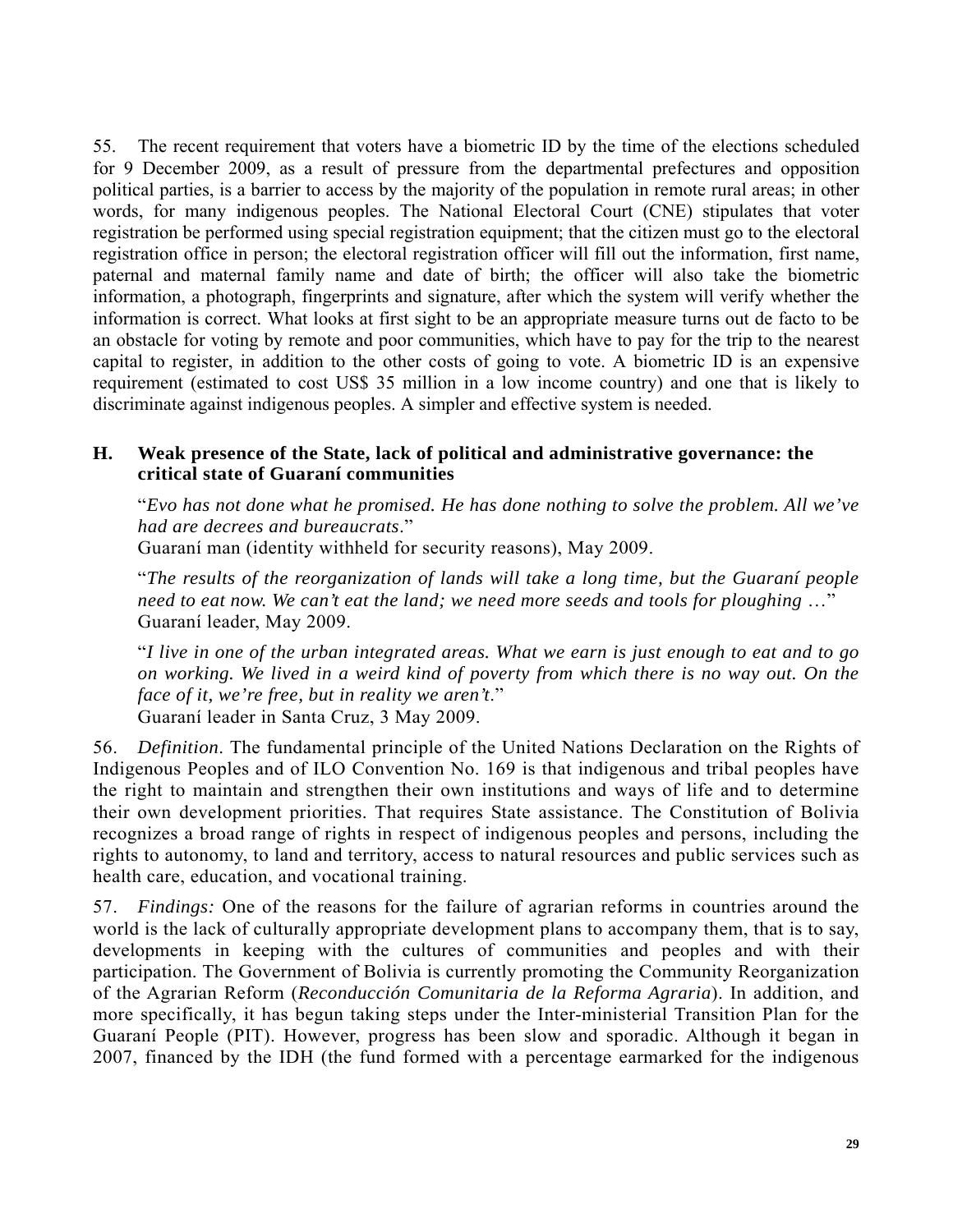peoples), the PIT has only spent 30 per cent of its budget, or US\$ 2 million, practically without having begun activities in the communities. In a review taking stock of PIT implementation, both the manager and indigenous leaders have voiced concern at the obstacles that have arisen and that have to do with (i) the actions of the political authorities of the Department of Santa Cruz, the municipal authorities in Cuevo and Lagunillas, and the regional and departmental farmers and stockbreeders associations; (ii) the passive role/inactivity of the Agrarian Tribunal; (iii) Government inefficiency, including distribution of the budget and activities among five ministries in La Paz, which have been slow to administer the funds for lack of technical staff in the communities. Managing the PIT from La Paz is inappropriate. Because of resistance by the departmental authorities in Santa Cruz, there has been no coordination with them; and (iv) no or scant participation by the Guaraní peoples in implementation of the PIT.

58. The situation of the expelled and landless Guaraní families is very serious indeed, with a food crisis that needs to be alleviated as a matter of urgency. The Mission observed that numerous children in the Guaraní communities shows signs of second degree malnutrition, which has irreversible consequences in terms of child development, leading to a higher incidence of disease, stunting, and a lower adult intelligence quotient. No crops have been sown this year. This situation of food crisis, threats and lack of opportunities has induced a high percentage of Guaraníes to migrate to the city of Santa Cruz, a development that has produced uprootedness, loss of identity, and also very precarious living conditions in the socalled "integrated urban areas", which are actually slums on the outskirts of Santa Cruz.

59. The Mission draws attention to this ineffectiveness in management of the Bolivian Government's support for the Guaraní peoples because of the resistance put up by the owners of the *haciendas* and the departmental and municipal authorities. It urges rapidly effective implementation of the PIT, especially its contingent measures, which are needed not just to ensure effective implementation of government management but also as an emergency policy to ensure the survival of the Guaraní people.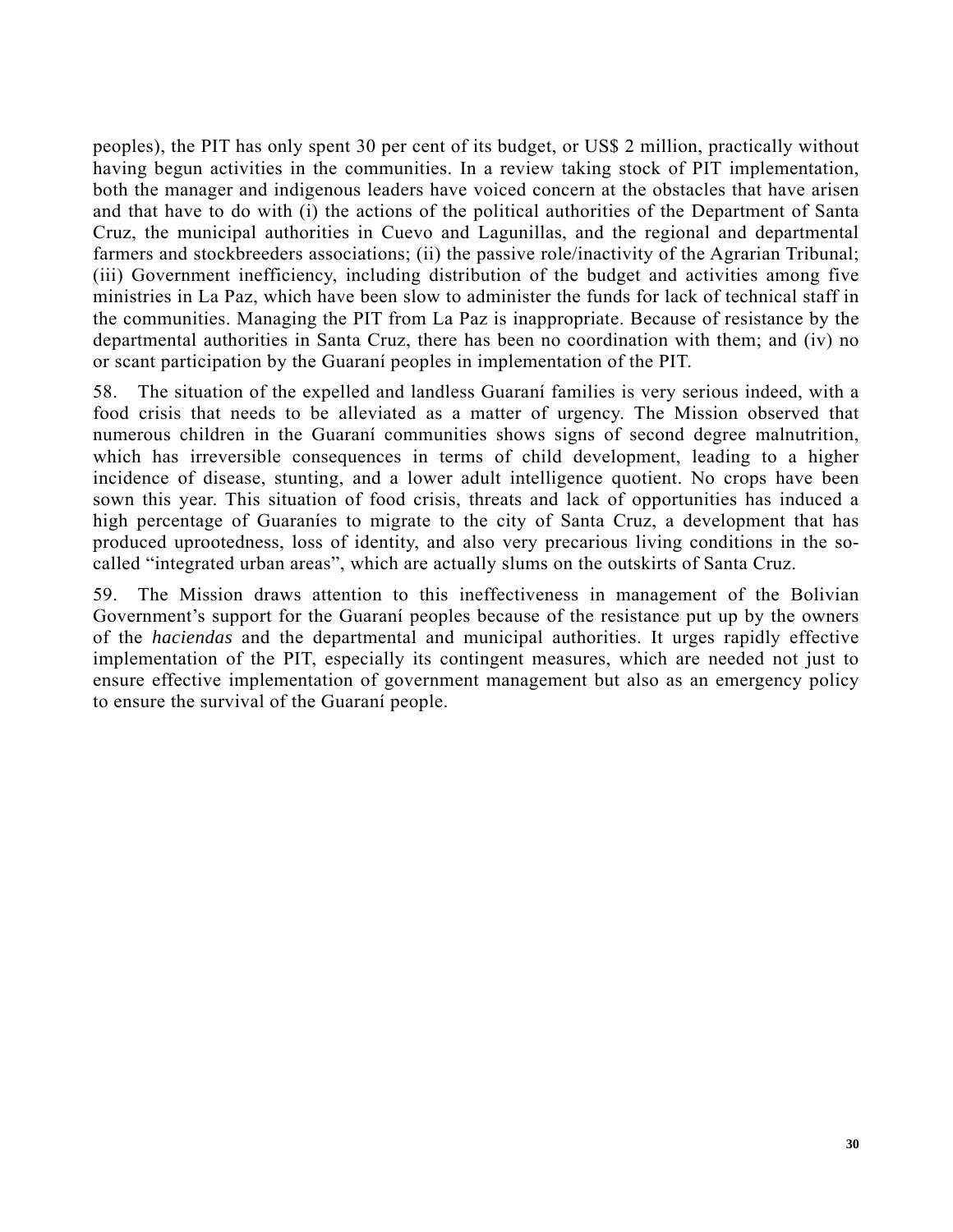## **V. RECOMMENDATIONS OF THE UN PERMANENT FORUM**

#### **A. Free, Prior and Informed Consent**

- 1. The three branches of the government of Bolivia (Executive, Legislative and Judicial), as well as the Ombudsman Office, departmental governments and all other autonomous governments to be established, must take full responsibility for ending practices of forced labour and should consult and cooperate with indigenous peoples to institute plans of action to end forced labour practices and discrimination against indigenous peoples.
- 2. All recommendations included in this report should be implemented with the free, prior and informed consent of the indigenous peoples affected.
- 3. Given that Autonomy Statutes were enacted prior to the Constitution, they do not incorporate the Constitution. Until the Autonomy Statutes fully adapt to the Constitution, all State institutions must ensure that departmental policies do not support or conceal in any manner forced labour practices, and that all departmental policies are implemented with the free, prior and informed consent of the indigenous peoples affected in accordance with the provisions of the Constitution.

### **B. Institutional Strengthening**

#### *Governance in the Chaco Region*

4. In accordance with its constitutional powers, the Government of Bolivia must ensure the adequate presence of the State institutions in the zones affected by forced labour and child labour practices, including through strengthening the presence of the Ombudsman, the Public Ministry, and the Ministries of Labour, Employment and Social Welfare; Education; Health and Sports and Cultures; and the Viceministries of Decolonization and of Interculturality. This includes increasing the number of well-trained technical persons, including Guaraní peoples, under the various Ministries, ensuring that public services are provided to indigenous communities, and ensuring adequate budgetary allocations on a sustained basis.

#### *Labour Issues*

- 5. The Government of Bolivia must provide sufficient resources the Ministry of Labour, Employment and Social Welfare to carry out adequate and timely labour inspections within the Chaco region. Resources provided must include adequate salaries for labour inspectors, computers and internet access, training, vehicles and equipment.
- 6. Labour Inspectors should receive training on human rights, including labour rights, women's rights, children's rights and the human rights of indigenous peoples, including those affirmed by the UN Declaration on the Rights of Indigenous Peoples. UN agencies in Bolivia should offer technical support and training in this regard.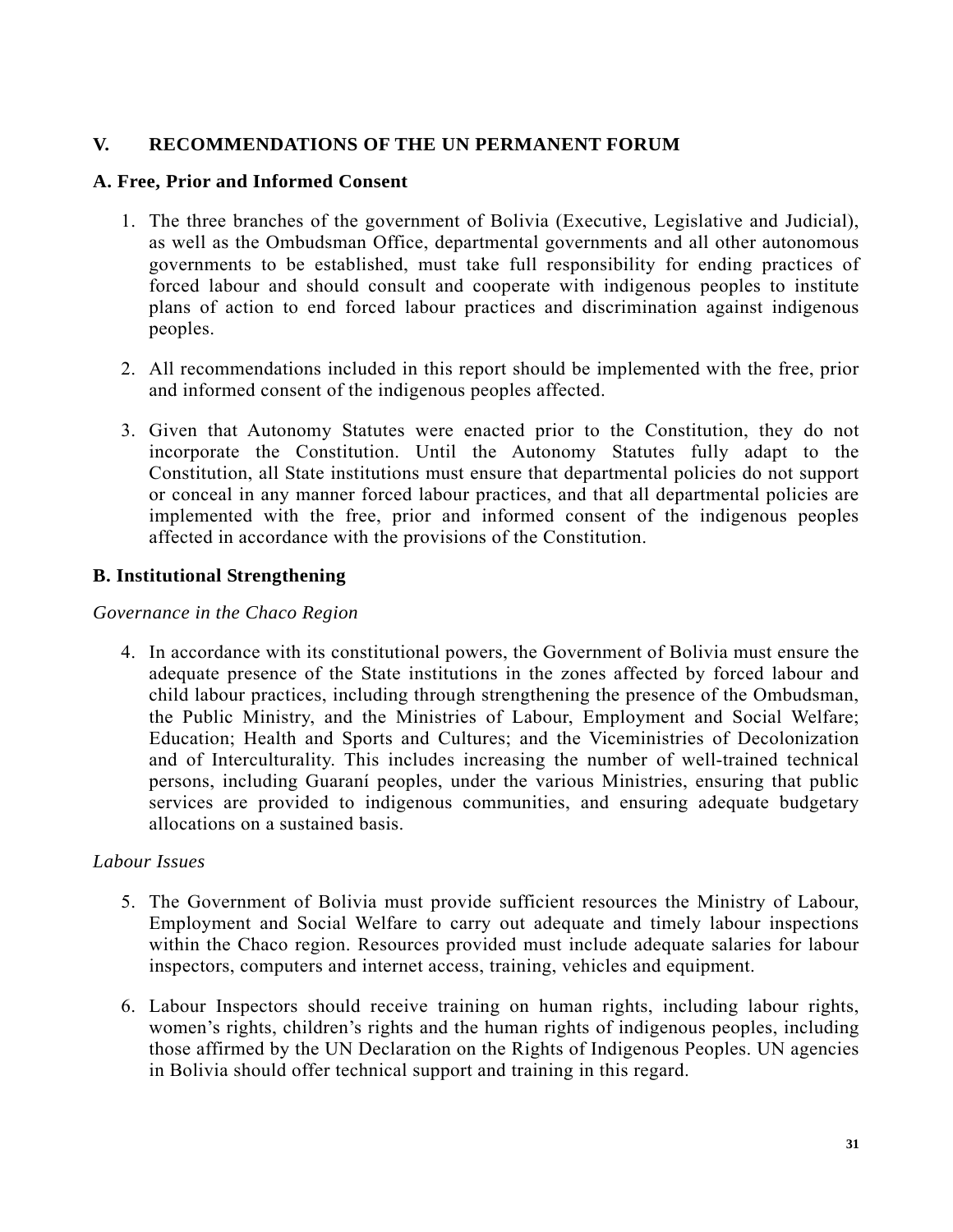- 7. The Ministry of Labour, Employment and Social Welfare of Bolivia must ensure the integrity of labour inspectors through the enforcement of strict oversight mechanisms pertaining to conflict of interest.
- 8. The Government of Bolivia must ensure that the authorities of the Departments of Chuquisaca, Santa Cruz and Tarija guarantee the safety of labour inspectors and their free access to all lands.
- 9. In instances where labour inspectors document practices in violation of domestic or international law, their findings should lead to swift legal redress.
- 10. The Ministry of labour, Employment and Social Welfare must ensure that indigenous workers are not paid below the minimum wage and receive social services and benefits on an equal footing with non-indigenous workers.
- 11. Projects such as the Indigenous Peoples and Empowerment Project of the Ministry of Justice, which work in close collaboration and consultation with indigenous peoples of the Chaco region to protect labour rights, should be strengthened and expanded.
- 12. It should be considered that the final will of indigenous peoples who are submitted to forced labour may not be to become hired workers in the *haciendas*, but to recover their land and resources.

#### *Law Enforcement: Police, Prosecutors and Judges*

The Justice System must be strengthened so that the rule of law will persist in the Chaco region, including through the following measures:

- 13. The Judicial Branch, the Public Ministry and the Ombudsman should uphold and guarantee the rights of indigenous peoples as recognized in the Constitution, treaties and human rights international law.
- 14. Any autonomous governments that will be confirmed or established in accordance with the Constitution must ensure their justice systems adequately address issues of forced labour and other basic human rights.
- 15. The Government of Bolivia must, as a matter of urgency, ensure the safety and protection of Guaraní leaders and their defenders, and take appropriate measures against those found to have threatened or committed acts of violence against them.
- 16. The Government of Bolivia and the authorities of the Departments of Chuquisaca, Santa Cruz and Tarija must also ensure the right of free movement and association of indigenous peoples, including by guaranteeing their free movement on access roads between communities. These authorities must respect the future autonomy of the Guaraní peoples, including their organizational structures, and should not promote the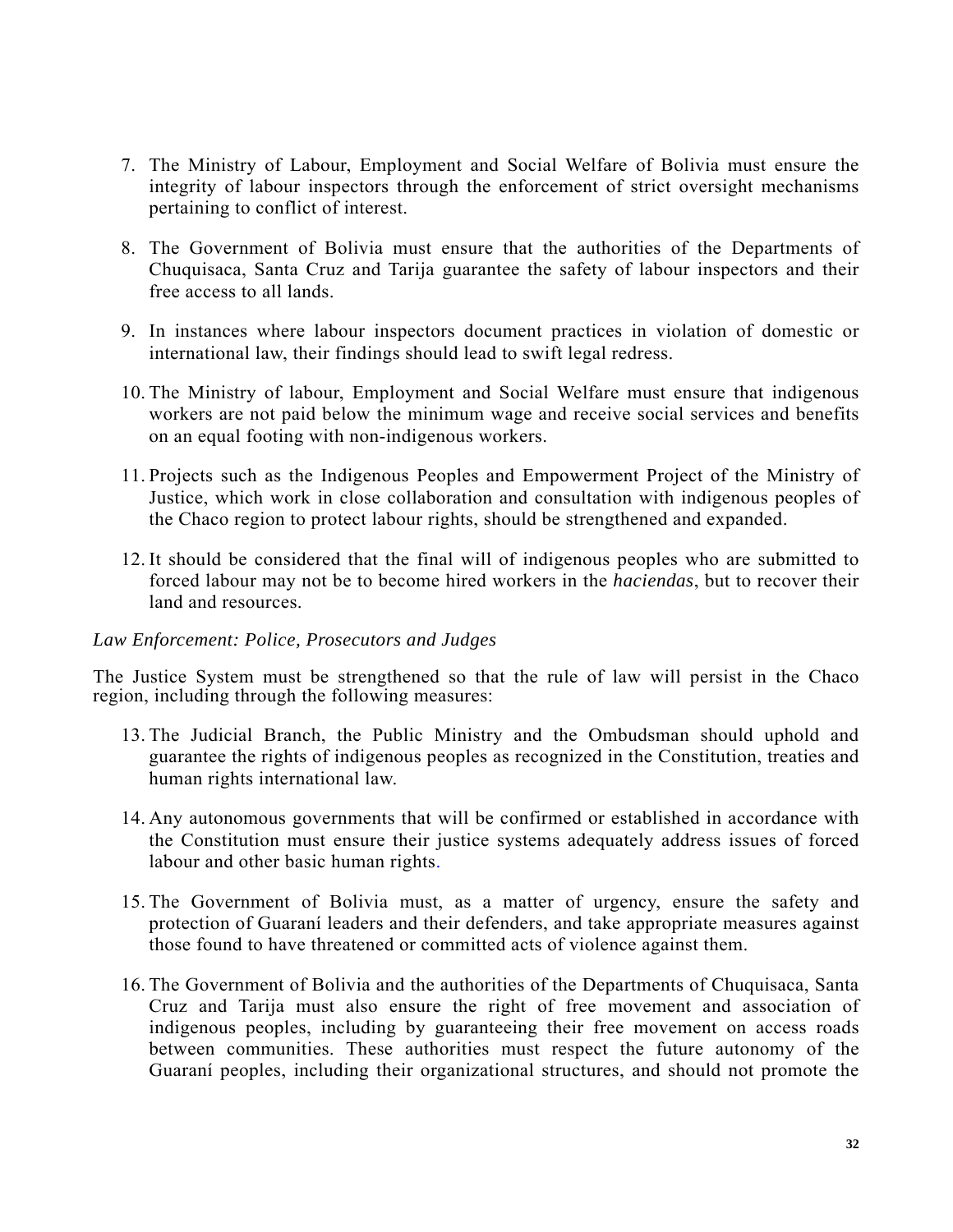creation of parallel organizations or encourage conflict with discriminatory promises of aid and development projects.

- 17. Appropriate legal action must be taken against those who threaten the freedom of association of Guaraní peoples, including in relation to APG membership.
- 18. The Government of Bolivia must ensure that members of the armed forces, police, prosecutors and judges in the Chaco region are provided training on human rights, including labour rights, women's rights, children's rights and the human rights of indigenous peoples, including those affirmed by the ILO Convention No 169 and UN Declaration on the Rights of Indigenous Peoples. UN local agencies should offer technical support and training in this regard.
- 19. In accordance with their constitutional powers, the Government of Bolivia and departmental authorities in the Chaco region must ensure that all police forces remain neutral and adhere to the rule of law in carrying out their official duties.
- 20. In accordance with their constitutional powers, the Government of Bolivia must ensure the integrity and independence of law enforcement agencies and the judiciary, including indigenous justice systems, through the enforcement of strict oversight mechanisms pertaining to conflict of interest. Law enforcement officials who do not respond appropriately to human rights abuses should be accountable and be subject to disciplinary measures, to ensure constitutional guarantees.
- 21. Indigenous communities and, as they are established, indigenous autonomies, must have access to legal services financed by the State to protect and defend their interests on a collective basis.
- 22. Prosecutors should vigorously and without undue delay prosecute cases of human rights abuses against Guaraní peoples and their defenders, and should be sufficiently resourced to ensure that the cases are treated with the appropriate priority and processed without undue delay. Any decision not to proceed with a case should be promptly communicated to the survivor of the abuse, who should be able to appeal the decision.
- 23. The Ombudsman Office should establish a *"Mesa Defensorial"* in the Chaco region to properly assist in the promotion of the rights of indigenous peoples in the region of the Chaco.
- 24. Independent organizations dedicated to the defence of indigenous peoples' rights should receive special attention and protection by government and prefecture authorities in the region of Chaco.

### **C. Financing**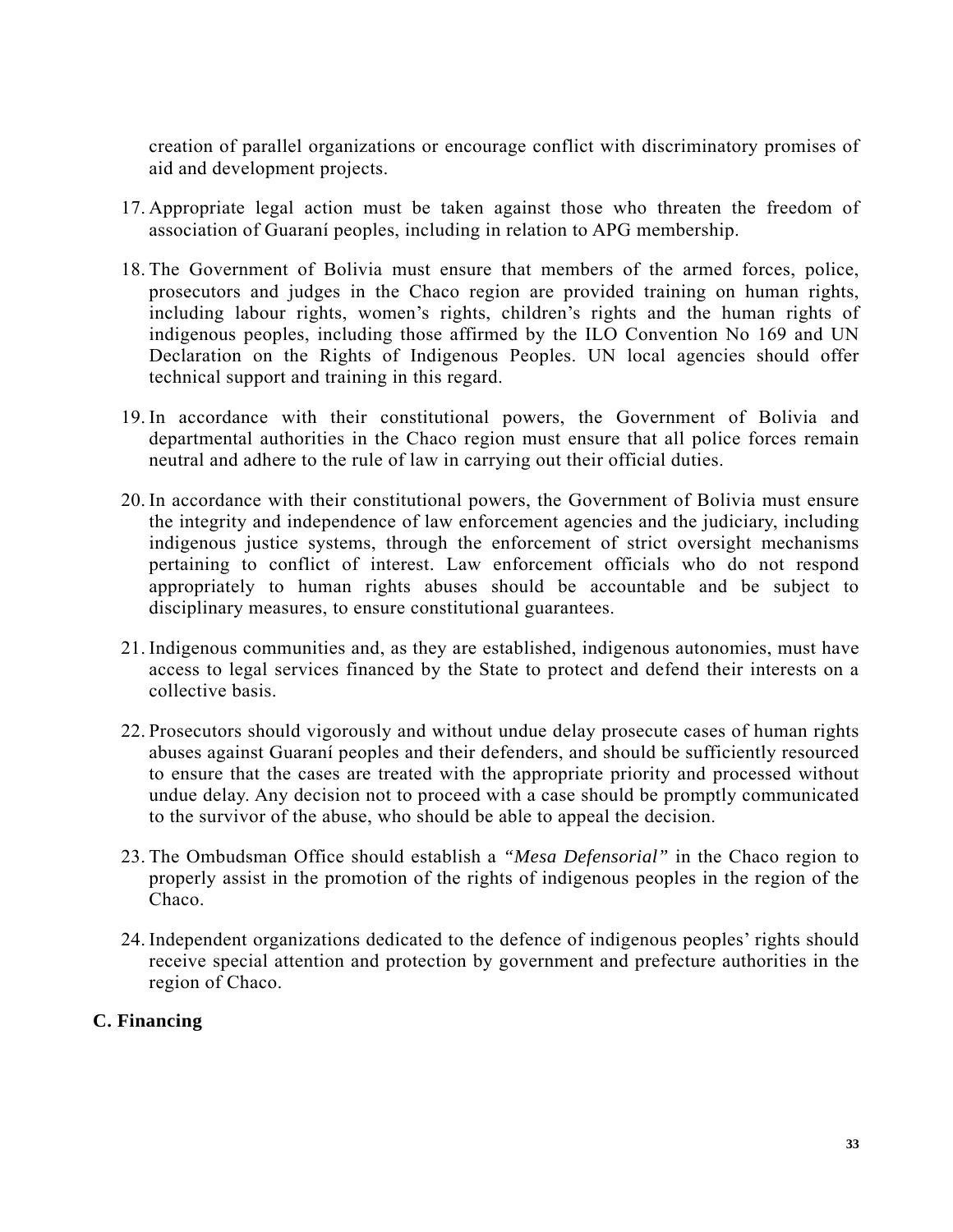- 25. The Congress and Government of Bolivia must ensure adequate public funding to implement all recommendations contained in this report, especially with regard to the Minister of Labour, Employment and Prevision Social, the Institute for Agrarian Reform (INRA) and the various development programes and projects required to ensure successful development of the Guarani people, starting with the Interministerial Guarani Transition Plan (PIT). All funding decisions that impact the situation of Guaraní Peoples in Bolivia, including those related to the implementation of PIT, must be taken with their free, prior and informed consent.
- 26. To the extent possible and consistent with organizational capacity, funds should be transferred directly to indigenous people's organizations and institutions.
- 27. The United Nations should direct increased operation aid to indigenous issues in Bolivia, including addressing the abolition of forced labour.
- 28. The Mission calls for the donor community, and bilateral aid to support all efforts and initiatives towards the implementation of these recommendations in Bolivia.

#### **D. Land Reform**

- 29. The Permanent Forum considers the *Policy for the Re-constitution of the Territory of the Guarani Nation* of fundamental importance, and a good example of an effective application of the UN Declaration on the Rights of Indigenous Peoples. The Government of Bolivia must ensure, including through the provision of an adequate budget, the expeditious completion of the process of Saneamiento, land titling for indigenous peoples and the implementation of process of redistribution of land). This is urgent now that the new constitution is in force. UN Agencies such as FAO and the World Bank should provide, as requested by indigenous peoples, support and finance to the Government of Bolivia in this regard.
- 30. While the process of saneamiento remains ongoing, officials and staff of the National Institute for Agrarian Reform (INRA) should enjoy special protection while carrying out their official duties.
- 31. In so far as the National Agrarian Tribunal (TAN) is not replaced, it must address in an efficient and timely manner the cases under its jurisdiction, within the deadlines set by law. Additionally, it is recommended that TAN contribute towards genuine agrarian justice, ensuring the rights of access to land, including the right of indigenous peoples to their territories. The State must assure sufficient resources to enable TAN to fulfill its duties.
- 32. As lands were taken from indigenous peoples without consent, due process or compensation, where indigenous land claims are challenged, the burden of proof should fall to the non-indigenous party with regard to the land in question.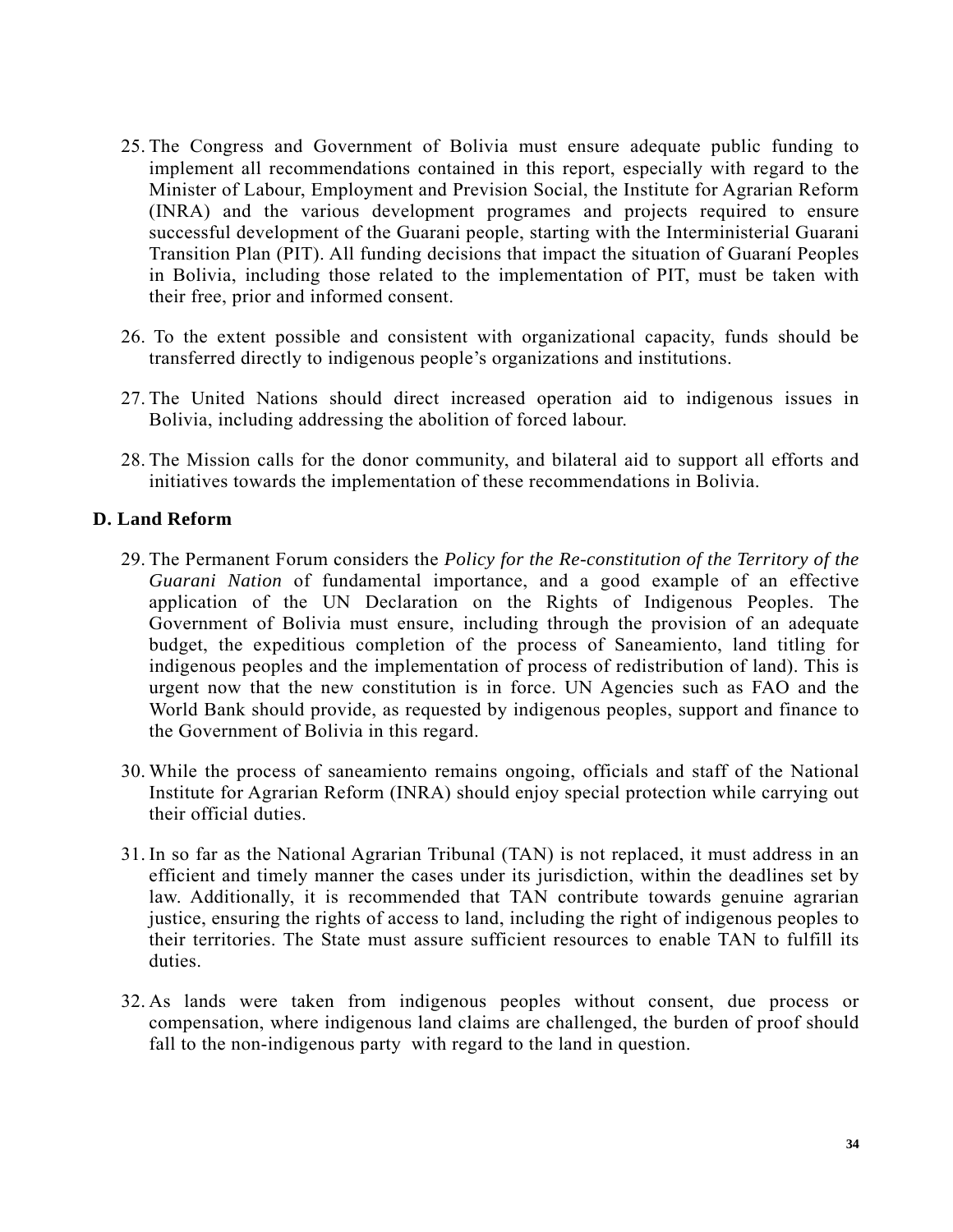- 33. Land reform must take place in the context of an integrated approach to improving the situation of indigenous peoples, including through the provision of capacity development programs and by ensuring access to basic services, including food, water and education.
- 34. So long as Guarani autonomy has not been established, the Government of Bolivia must undertake extensive consultation with Guaraní communities regarding land use, land ownership and collective or individual titling of land for the Guaraní people. Those provided titles to their lands should also be given the adequate support needed for them to make these lands productive so their basic needs can be met. This will include technical trainings, credit assistance, provision of farm implements and technologies and farm to market roads, among others. FAO has extensive experience with a series of validated methodologies for ensuring success at this stage and is a natural partner in this process.
- 35. Given that, due to institutional weakness and lack of presence in the region, the Bolivian State has allowed the Guarani people to remain in a state of forced labour, it now has the responsibility to provide compensation for the harm suffered. Compensation should include appropriate measures to restore ancestral lands and ensure that communities are free, productive and self sufficient. The State must allocate adequate financial, human and institutional frameworks in the region to ensure the success of this process.

#### **E. Inter-ministerial Transition Plan for the Guaraní Peoples (PIT), Contingency Plans and Food Security**

- 36. The Government of Bolivia must effectively involve the Guaraní peoples, including through the APG, as established by the new constitution, in evaluating the successes and weaknesses of the PIT and in redesigning the Plan based on the evaluation results. The new structure of the PIT should ensure full and effective participation of APG representatives in the governance and management as well as programme and project level structures, thereby implying the need to decentralize the Plan so that it is locally driven and monitored.
- 37. The PIT must be refocused to resolve urgently the current food crisis affecting Guaraní communities in the Chaco region. The Ministries involved with the PIT must enhance their collaboration and synergy building. These Ministries can seek help from relevant UN agencies and technical and financial assistance.
- 38. The Government of Bolivia must determine the scale of and resolve the food and child malnutrition crisis currently affecting Guaraní peoples, a result of communities being expelled from the *haciendas* because of the recent *saneamiento.* All efforts in this regard should be undertaken in cooperation with Guaraní organizations, local NGOs and other relevant local agencies, as well as with relevant UN agencies including the FAO and WFP.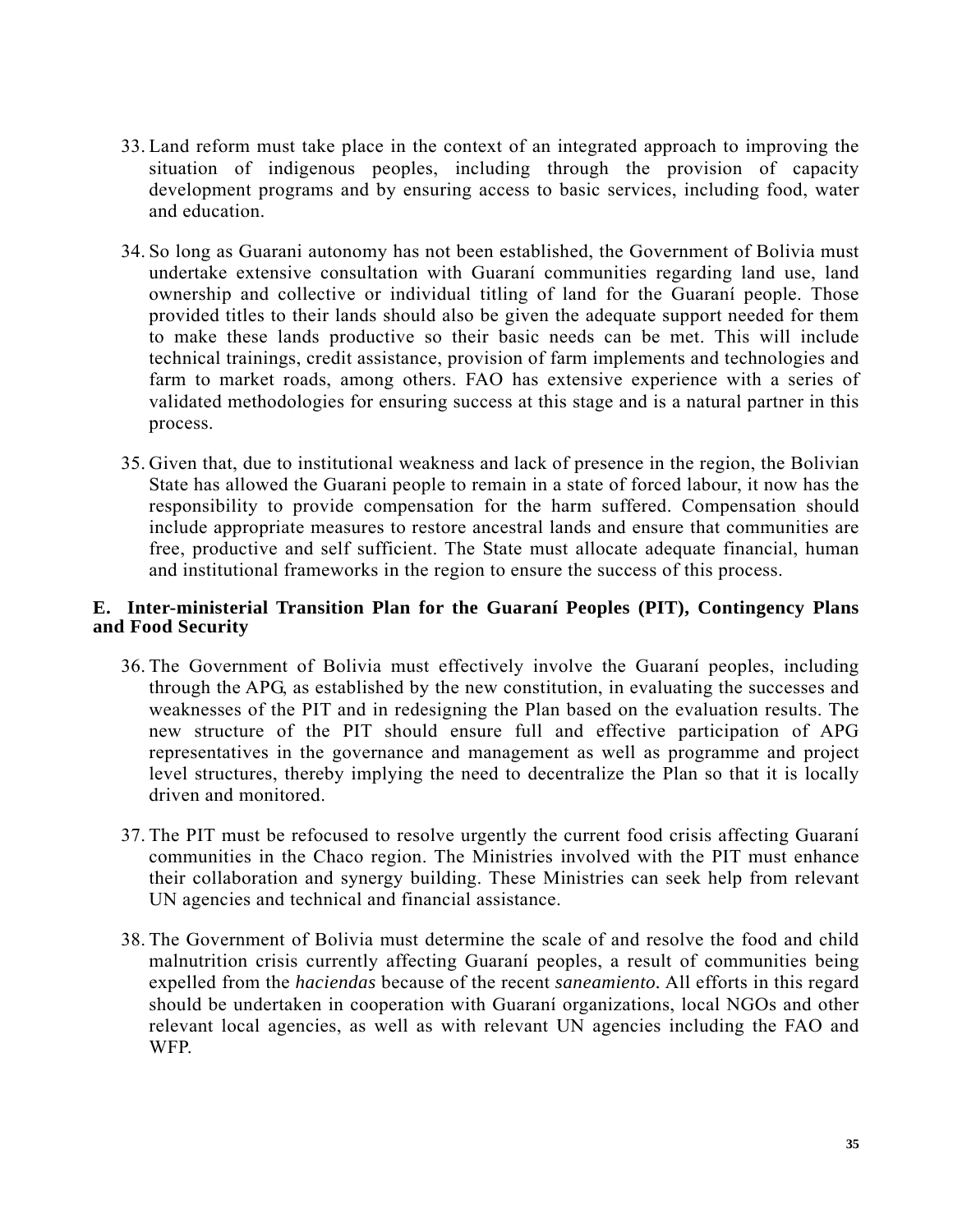#### **F. Development**

- 39. The Government of Bolivia, the prefectures of the relevant Departments and the United Nations should support capacity development to strengthen and develop Guaraní Institutions and leadership. Such support should be provided alongside other development activities recommended below.
- 40. In accordance with the Constitution, and while land reform is not completed, the Government of Bolivia, the prefectures of the relevant Departments should support the development of viable alternatives to obtain incomes and the creation of sustainable productive and commercial activities for indigenous peoples, including women, affected by forced labour practices.
- 41. While carrying out land reform, the Government of Bolivia must provide intensive support and training for at least the first five years while the establishment of key infrastructure, including Guarani schools, health services, roads, housing and secure access to water, takes place. The intensive support should involve a well-prepared team of professionals who would live in the communities and provide a minimum of; organizational, managerial and financial training for all land beneficiaries (women and men). Methodologies exist for this and are based on experiential learning techniques that have proved successful in other countries of the continent.
- 42. In accordance with their constitutional jurisdiction and with indigenous autonomies when they are established, both the Government of Bolivia and the prefectures of the relevant Department should expand coverage of and ensure access to social services, including health care, bilingual education, and social security. Mobile brigades should be established to provide such services to indigenous communities.
- 43. Indigenous communities in the exercise of their autonomy must have access to legal services to protect and defend their interests on a collective basis.
- 44. The Government of Bolivia, in coordination with APG, must provide Guaraní communities with roads that are formally part of the national network and hence have legal protection for "rights of way". At present the lack of clarity allows landowners to control the Guarani people, as well as anyone who travels on the roads in question, as they are considered owners of these roads because they enjoy the support of municipal authorities, who perform maintenance of them.
- 45. The Bolivian Government should enhance means of communication, including radio and telephones, guaranteeing access to Guaraní peoples in the Chaco region.

#### **G. Participation and Social Dialogue**

46. The Government of Bolivia should seek to establish a dialogue among the parties involved labour and land conflicts, including both workers and employers organizations.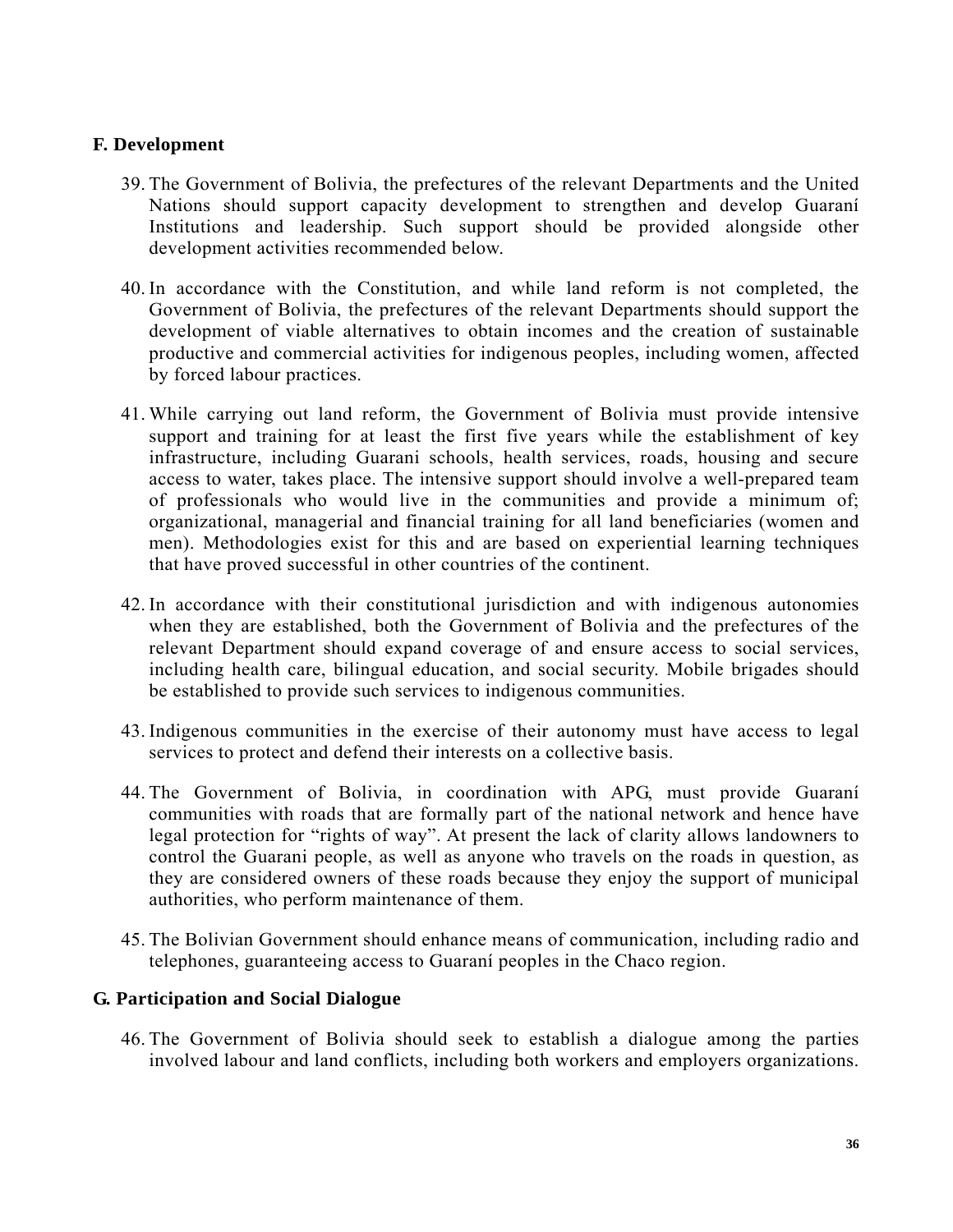A central goal of such dialogue should be to improve the current situation of Guaraní peoples in the Chaco region. No agreement should be adopted without the free, prior and informed consent of the indigenous peoples involved.

47. Rural development initiatives must be undertaken with the genuine participation and free, prior and informed consent of Guaraní peoples. All interventions by the Government of Bolivia or the Prefectures of the relevant departments must be demand driven, rather than top down approaches –in the context of the new Constitution, the development of Guarani people must be regarded as a responsibility of Guarani autonomies.

#### **H. End Discrimination on the Basis of Indigenous Status**

- 48. The Government of Bolivia should take effective measures in consultation and cooperation with indigenous peoples to combat discrimination against indigenous peoples. This should include the design and execution of priority anti-discrimination programs, including affirmative action measures.
- 49. The Government of Bolivia must repeal or amend all discriminatory laws or practices. For example, the requirement that, in order to be registered with the Civil Registry, one must present a certificate of baptism.
- *50.* Biometric accreditation excludes indigenous peoples, as many will not be able to travel to urban centers to register and may lack access to the conditions, such as electricity or identity cards, required to carry out the biometric accreditation. It is a discriminatory practice and should be amended or abandoned.

#### **I. Regional Cooperation and Cross-Border Strategies**

- 51. The Governments of Paraguay and Bolivia should cooperate and share promising practices with regard to the elimination of forced labour of indigenous peoples in the Chaco regions of each country. The development of a cross-border program for the protection of indigenous peoples of the Chaco region should be considered, with adequate financing. Such a program must be in compliance with section VII of ILO Convention Number 169 , which addresses contacts an co-operation across borders and, in particular, with Article 32, which that calls on Governments to take appropriate measures, including by means of international agreements, to facilitate contacts and co-operation between indigenous and tribal peoples across borders, including activities in the economic, social, cultural, spiritual and environmental fields; and the right of UN Declarations on the Rights of Indigenous Peoples, especially as regards their free, prior and informed consent.
- 52. Given that the Ombudsman Office has authority on international issues such as the rights of Bolivian emigrants, the Mission suggests that it also address cross-border indigenous issues. This extra-territorial action should be welcomed by the Government of Paraguay because it can effectively help eradicate forced labour practices in the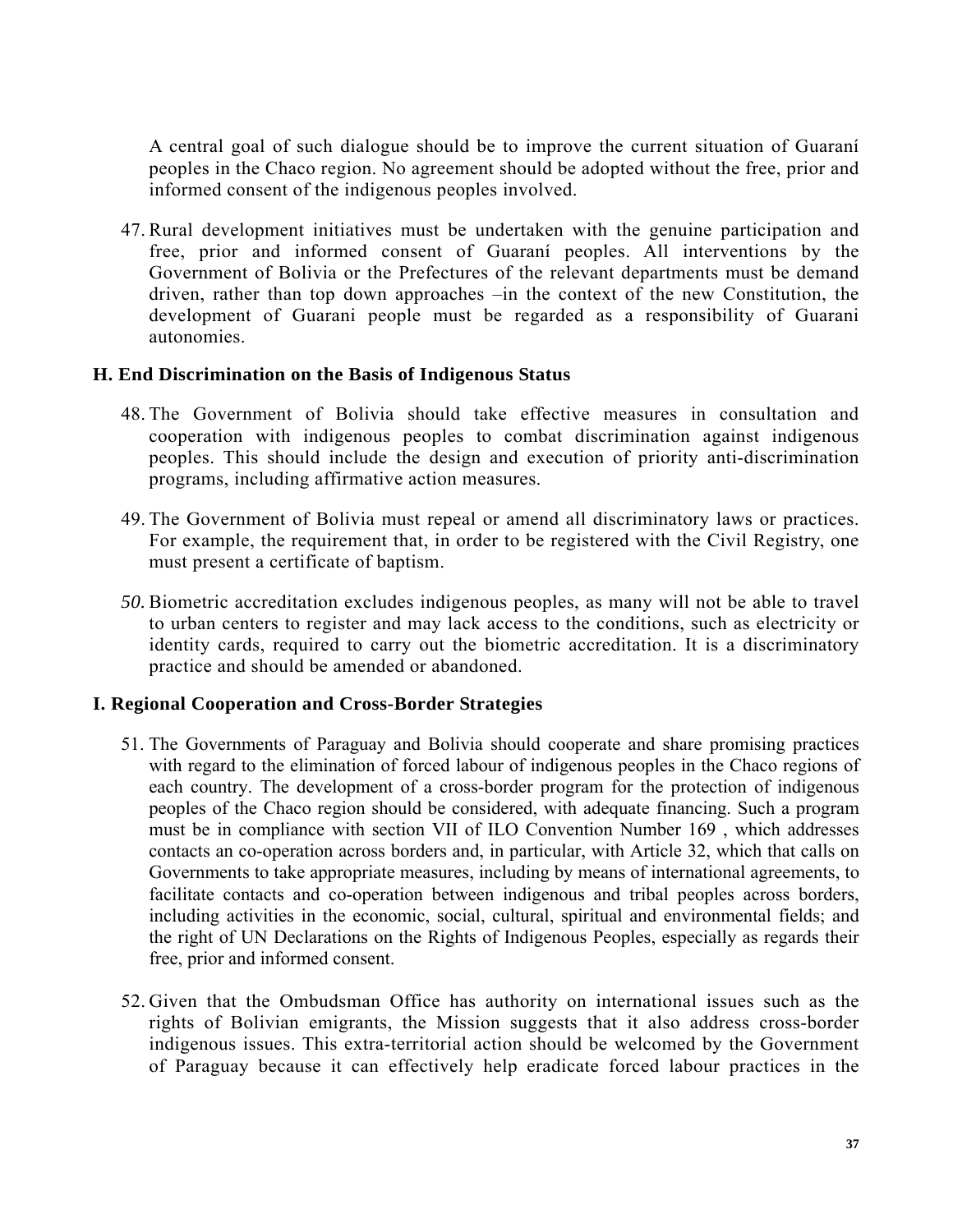Paraguayan Chaco. This must be undertaken with the agreement between the Governments of Bolivia and Paraguay, and with the free, prior and informed consent of indigenous peoples in both countries.

- 53. Considering that the historical lands of the Guaraní peoples and other indigenous peoples are divided between Argentina, Bolivia, Brazil and Paraguay, policies and efforts in their favor should be designed within MERCOSUR and emerging regional integration organizations. In this regard, lessons regarding the participation of indigenous peoples can be drawn from other regional cross-border institutions, such as the Andean Community of Nations and the Bolivarian Alternative for Latin America. (ALBA).
- 54. The UN and bilateral aid agencies should share relevant good practices from their experiences in different countries and, more importantly, should finance cross-border programs.

#### **J. Additional Follow-Up for the United Nations**

- 55. The recommendations contained in the report reflect the view of the Permanent Forum on Indigenous Issues with regard to addressing the situation of forced labour of indigenous peoples in the Chaco region. The Permanent Forum calls upon the UN Country Team in Bolivia and especially the Office of the High Commissioner for Human Rights to promote the human rights of indigenous peoples generally and, in particular, the implementation of the recommendations of this report. This is particularly urgent as, given the coming elections, conflict and tension are only likely to grow and the Guarani peoples are vulnerable in any situation of conflict over patrimony rights.
- 56. The Permanent Forum should engage in a dialogue with the agencies of the United Nations in Bolivia. The goal of the dialogue should be the application of the UN Declaration, which has been incorporated into Bolivian law, and the implementation of the recommendations of the Permanent Forum by the relevant agencies. The Bolivian Constitution itself provides the means to achieve the implementation of the UN Declaration and, under article 42, also obliges UN agencies to work towards its implementation.
- 57. UN agencies in Bolivia should, as a matter of urgency, coordinate their efforts with regard to the situation of indigenous peoples' in the lowlands of Bolivia to assist in protecting their human rights in the face of the harassment to which they are subjected.